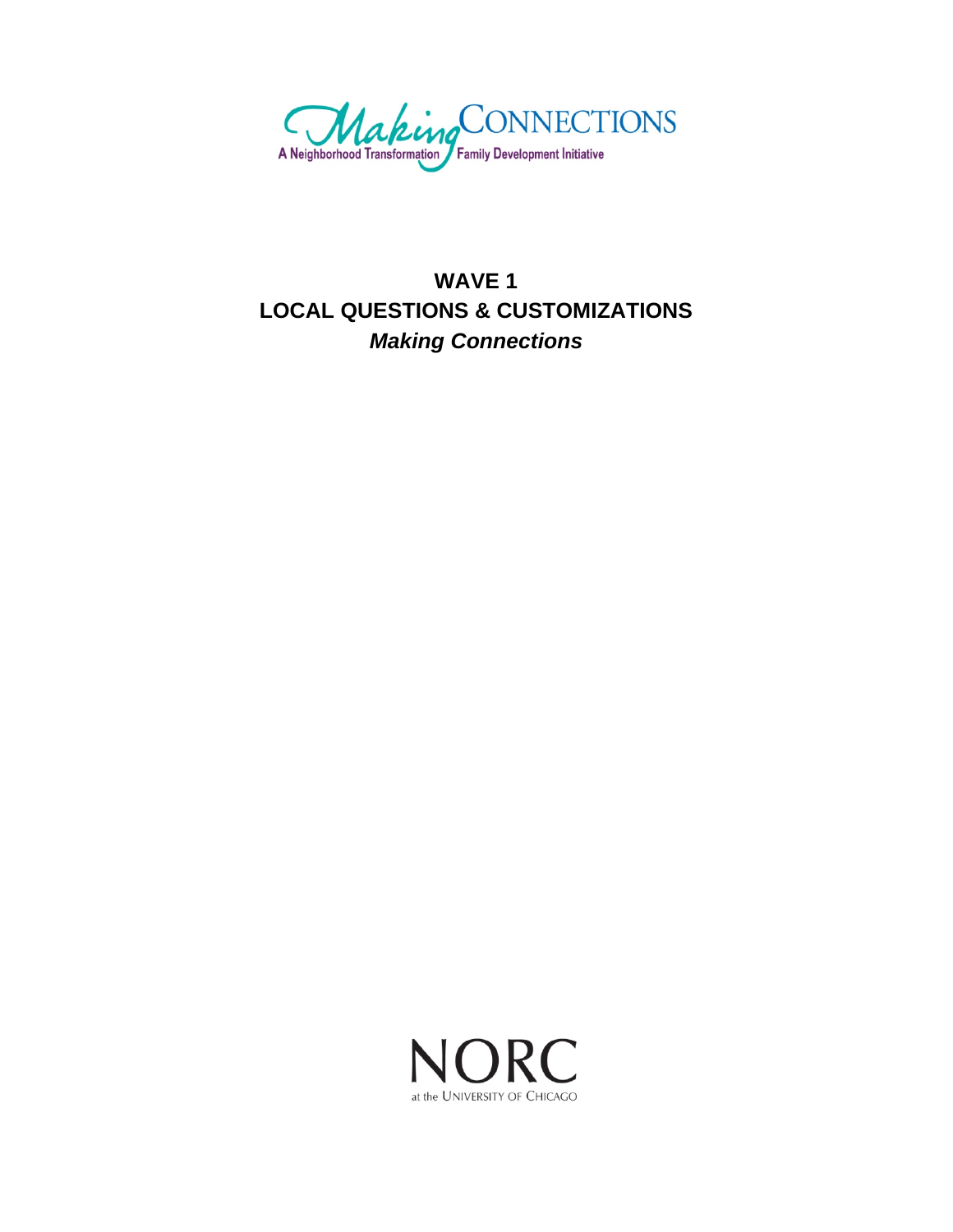

# **FINAL WAVE 1 DENVER LOCAL QUESTIONS & CUSTOMIZATIONS**

### **I. Local Questions in Denver Main Questionnaire**

### **SHOWCARD C**

**2.9 1** Neighborhoods differ in the types of groups that can influence things that are important, such as safety or whether improvements are made. Which of the following groups do you think have the most influence over those things that are important to you in your neighborhood? Please pick the top three. Give the number '1' to the group with the most influence, the number '2' to the group with the second most influence and the number '3' to the group with the third most influence.

|                | Police                                         |
|----------------|------------------------------------------------|
|                | Gangs                                          |
|                | Public housing managers                        |
|                | Drug dealers                                   |
|                | Neighborhood or homeowner associations         |
|                | Churches                                       |
|                | <b>Business owners</b>                         |
|                | Property developers                            |
|                | Resident groups such as organizing committees, |
|                | tenant associations, etc.                      |
|                | Other                                          |
| <b>SPECIFY</b> |                                                |

**3.6\_1** Have you ever felt that you were discriminated against...

Because of your race, gender, age or education?

**3.6\_2** Because of your country of origin or your ability to speak English?

*\_\_\_\_\_\_\_\_\_\_\_\_\_\_\_\_\_\_\_\_\_\_\_\_\_\_\_\_\_\_\_\_\_\_\_\_\_\_\_\_\_\_\_\_\_\_\_\_\_\_\_\_\_\_\_\_\_\_\_\_\_\_\_\_\_\_\_\_\_\_\_\_\_\_\_\_\_\_\_\_\_\_\_\_\_\_\_\_\_\_\_\_\_*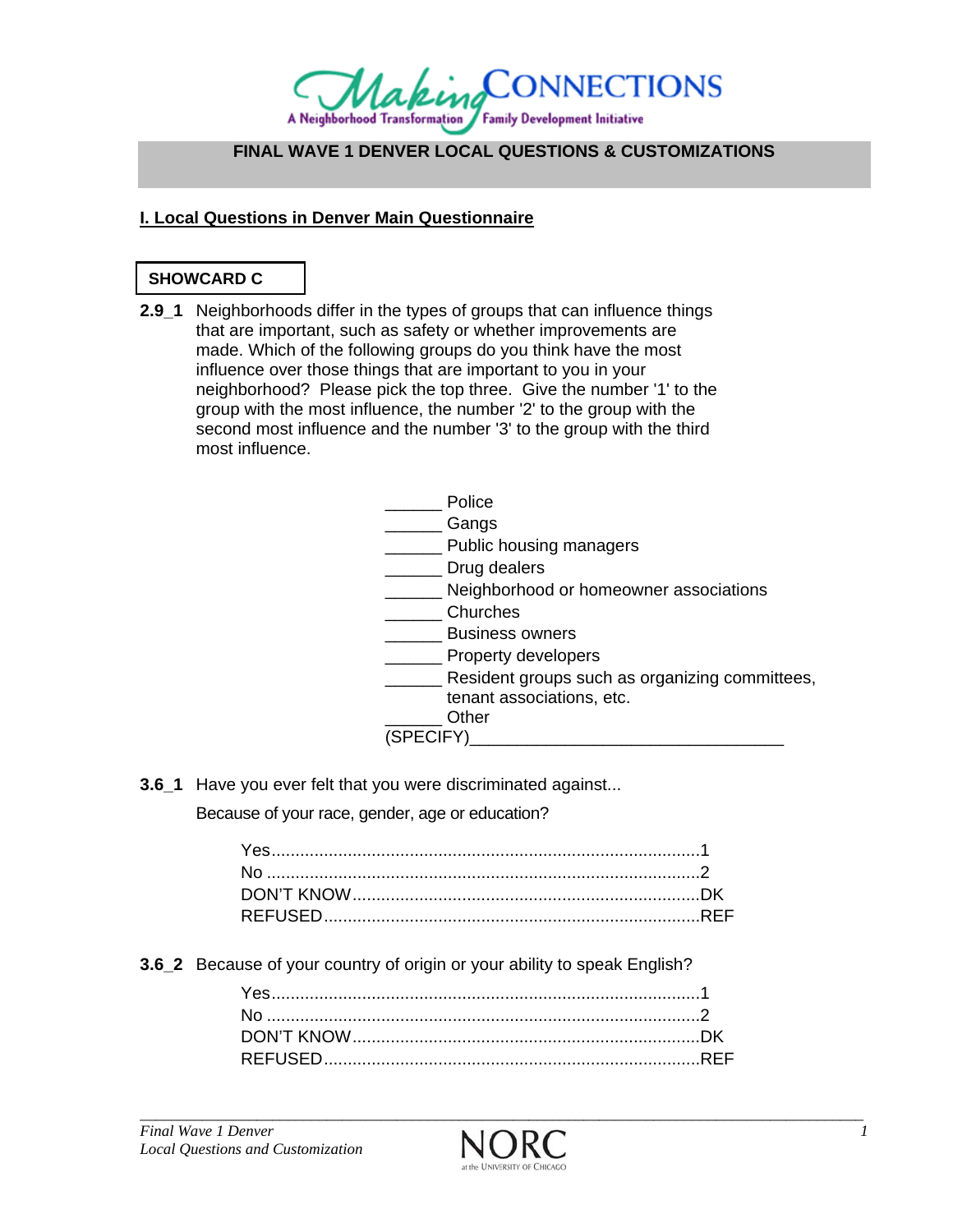

3.6 3 Because you lived in public or subsidized housing, or received welfare benefits, medicaid, or food stamps?

4.1\_1 If my neighborhood had a problem, such as safety, street repairs, or abandoned buildings, I would know who to contact to get the problem solved. Do you strongly agree, agree, neither agree nor disagree, disagree, or strongly disagree with this statement?

4.1\_2 Have you ever been worried or concerned that if you got involved in efforts to improve your community...

The police or other public officials or agencies might retaliate against you?

4.1\_3 You might lose your public or subsidized housing if you get involved?

4.1\_4 Other people in your neighborhood might retaliate against you?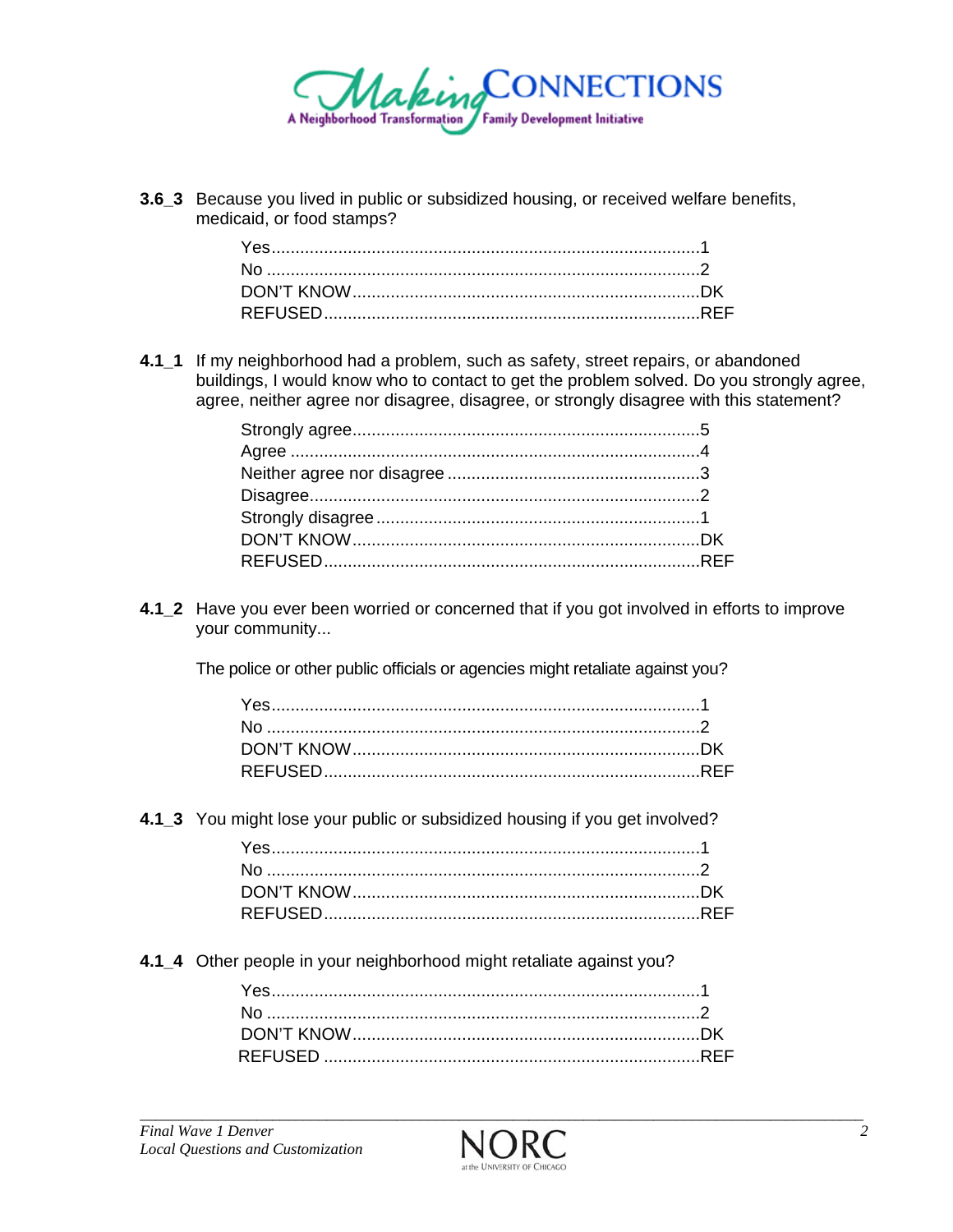

**5.5\_1** The next questions are about your participation in community organizations or leadership organizations in your neighborhood. Have you ever...

Attended community organization or leadership organization meetings?

**5.5\_2** Served in a leadership role of a community or neighborhood organization, such as a board of directors, advisory committee, or as an elected officer?

**5.5\_3** Participated in a leadership training program?

**5.5\_4** I feel that I have the skills and experience to be a leader in my community. Do you strongly agree, agree, neither agree nor disagree, disagree, or strongly disagree with this statement?

**6.4\_1** If there were a major financial crisis in your life, for example, you couldn't pay the rent, utility bills, medical bills or buy food for your children, would you know where to go to get help?

*\_\_\_\_\_\_\_\_\_\_\_\_\_\_\_\_\_\_\_\_\_\_\_\_\_\_\_\_\_\_\_\_\_\_\_\_\_\_\_\_\_\_\_\_\_\_\_\_\_\_\_\_\_\_\_\_\_\_\_\_\_\_\_\_\_\_\_\_\_\_\_\_\_\_\_\_\_\_\_\_\_\_\_\_\_\_\_\_\_\_\_\_\_*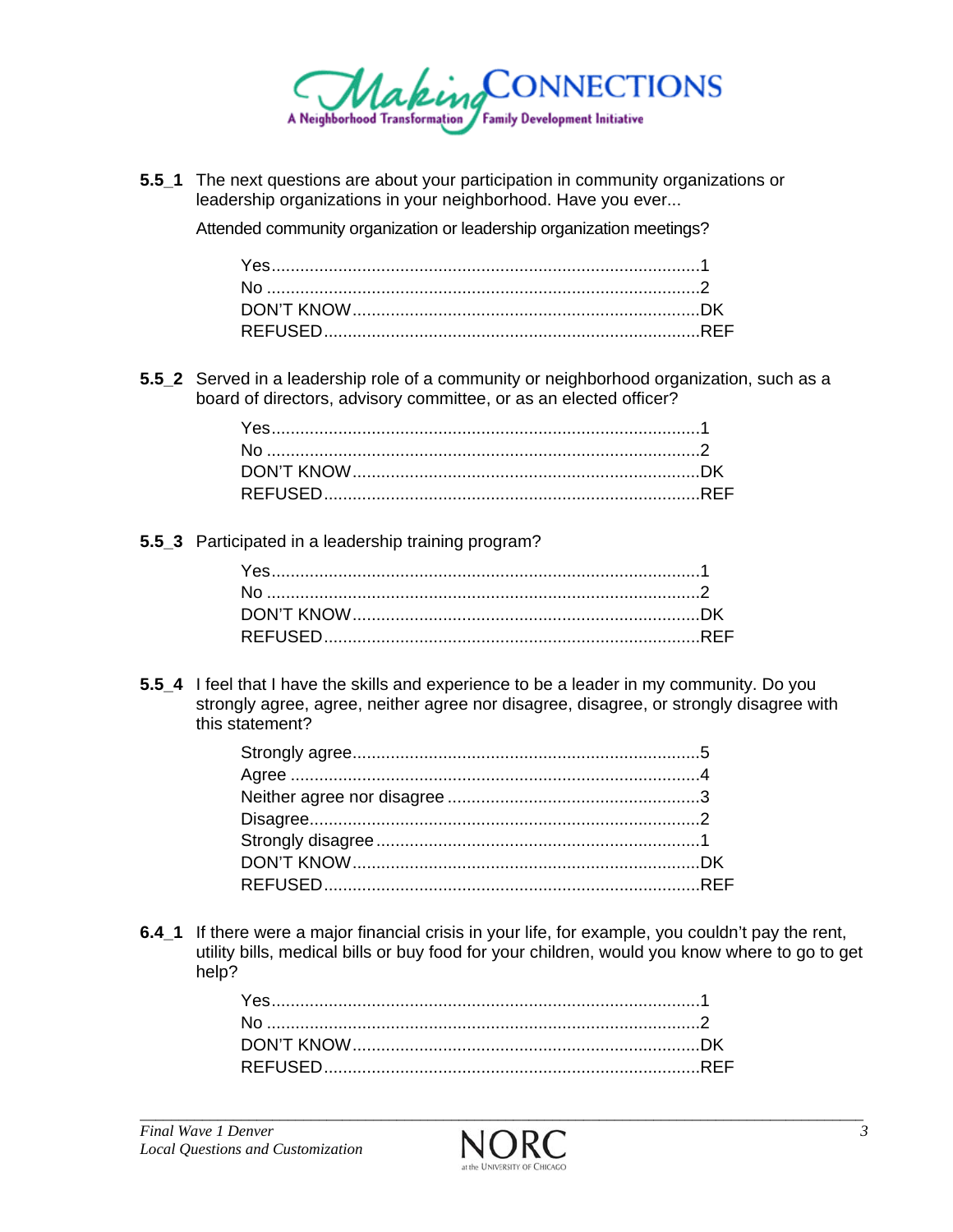

7.4\_1 Please tell me if you strongly agree, agree, neither agree nor disagree, disagree or strongly disagree with the following statements about your child's school or education: The report cards and important papers from my child's school are easy to understand.

7.4\_2 I feel like I could call my child's teachers if I wanted to know how my child was doing.

7.4\_3 I feel welcome in my child's school.

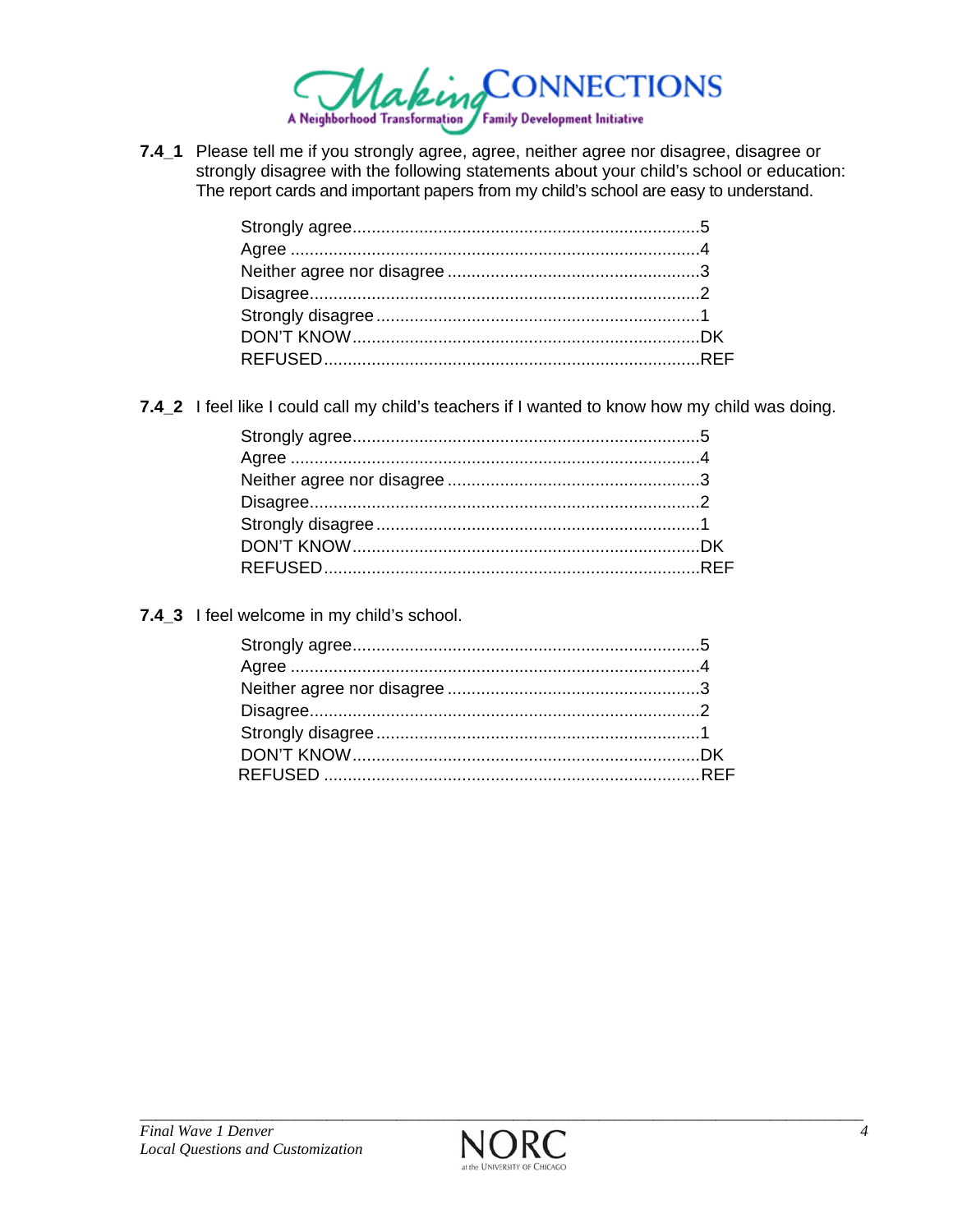

### **SKIP: IF FOCUS CHILD IS UNDER 6 YEARS OLD, CONTINUE IF FOCUS CHILD IS 6 YEARS OLD - 11 YEARS OLD GO TO 7.7\_2 IF FOCUS CHILD IS 12 YEARS OLD - 17 YEARS OLD GO TO 7.7\_3**

# **SHOWCARD K**

**7.7\_1** Where does your child spend most of (his/her) time when (he/she) is not with you (or other parent/caretaker)?

### **FI INFO: R CAN CHOOSE ONLY ONE**

| IN A HEAD START OR OTHER PRESCHOOL PROGRAM1   |  |
|-----------------------------------------------|--|
|                                               |  |
|                                               |  |
| BEING CARED FOR BY ANOTHER RELATIVE           |  |
|                                               |  |
| BEING CARED FOR BY ANOTHER RELATIVE OR FRIEND |  |
|                                               |  |
|                                               |  |
|                                               |  |
|                                               |  |
|                                               |  |
| SKIP: GO TO 7.8                               |  |

**7.7\_2 [IF FOCUS CHILD IS 6 YEARS OLD – 11 YEARS OLD]** Where do your children spend most of their time when they're not with you (or other parent/ caretaker) or not in school?

| Being cared for by a relative or a friend who is paid3    |  |
|-----------------------------------------------------------|--|
| Being cared for by a relative or friend who is not paid 4 |  |
|                                                           |  |
| At a Boys and Girls Club, recreation center, or other     |  |
| organization that provides activities after school 6      |  |
|                                                           |  |
| At home or at a relative's house taking                   |  |
|                                                           |  |
|                                                           |  |
|                                                           |  |
|                                                           |  |

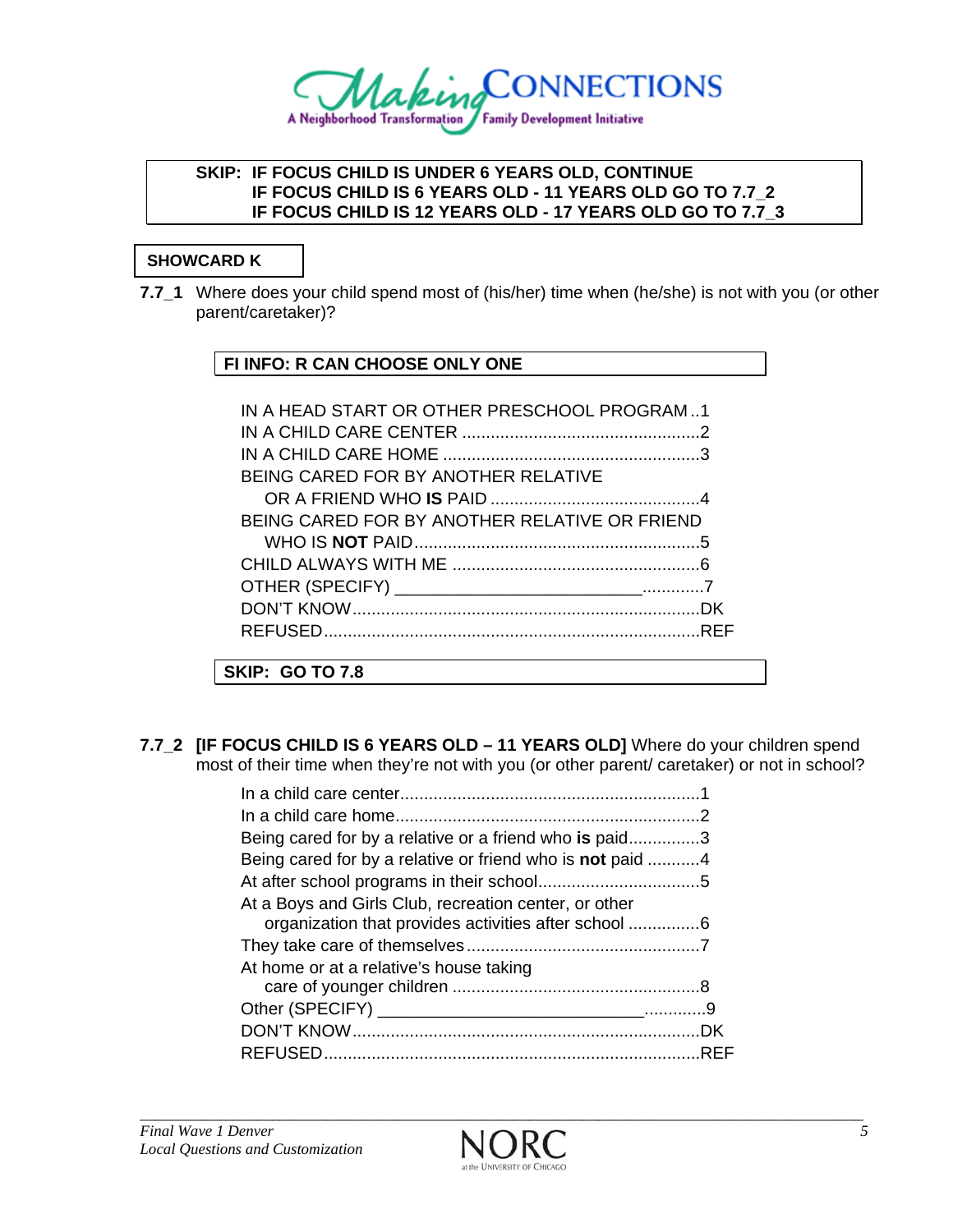

**7.7\_3 [IF FOCUS CHILD IS 12 YEARS OLD – 17 YEARS OLD]** Where do your children spend most of their time when they're not with you (or other parent/ caretaker) or not in school?

| At a Boys and Girls Club, recreation center, or other  |  |
|--------------------------------------------------------|--|
| organization that provides activities after school 2   |  |
| At the home of a relative, neighbor or family friend 3 |  |
|                                                        |  |
|                                                        |  |
| At home or at a relative's house taking                |  |
|                                                        |  |
|                                                        |  |
|                                                        |  |
|                                                        |  |
|                                                        |  |
|                                                        |  |

**7.11\_1** Please tell me if you strongly agree, agree, neither agree nor disagree, disagree or strongly disagree with the following statements about your child's future:

I expect that my child will go to college.

**7.11\_2** I expect that my child will have a better life than I have.

*\_\_\_\_\_\_\_\_\_\_\_\_\_\_\_\_\_\_\_\_\_\_\_\_\_\_\_\_\_\_\_\_\_\_\_\_\_\_\_\_\_\_\_\_\_\_\_\_\_\_\_\_\_\_\_\_\_\_\_\_\_\_\_\_\_\_\_\_\_\_\_\_\_\_\_\_\_\_\_\_\_\_\_\_\_\_\_\_\_\_\_\_\_*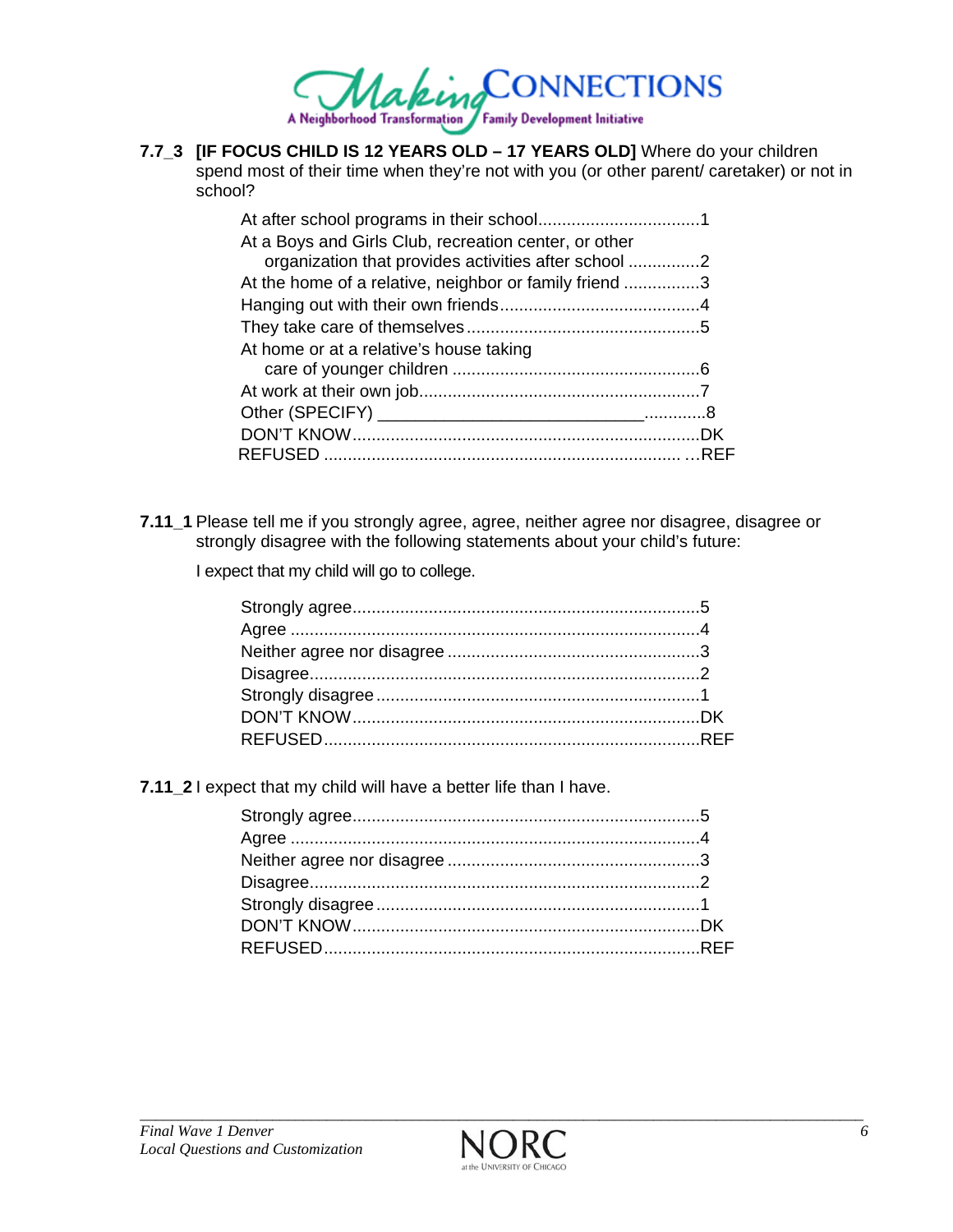

**7.11\_3** I am afraid that my child will not have the opportunities (s/he) needs to succeed in life.

### **II. Customizations in Denver Main Questionnaire\***

\* Customized text appears within brackets.

**2.1 [N1]** How long have you lived in [Denver]?

| <b>YFARS</b> | MONTHS |
|--------------|--------|
|              |        |
|              |        |

**3.1 [NA1]** Have you (or any member of your household) spoken with [a local political official like a city council person, representative, or school board member] about a neighborhood problem or improvement?

**5.4 [O4]** To your knowledge has there been any sort of neighborhood get-together during the past year—say a [festival, celebration, picnic, block party] — something like that?

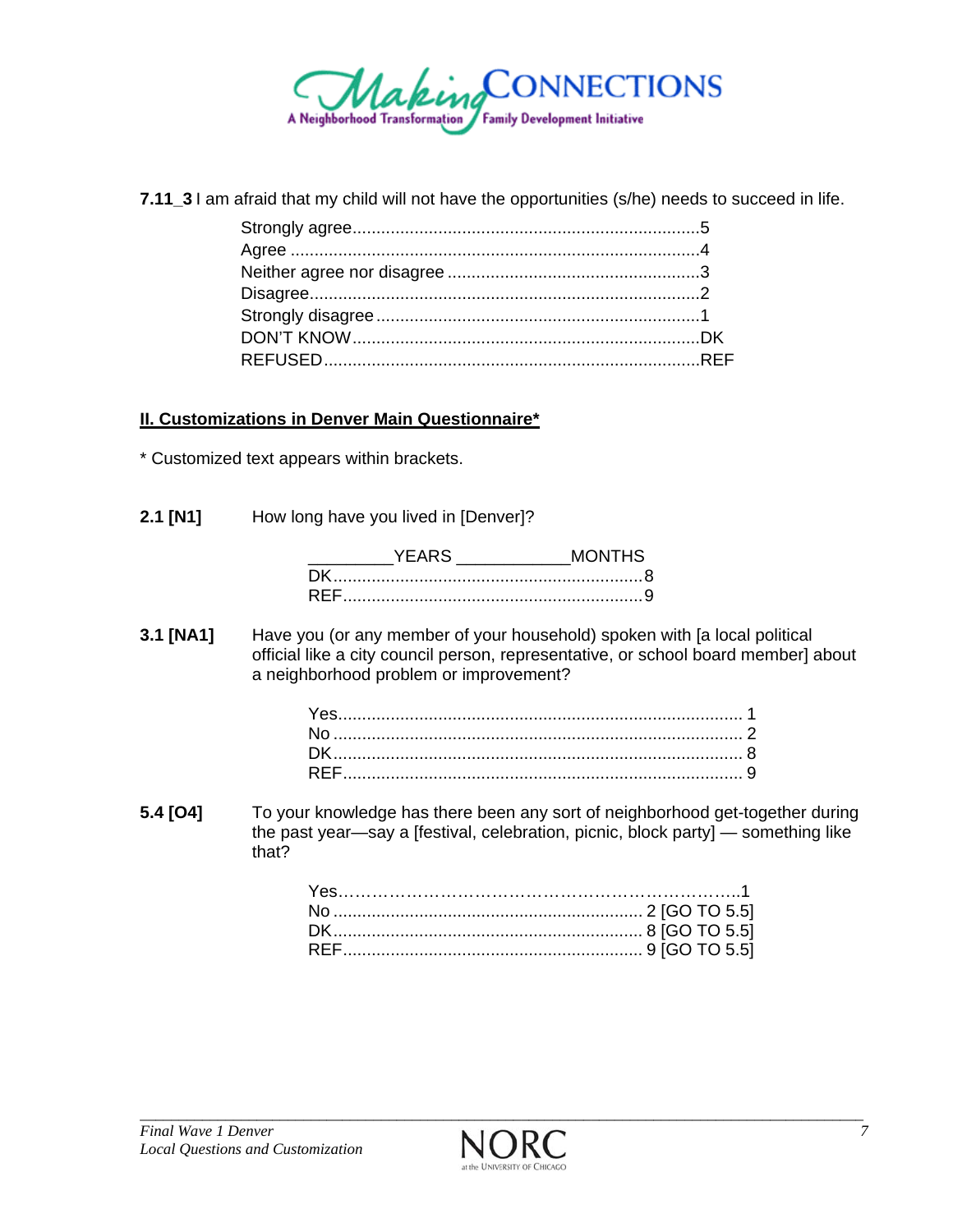

### **FINAL WAVE 1 DES MOINES LOCAL QUESTIONS & CUSTOMIZATIONS**

### **I. Local Questions in Des Moines A Main Questionnaire**

### **SHOWCARD E**

- **3.6\_** Please tell me how important each of the following is to making your neighborhood a better place to live. As I read each category look at the scale on showcard E. You will see a 1 to 7 point scale with 1 being "not at all necessary" and 7 being "absolutely essential." Just give me a number from 1 to 7.
- **3.6\_1** First, how important is reducing criminal activity to making your neighborhood a better place to live?

|  | 2 3 |  |  |  |
|--|-----|--|--|--|
|  |     |  |  |  |
|  |     |  |  |  |
|  |     |  |  |  |

**3.6\_2** How about increasing employment, how important is increasing employment to making your neighborhood a better place to live?

|  | 2 3 4 5 6 7 |  |  |  |
|--|-------------|--|--|--|
|  |             |  |  |  |
|  |             |  |  |  |
|  |             |  |  |  |

**3.6\_3** How about improving teaching in the school system, how important is improving teaching in the school system to making your neighborhood a better place to live?

> 1 2 3 4 5 6 7 DON'T KNOW ................................................. DK REFUSED ....................................................... REF

**3.6\_4** How about providing more affordable housing?

1 2 3 4 5 6 7

*\_\_\_\_\_\_\_\_\_\_\_\_\_\_\_\_\_\_\_\_\_\_\_\_\_\_\_\_\_\_\_\_\_\_\_\_\_\_\_\_\_\_\_\_\_\_\_\_\_\_\_\_\_\_\_\_\_\_\_\_\_\_\_\_\_\_\_\_\_\_\_\_\_\_\_\_\_\_\_\_\_\_\_\_\_\_\_\_\_\_\_\_\_*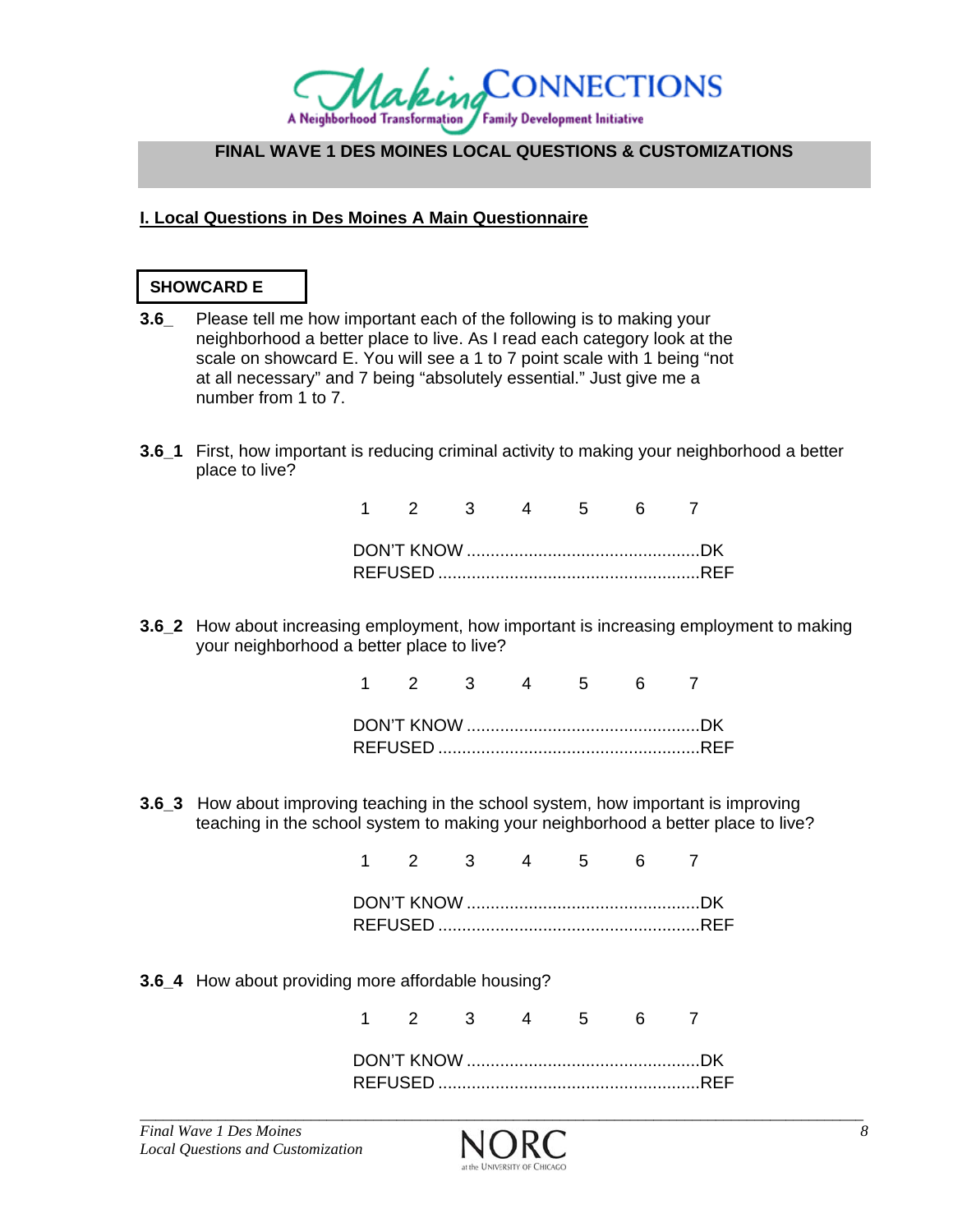

**3.6\_5** How about improving race relations, eliminating racism?

|  | 1 2 3 4 5 6 7 |  |  |
|--|---------------|--|--|
|  |               |  |  |

**3.6\_6** Improving access to health care?

1 2 3 4 5 6 7 DON'T KNOW ................................................. DK REFUSED ....................................................... REF

**3.6\_7** Improving general neighborhood appearance (trash collection, street and vacant lot cleaning, street lighting, etc.)?

|  | $1 \quad 2 \quad 3 \quad 4 \quad 5 \quad 6 \quad 7$ |  |  |
|--|-----------------------------------------------------|--|--|
|  |                                                     |  |  |
|  |                                                     |  |  |

**3.6\_8** Lowering teen pregnancy?

|  | $\begin{array}{cccccccc} \mathbf{2} & \mathbf{3} & \mathbf{4} & \mathbf{5} \end{array}$ |  |  |  |
|--|-----------------------------------------------------------------------------------------|--|--|--|
|  |                                                                                         |  |  |  |
|  |                                                                                         |  |  |  |
|  |                                                                                         |  |  |  |

**3.6\_9** Increasing availability of parks, libraries, recreational programs, and other public spaces for activities?

|  | $\begin{array}{cccccccc} \mathbf{2} & \mathbf{3} & \mathbf{4} & \mathbf{5} \end{array}$ |  |  |  |
|--|-----------------------------------------------------------------------------------------|--|--|--|
|  |                                                                                         |  |  |  |
|  |                                                                                         |  |  |  |
|  |                                                                                         |  |  |  |

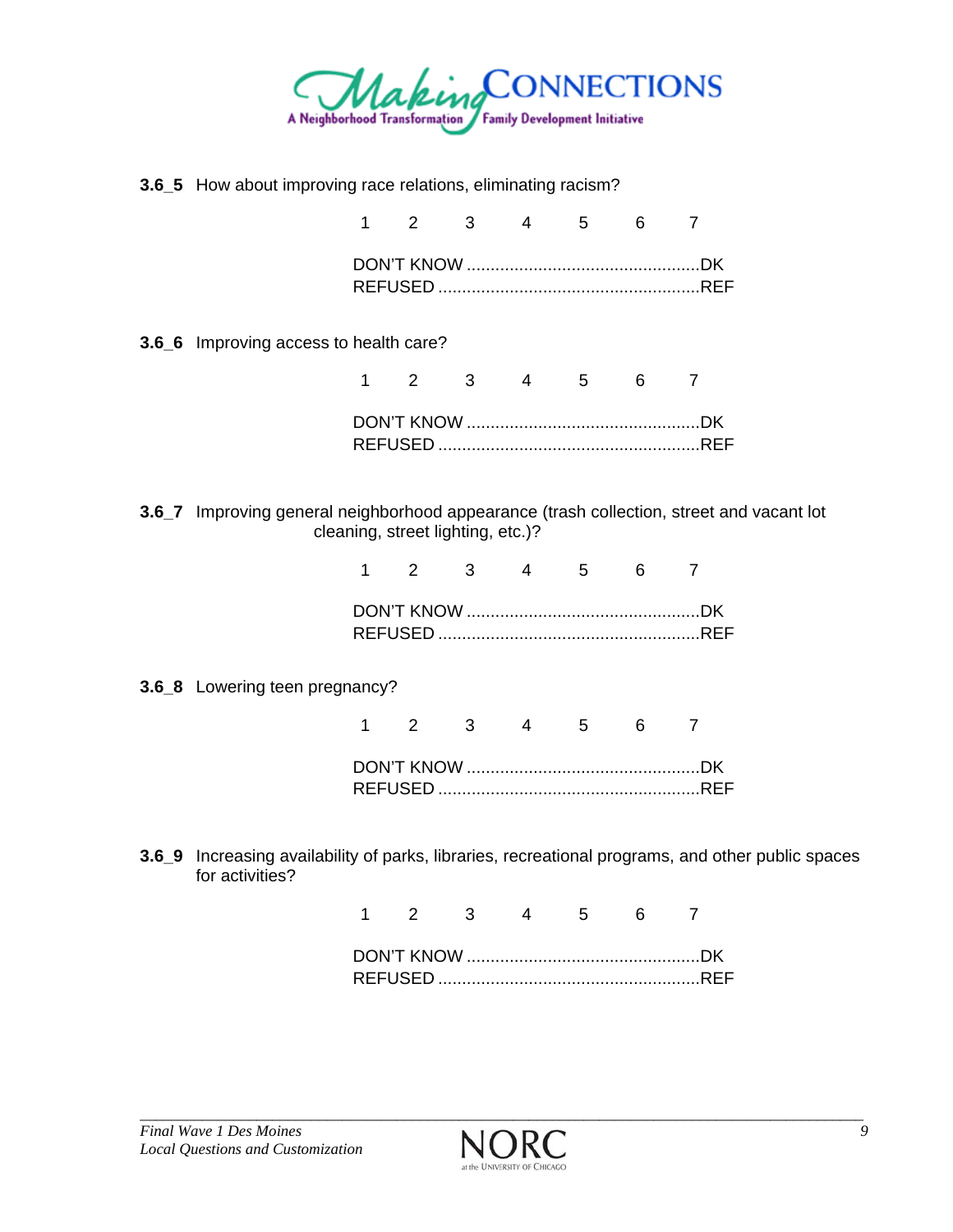

**3.6\_10** Improving service and supports for senior citizens?

|  |  | 1 2 3 4 5 6 |  |  |
|--|--|-------------|--|--|
|  |  |             |  |  |
|  |  |             |  |  |
|  |  |             |  |  |

**3.6\_11** Having more people of color as teachers, health providers, public officials, businesspeople, and service providers for the neighborhood?

|  |  |  | 1 2 3 4 5 6 7 |  |
|--|--|--|---------------|--|
|  |  |  |               |  |
|  |  |  |               |  |

**3.6\_12** Providing more youth programs and activities?

|  |  | 1 2 3 4 5 6 7 |  |  |
|--|--|---------------|--|--|
|  |  |               |  |  |
|  |  |               |  |  |

# **SHOWCARD F**

**3.6\_13** Please look at showcard F. This is a list of all of the improvements I just asked you about. Please tell me which three are the most important to making your neighborhood a better place to live.

| <b>REASON</b> | <b>ASSIGN CODE</b> | <b>DON'T KNOW</b> | <b>REFUSED</b> |
|---------------|--------------------|-------------------|----------------|
|               |                    | DΚ                | <b>RFF</b>     |
| 2             |                    | DK                | <b>RFF</b>     |
| 3             |                    | <b>DK</b>         | <b>RFF</b>     |
|               |                    |                   |                |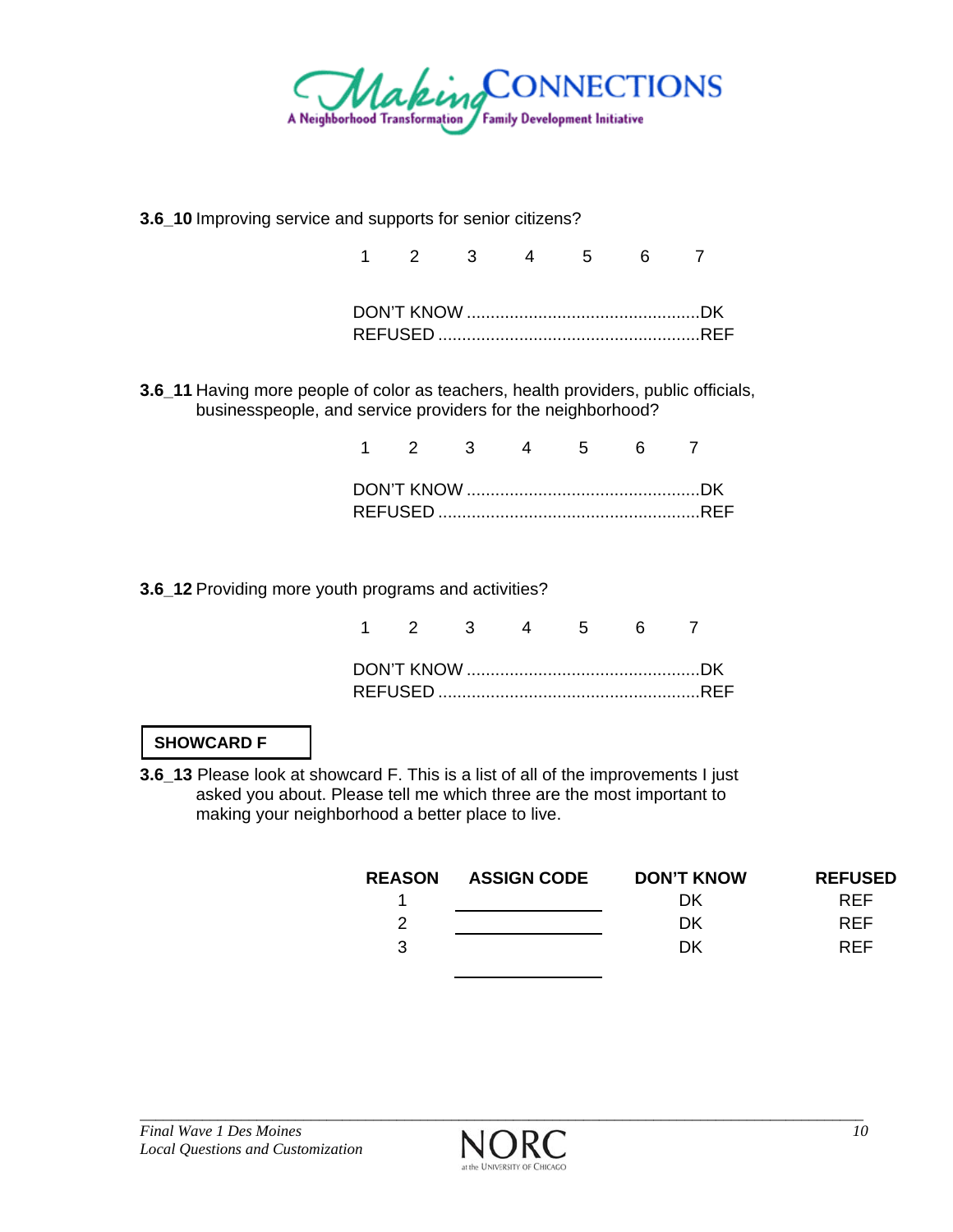

#### **I. Local Questions in Des Moines B Main Questionnaire**

**2.9\_1** If a group of children in the neighborhood was organizing for a trip or activity and needed an extra adult or two to help out or supervise, how likely is it that your neighbors would agree to help out?

**2.9\_2** If a child was going door-to-door for a church or school event, how likely is it that your neighbors would contribute something when the child asked for help?

| Neither likely nor unlikely3 |  |
|------------------------------|--|
|                              |  |
|                              |  |
|                              |  |
|                              |  |
|                              |  |

- **7.4\_** Now I am going to ask you some questions about the schools in your neighborhood. Please tell me if you strongly agree, agree, neither agree nor disagree, disagree, or strongly disagree.
- **7.4\_1** I feel I am welcome at my child's school.

| Neither Agree nor Disagree3 |  |
|-----------------------------|--|
|                             |  |
|                             |  |
|                             |  |
|                             |  |

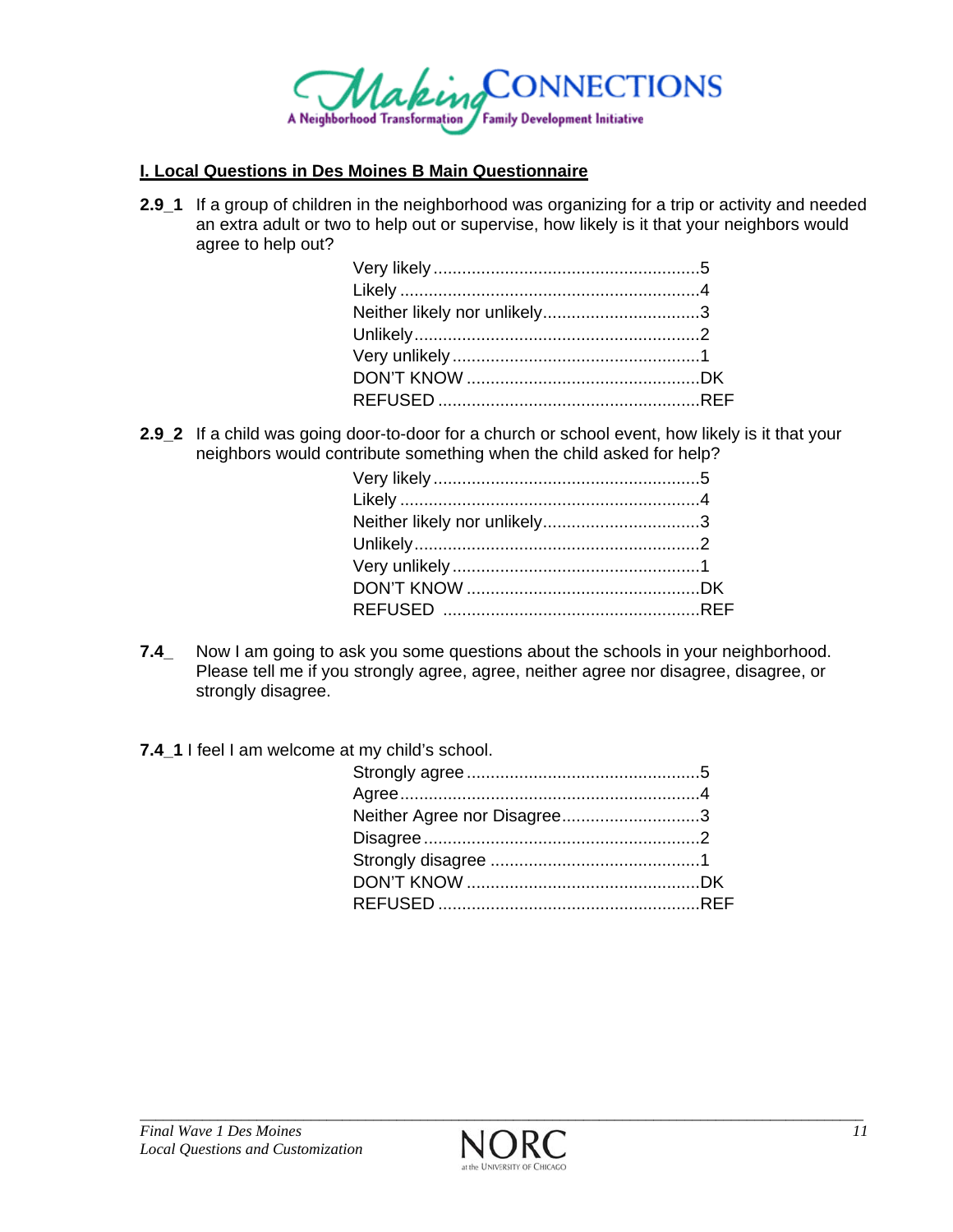

**7.4\_2** There is someone at my child's school who I can count on to help if my child has a problem.

| Neither Agree nor Disagree3 |  |
|-----------------------------|--|
|                             |  |
|                             |  |
|                             |  |
|                             |  |

**7.4\_3** The teachers in my child's school work hard to make sure that my child is successful.

| Neither Agree nor Disagree3 |  |
|-----------------------------|--|
|                             |  |
|                             |  |
|                             |  |
|                             |  |

**7.4\_4** Neighborhood events are often held at schools in my neighborhood.

| Neither Agree nor Disagree3 |  |
|-----------------------------|--|
|                             |  |
|                             |  |
|                             |  |
|                             |  |
|                             |  |

**7.4\_5** Schools in my neighborhood are open to students after school and on weekends.

| Neither Agree nor Disagree3 |  |
|-----------------------------|--|
|                             |  |
|                             |  |
|                             |  |
|                             |  |
|                             |  |

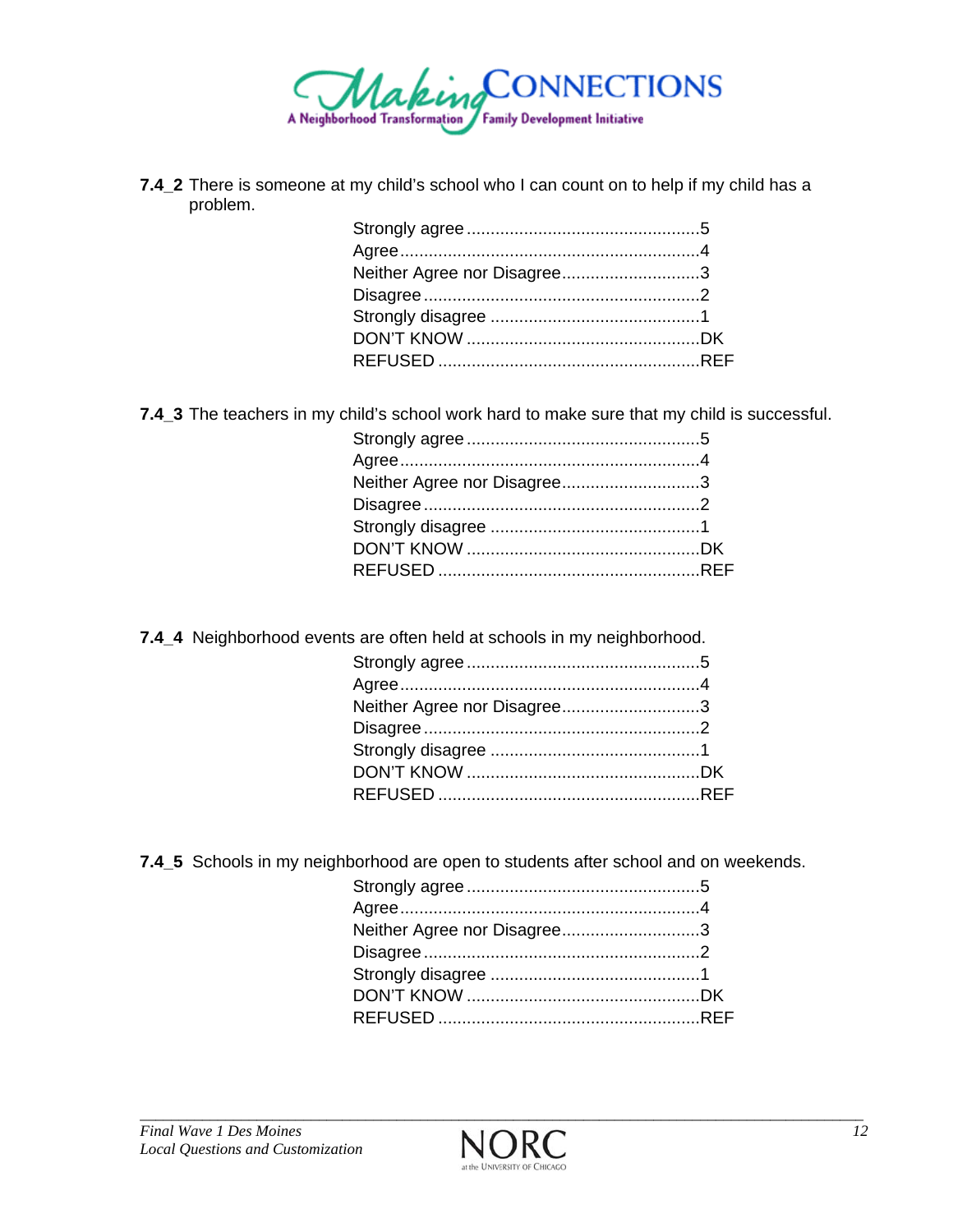

**7.4\_6** The school that my child attends has the latest technology, equipment and other resources.

| Neither Agree nor Disagree3 |  |
|-----------------------------|--|
|                             |  |
|                             |  |
|                             |  |
|                             |  |

**7.4\_7** My child's school gives each child the same opportunity to obtain a high-quality education, regardless of that child's race or culture.

| Neither Agree nor Disagree3 |  |
|-----------------------------|--|
|                             |  |
|                             |  |
|                             |  |
|                             |  |
|                             |  |

**7.4\_8** The teachers at my child's school are sensitive to the needs of students who come from a variety of cultural backgrounds.

| Neither Agree nor Disagree3 |  |
|-----------------------------|--|
|                             |  |
|                             |  |
|                             |  |
|                             |  |
|                             |  |

**7.4\_9** Are any of your school-age children expected to use or encouraged to use computers as part of their school work?

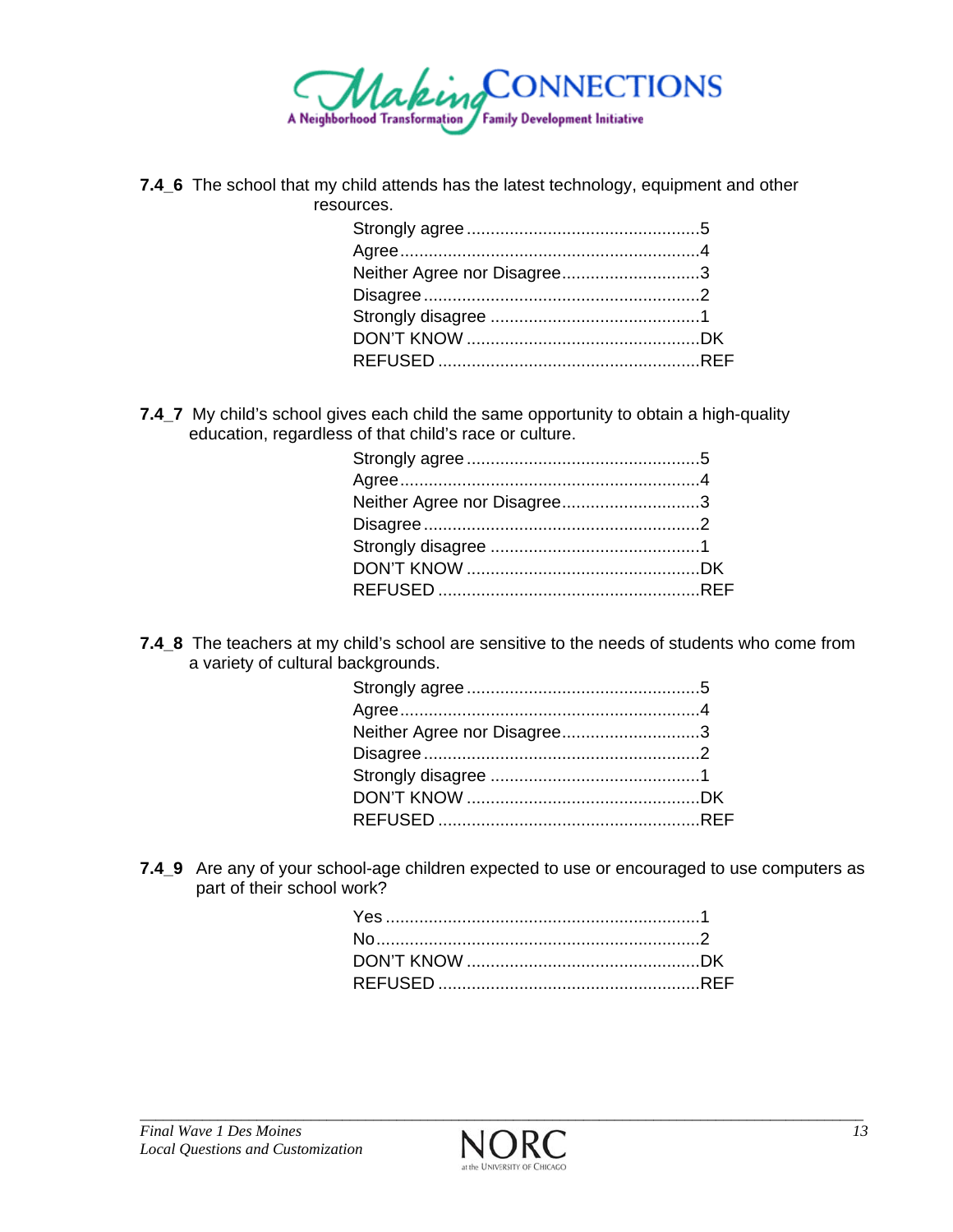

**7.4\_10** Where does your child use a computer to complete his or her homework?

| <b>CODE ALL THAT APPLY</b>                   |  |
|----------------------------------------------|--|
|                                              |  |
|                                              |  |
|                                              |  |
| At a community center or program 4           |  |
| Does not use a computer for homework 5       |  |
| Or someplace else (SPECIFY) _______________6 |  |
|                                              |  |
|                                              |  |
|                                              |  |

### **II. Customizations in Des Moines Main Questionnaire\***

\* Customized text appears within brackets.

**2.1 [N1]** How long have you lived in [Des Moines]?

| Y ⊢∆ R' | ONTHS |
|---------|-------|
|         |       |
|         |       |

**3.1 [NA1]** Have you (or any member of your household) spoken with [a political official like a city councilman, county supervisor, or state legislator] about a neighborhood problem or improvement?

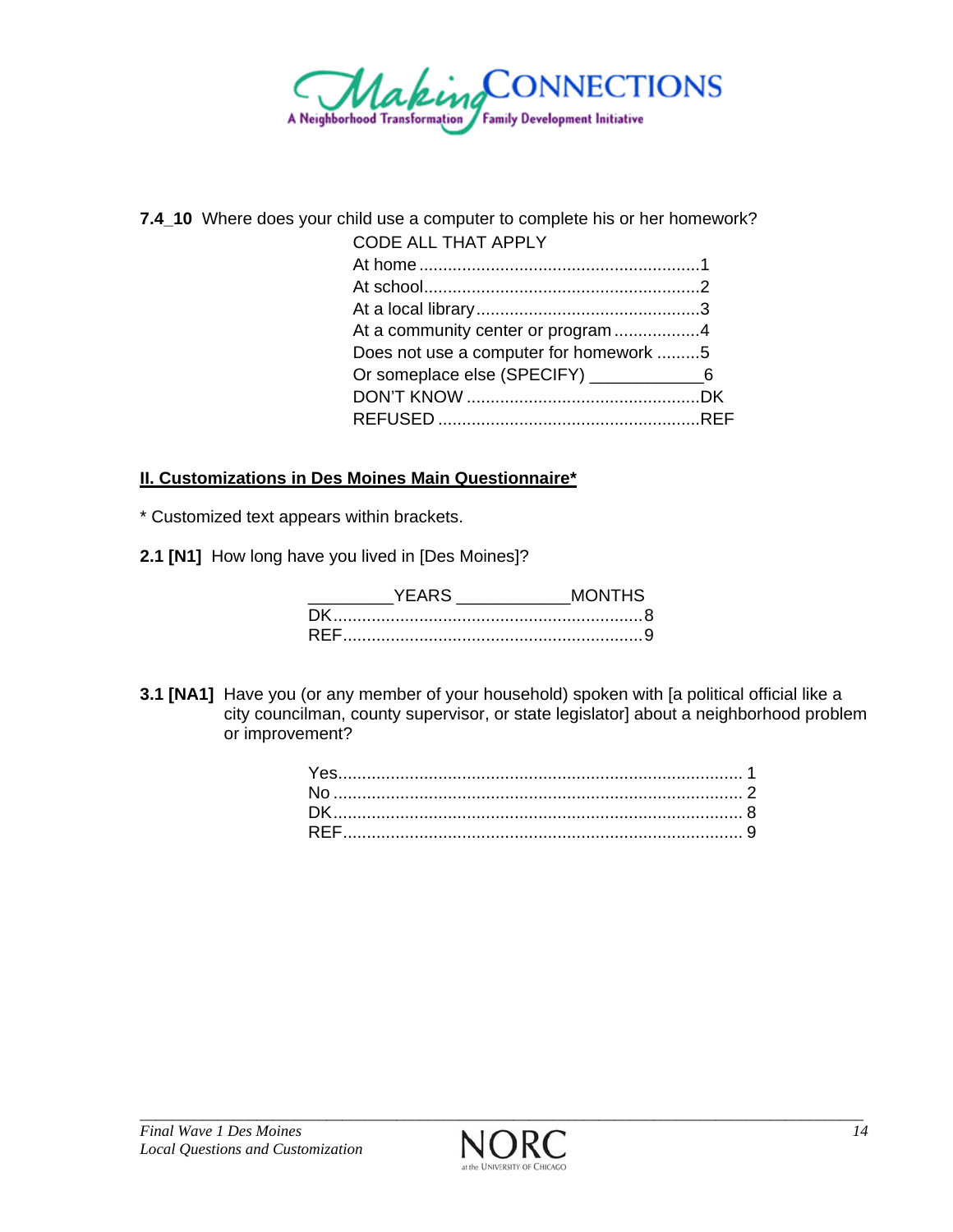

[SHOWCARD X]

| 5000<br>care if (s/he) was sick or needed advice about (his/her) health, is this place a |
|------------------------------------------------------------------------------------------|
|                                                                                          |
|                                                                                          |
|                                                                                          |
|                                                                                          |
|                                                                                          |
|                                                                                          |
|                                                                                          |
|                                                                                          |
|                                                                                          |
|                                                                                          |
|                                                                                          |
|                                                                                          |
| MARGARET CRAMER FREE MEDICAL CLINIC 25                                                   |
| DES MOINES DEPARTMENT OF PUBLIC HEALTH  26]                                              |
|                                                                                          |
|                                                                                          |
| A PARTICULAR DOCTOR'S OFFICE OUTSIDE A HOSPITAL 03                                       |
| A PARTICULAR DOCTOR'S OFFICE INSIDE A HOSPITAL 04                                        |
|                                                                                          |
| A COMMUNITY HEALTH CENTER OR NEIGHBORHOOD CLINIC                                         |
|                                                                                          |
|                                                                                          |
| THE HEALTH DEPARTMENT / HEALTH DEPARTMENT                                                |
|                                                                                          |
| URGENT CARE CENTER OR WALK-IN CENTER OTHER THAN A                                        |
|                                                                                          |
| PLANNED PARENTHOOD OR FAMILY PLANNING CLINIC                                             |
|                                                                                          |
|                                                                                          |
|                                                                                          |
|                                                                                          |
|                                                                                          |
|                                                                                          |

**7.11 [E14]** Think about the main place where [FOCUS CHILD] went or would have gone for

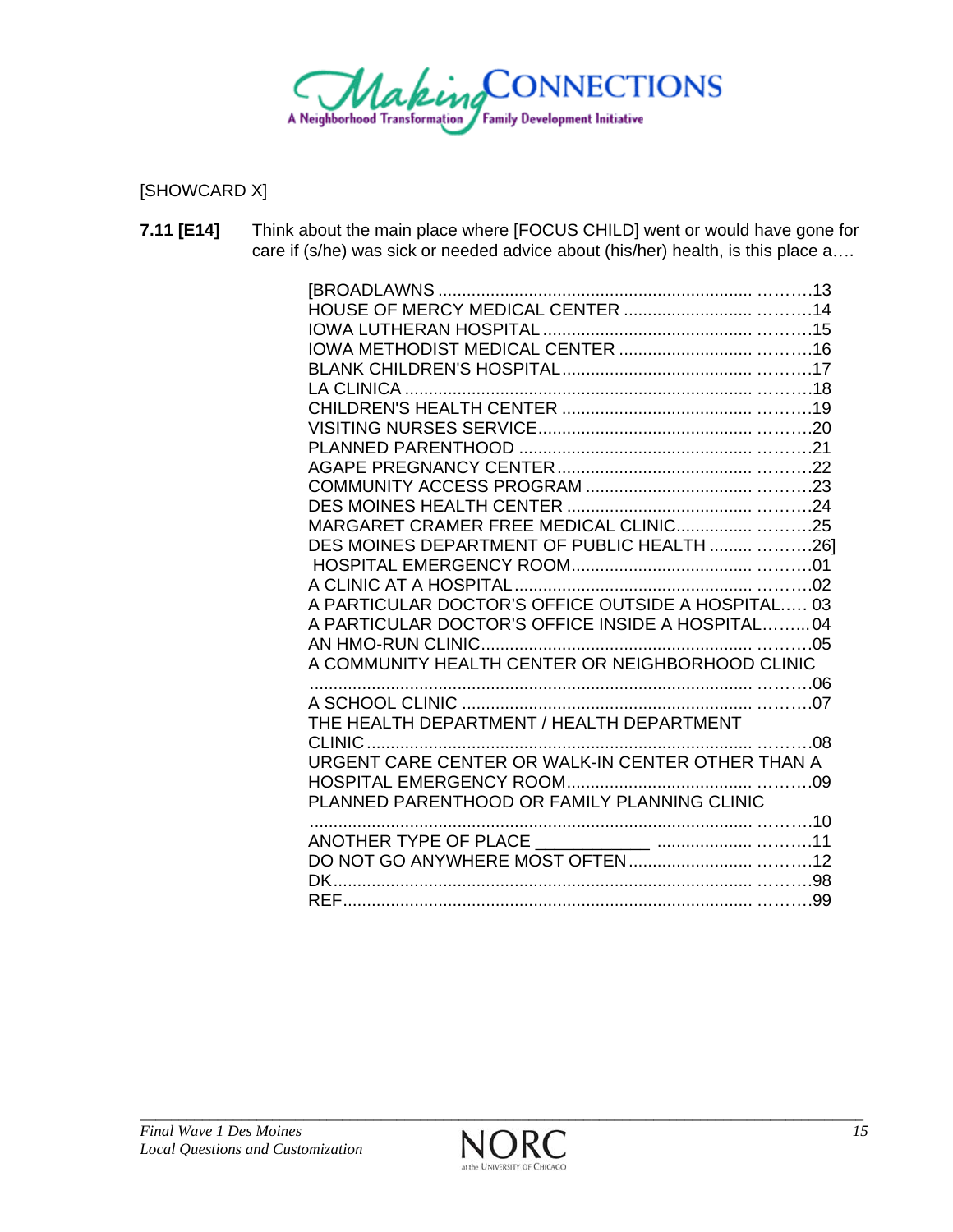

# FINAL WAVE 1 HARTFORD LOCAL QUESTIONS & CUSTOMIZATIONS

#### **I. Local Questions in Hartford Main Questionnaire**

3.3\_1 Have you (or any member of your household) met with your neighborhood revitalization zone or problem solving committee about a neighborhood problem or improvement?

5.5\_3 Did you vote in the last non-presidential election (for local officials like the governor) in 2002?

5.5\_4 Have you, in the last two years, voted on city issues such as the budget or education?

5.5\_1 Are you a registered voter?

5.5\_2 Did you vote in the last presidential election in 2000?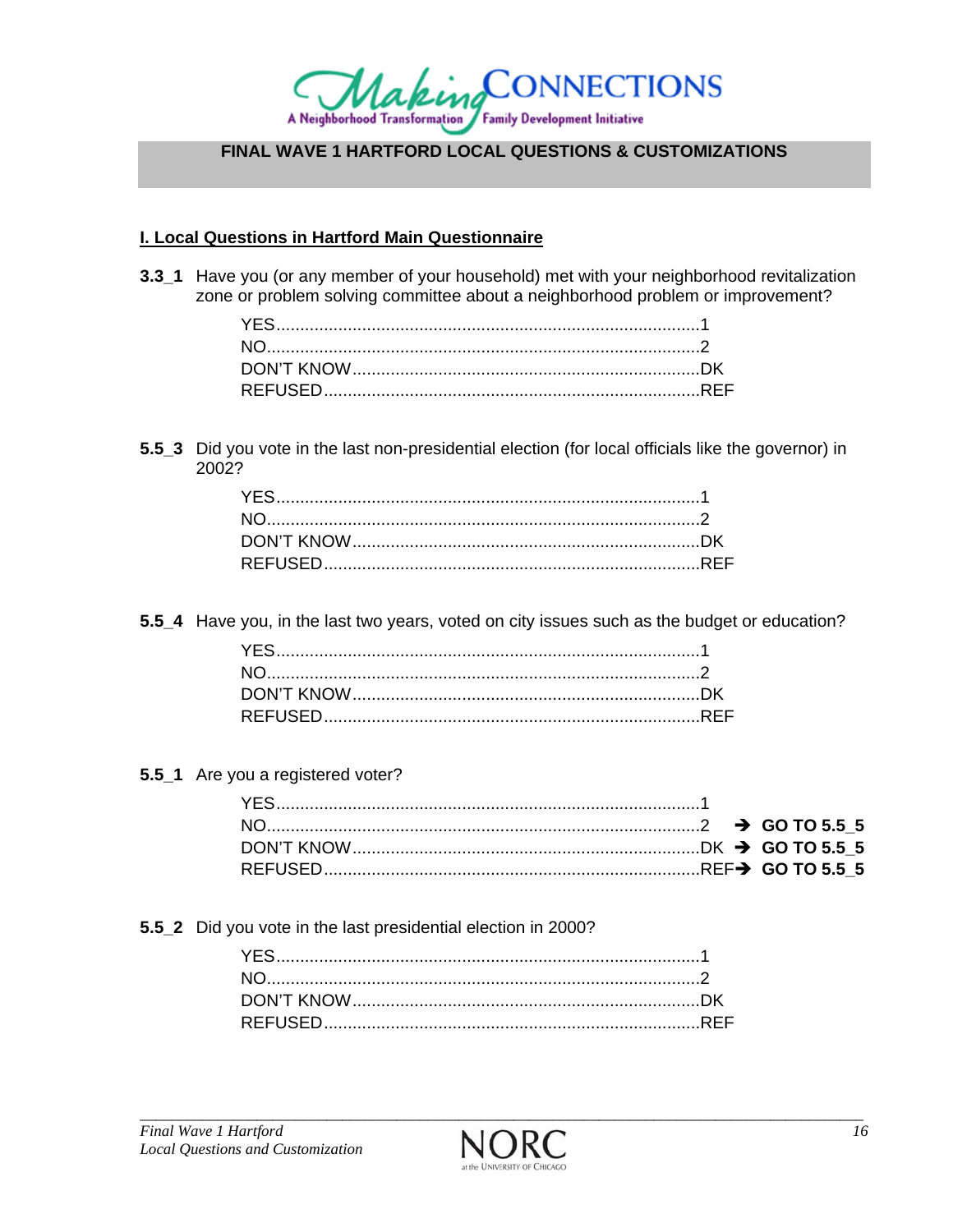

5.5\_5 Have you ever attended a leadership training program?

5.1\_1 Over the past 12 months have you participated in a block watch?

7.4\_1 Do you feel that you read or write English well enough to help your (child/children) with (his/her/their) school-work as much as you would like?

7.4\_2 Over the past 12 months, have you volunteered at your child's school?

| 7.4_3 Over the past 12 months, have you been involved with the PTO? |  |
|---------------------------------------------------------------------|--|
|                                                                     |  |
|                                                                     |  |
|                                                                     |  |
|                                                                     |  |

# 8.21\_1 Did your training lead to employment advancement?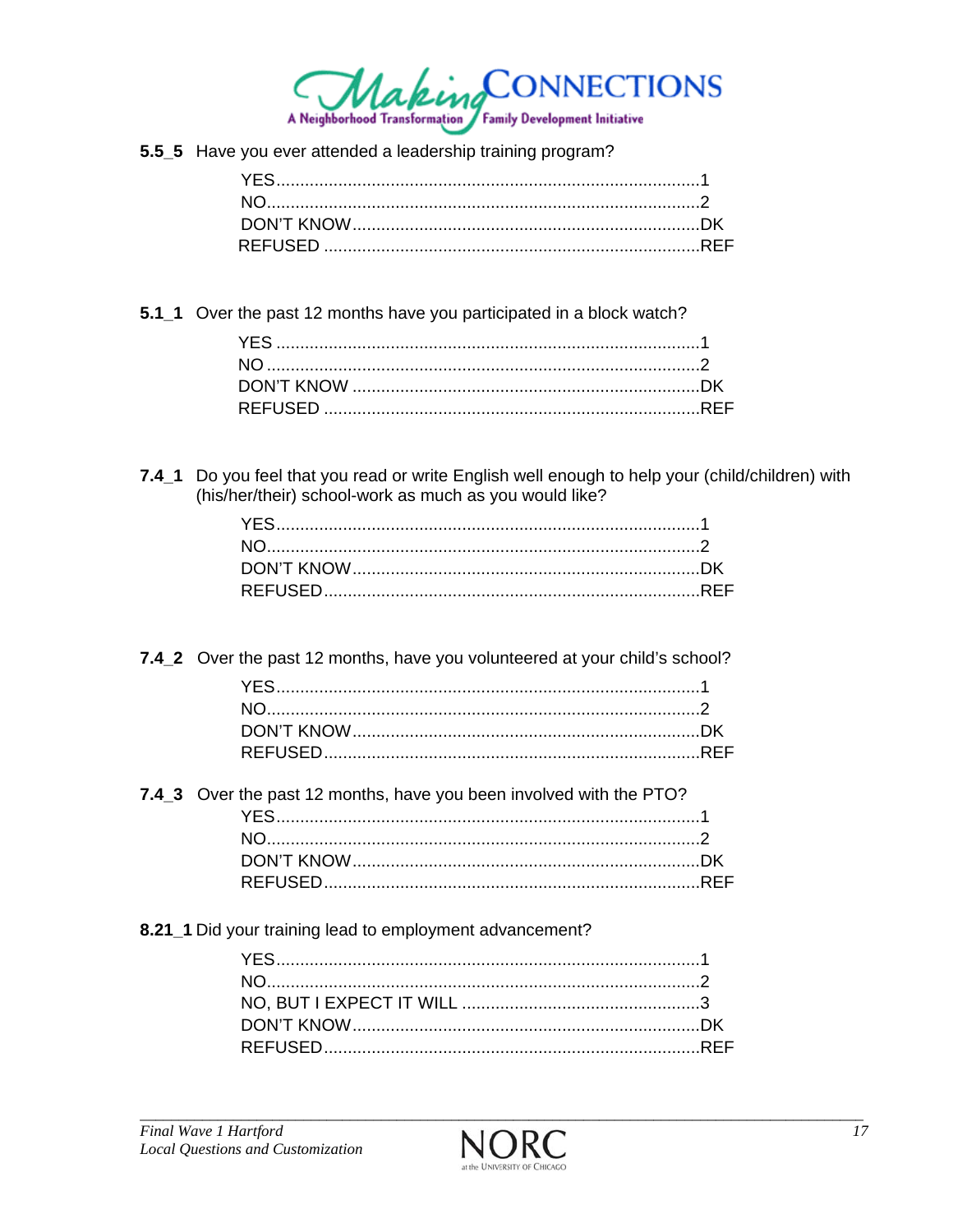

9.7\_1 Have you ever lost a job opportunity because you could not read or write English well enough?

9.7\_2 How well can you read English, would you say you read English...

9.7\_3 How well can you write English, would you say you write English...

9.7\_4 Is English your first language?

### **II. Customizations in Hartford Main Questionnaire\***

\* Customized text is in brackets.

 $2.1$ How long have you lived in [Hartford]? 

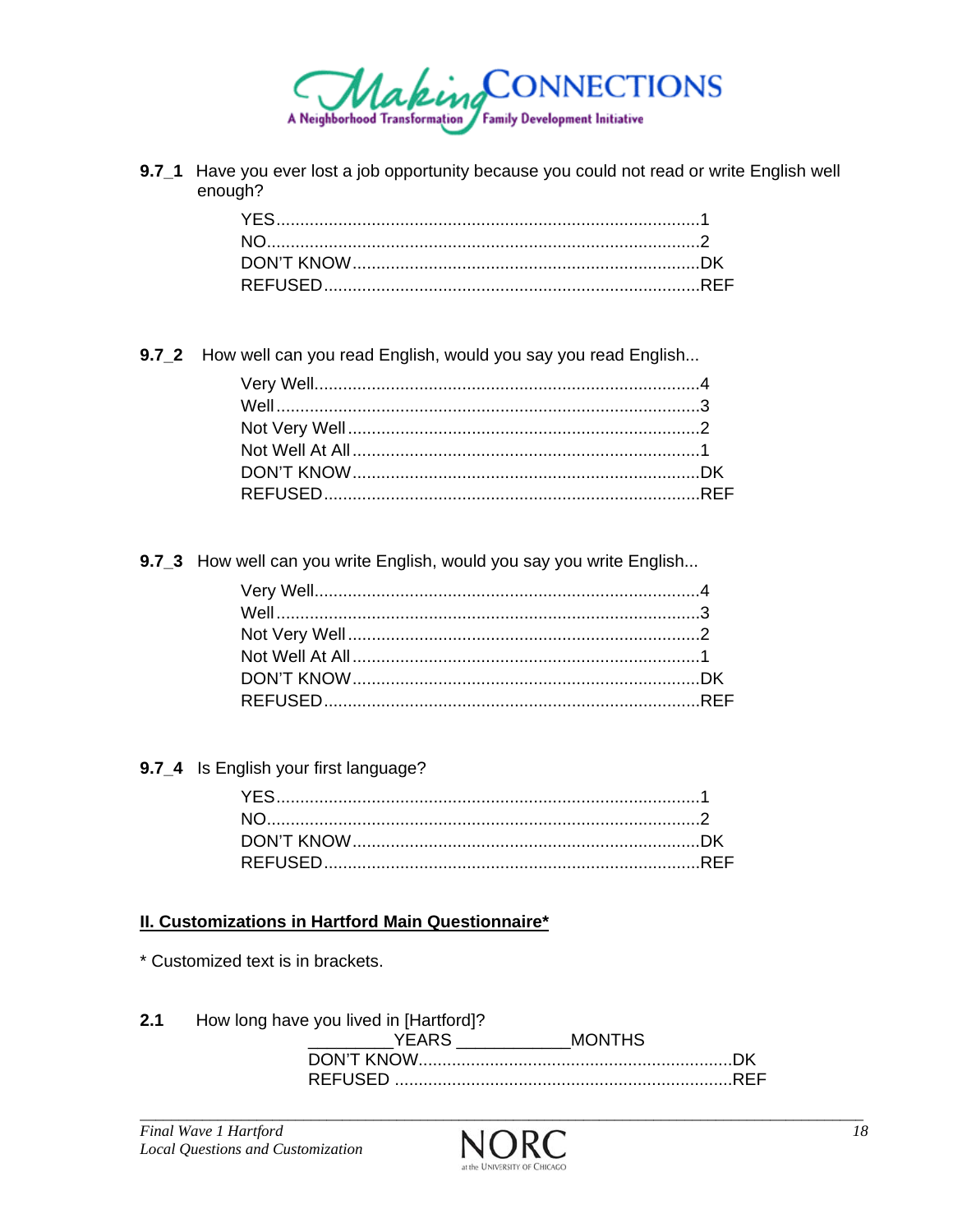

**3.1** Have you (or any member of your household) spoken with a local political official like a [mayor or councilperson] about a neighborhood problem or improvement?

#### **(Service and Amenity Series Question)**

**4.3o** Have you (or any member of your household) used a [place where you sign up for [TFA or welfare] in the last 12 months?

### **SHOWCARD J**

**7.11** Please look at showcard J. Think about the **main** place where [FOCUS CHILD] went or would have gone for care if (s/he) was sick or needed advice about (his/her) health, is this place a….

| A particular <b>doctor's office</b> [(or group practice)] outside a hospital03 |
|--------------------------------------------------------------------------------|
| A particular <b>doctor's office</b> [(or group practice)] inside a hospital 04 |
|                                                                                |
|                                                                                |
|                                                                                |
|                                                                                |
|                                                                                |
|                                                                                |
|                                                                                |
|                                                                                |
|                                                                                |
|                                                                                |
|                                                                                |
|                                                                                |
|                                                                                |
|                                                                                |

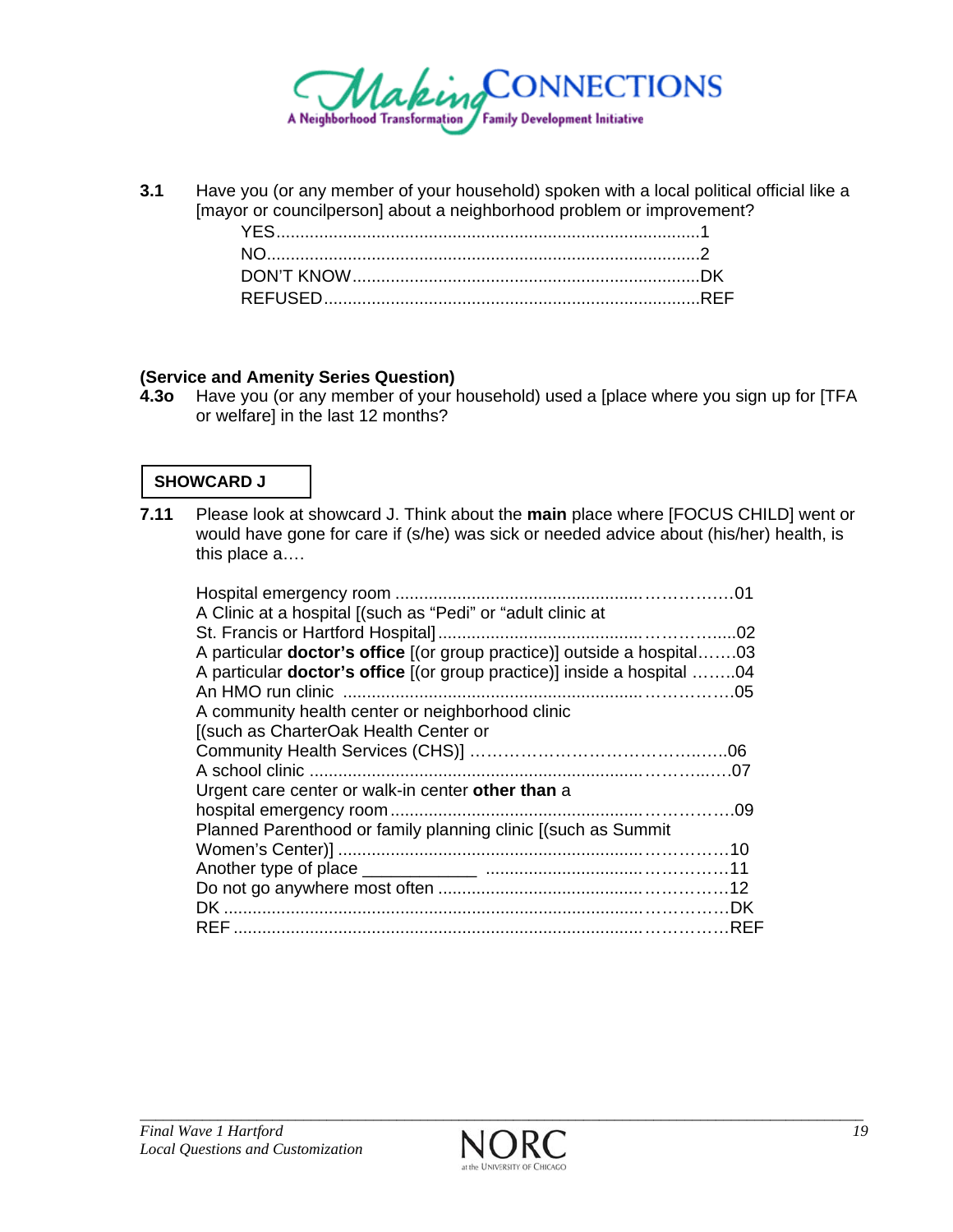

### **FINAL WAVE 1 INDIANAPOLIS LOCAL QUESTIONS & CUSTOMIZATIONS**

#### I. Local Questions in Indianapolis Main Questionnaire

5.3\_1 How much would you say your religious faith affects important decisions in your life? Would you say a great deal, some, a little, or not at all?

7.4\_1 Does [FOCUS CHILD] participate in a summer youth program?

7.4\_2 Is the program in your neighborhood or outside of your neighborhood?

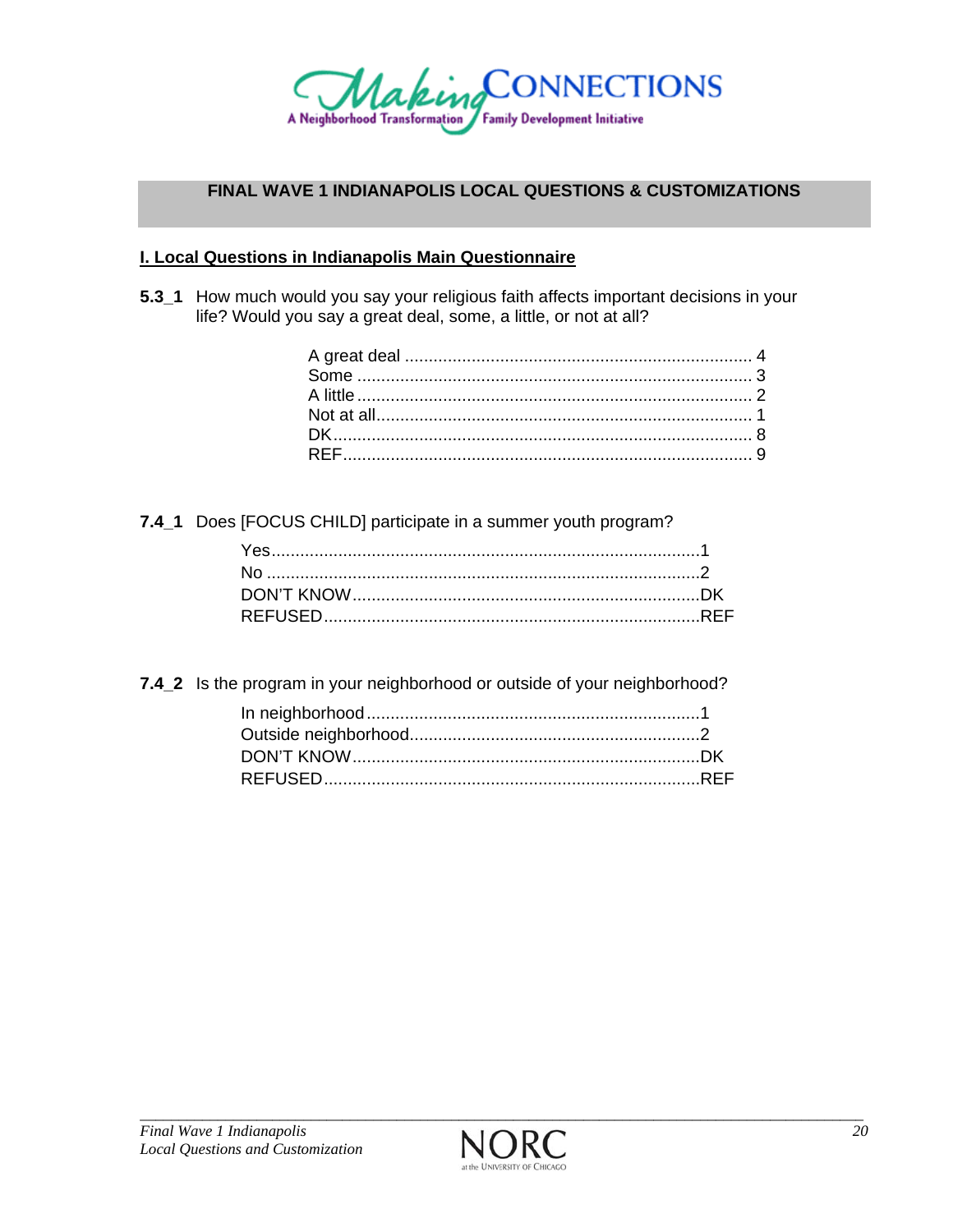

### **SHOWCARD I**

**7.4\_3** What are the main reasons [FOCUS CHILD] does not participate in a summer youth program? Please select up to three reasons in order of importance.

| <b>ORDER OF</b><br><b>IMPORTANCE</b> | <b>ASSIGN CODE</b> | <b>DON'T KNOW</b>                      | <b>REFUSED</b> |
|--------------------------------------|--------------------|----------------------------------------|----------------|
| 1                                    |                    | DK                                     | <b>REF</b>     |
| 2                                    |                    | DK                                     | <b>REF</b>     |
| 3                                    |                    | <b>DK</b>                              | REF            |
|                                      |                    |                                        |                |
|                                      |                    |                                        |                |
|                                      |                    | Transportation problems3               |                |
|                                      |                    |                                        |                |
|                                      |                    | Program did not have room 5            |                |
|                                      |                    | Program could not accommodate          |                |
|                                      |                    |                                        |                |
|                                      |                    |                                        |                |
|                                      |                    | Getting to the program is not safe 8   |                |
|                                      |                    |                                        |                |
|                                      |                    |                                        |                |
|                                      |                    | Child is not old enough11              |                |
|                                      |                    | Other (SPECIFY) ____________________12 |                |
|                                      |                    |                                        |                |
|                                      |                    |                                        |                |

**7.4\_4** Does your child participate in a mentoring program?

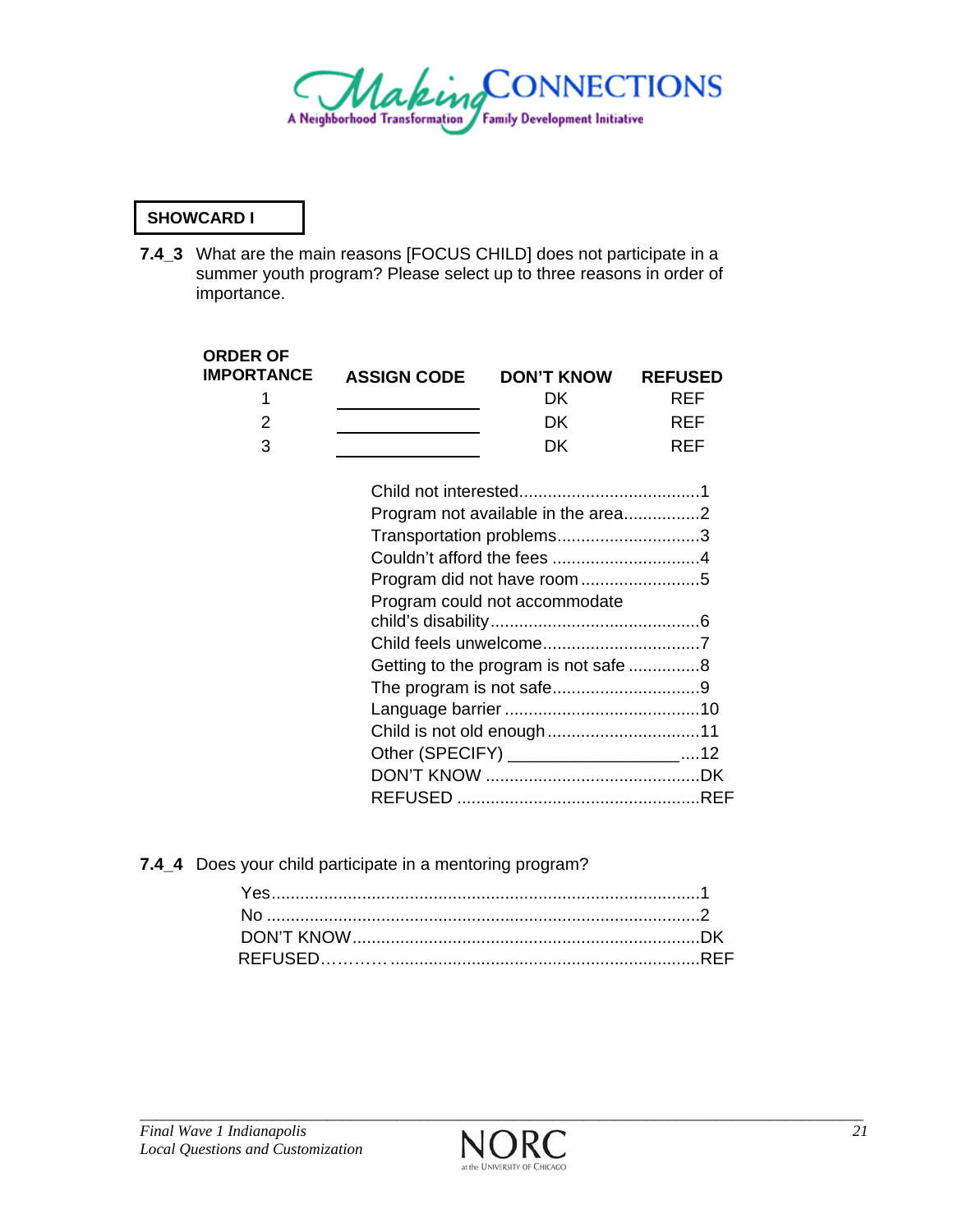

7.7\_1 Did you and [FOCUS CHILD] do any of the following together in the last 12 months? Cuddle together?

### 7.7\_2 Snuggle on couch together and watch TV program?

### 7.7\_3 Go fishing?

# 7.7\_4 Eat dinner together?

### 7.7\_5 Go shopping together?

### 7.7\_6 Read together?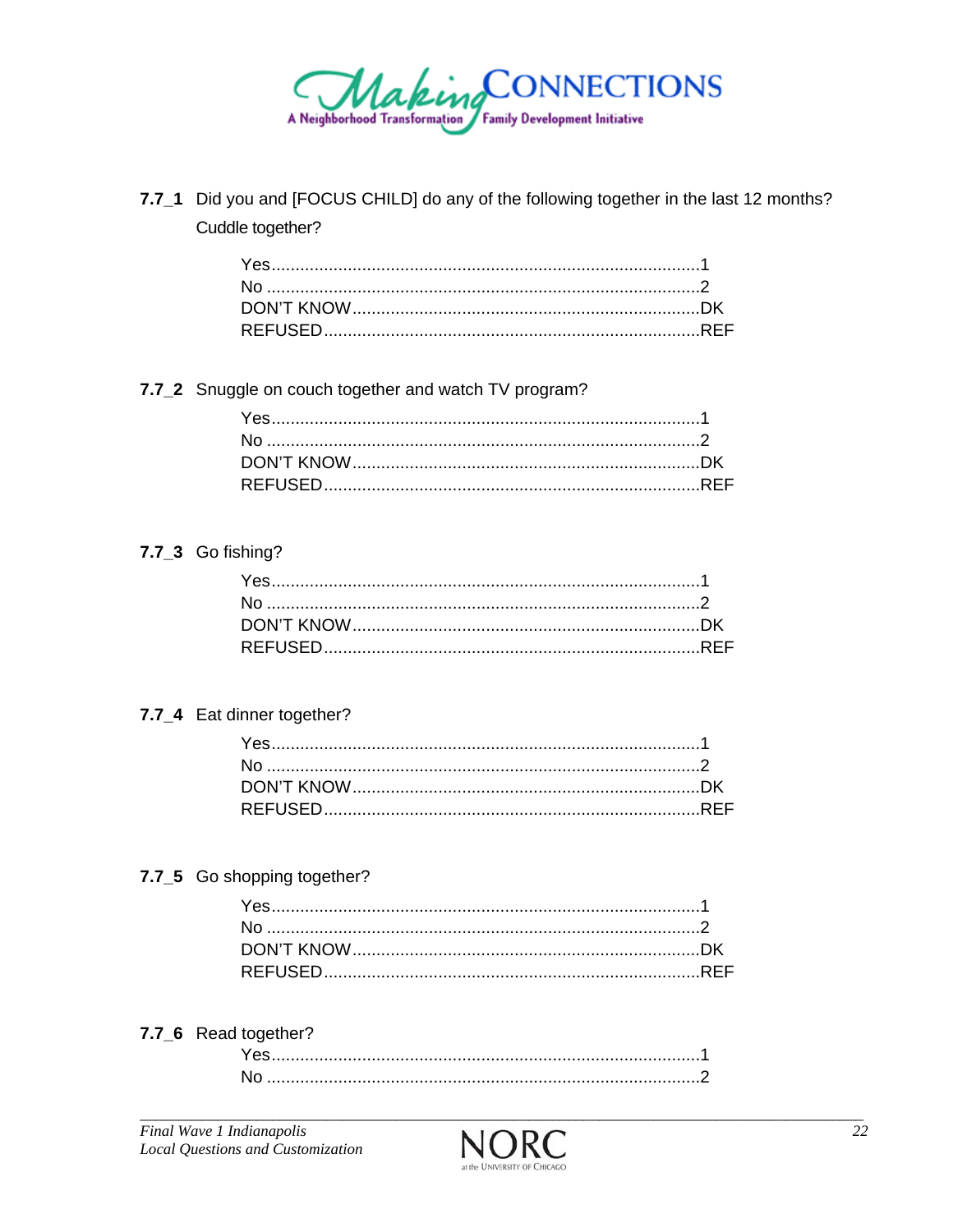

7.7\_7 Talk to each other about issues important to both of you?

7.7\_8 On average in the last six months, how many hours per week did you spend with [FOCUS CHILD] doing any of the above activities?

| HOURS. |  |
|--------|--|
|        |  |
|        |  |

7.7 9 Is this more or less than in the previous 6 months?

7.7\_10 Which of the following keeps you from spending time with [FOCUS CHILD], transportation time to and from work, your job, your commitment to volunteer work, or something else?

| <b>CODE ALL THAT APPLY</b> |  |
|----------------------------|--|
|                            |  |
|                            |  |
|                            |  |
|                            |  |
|                            |  |
|                            |  |

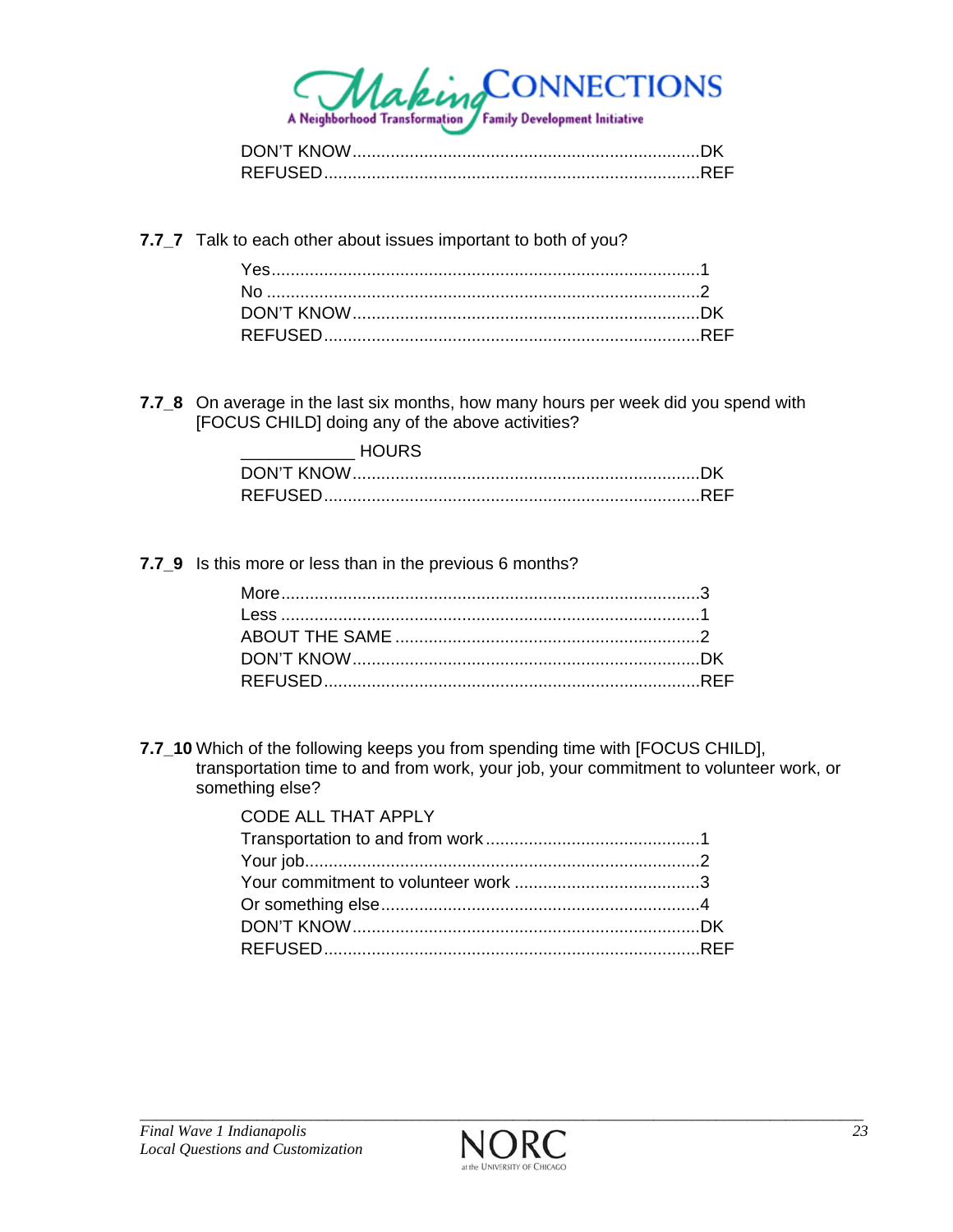

### **II. Customizations in Indianapolis Main Questionnaire\***

\* Customized text appears within brackets.

**2.1 [N1]** How long have you lived in [Indianapolis]?

| nι  |  |
|-----|--|
| RFF |  |

**3.1 [NA1]** Have you (or any member of your household) spoken with [a local political official like a township trustee or member of the city council] about a neighborhood problem or improvement?

### **4.1e** [SA1d] Street/[sidewalk] repair?

**5.4 [O4]** To your knowledge has there been any sort of neighborhood get-together during the past year—say [a festival, celebration, picnic, neighborhood clean-up, block party] something like that?

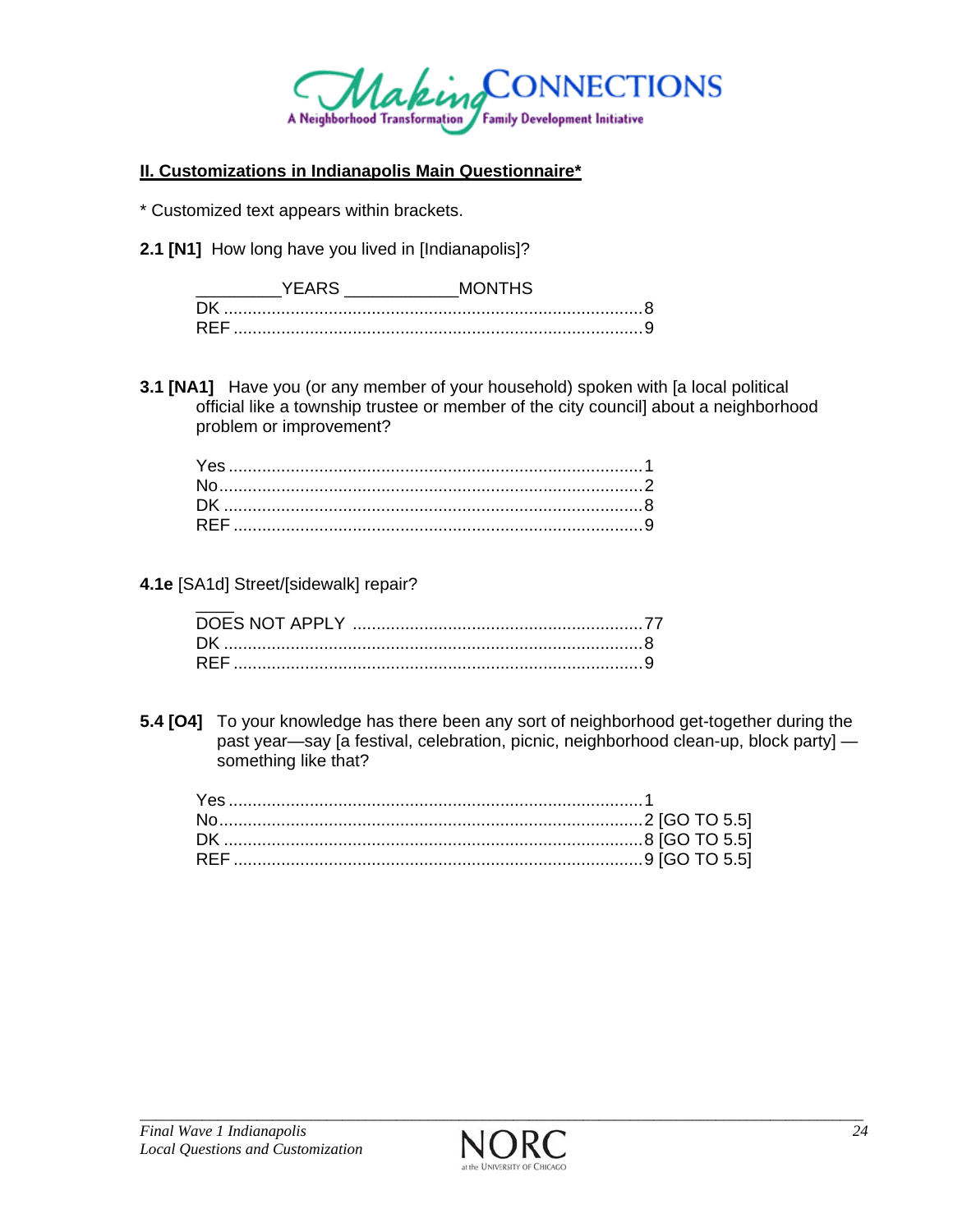

**7.11** [E14] Think about the main place where [FOCUS CHILD] went or would have gone for care if (s/he) was sick or needed advice about (his/her) health, is this place a....

| Urgent care center or walk-in center other than a |  |
|---------------------------------------------------|--|
|                                                   |  |
|                                                   |  |
|                                                   |  |
|                                                   |  |
|                                                   |  |
|                                                   |  |
|                                                   |  |

**8.38 [L31]** [Do you live in subsidized housing or receive section 8 or housing assistance from the township trustee]?

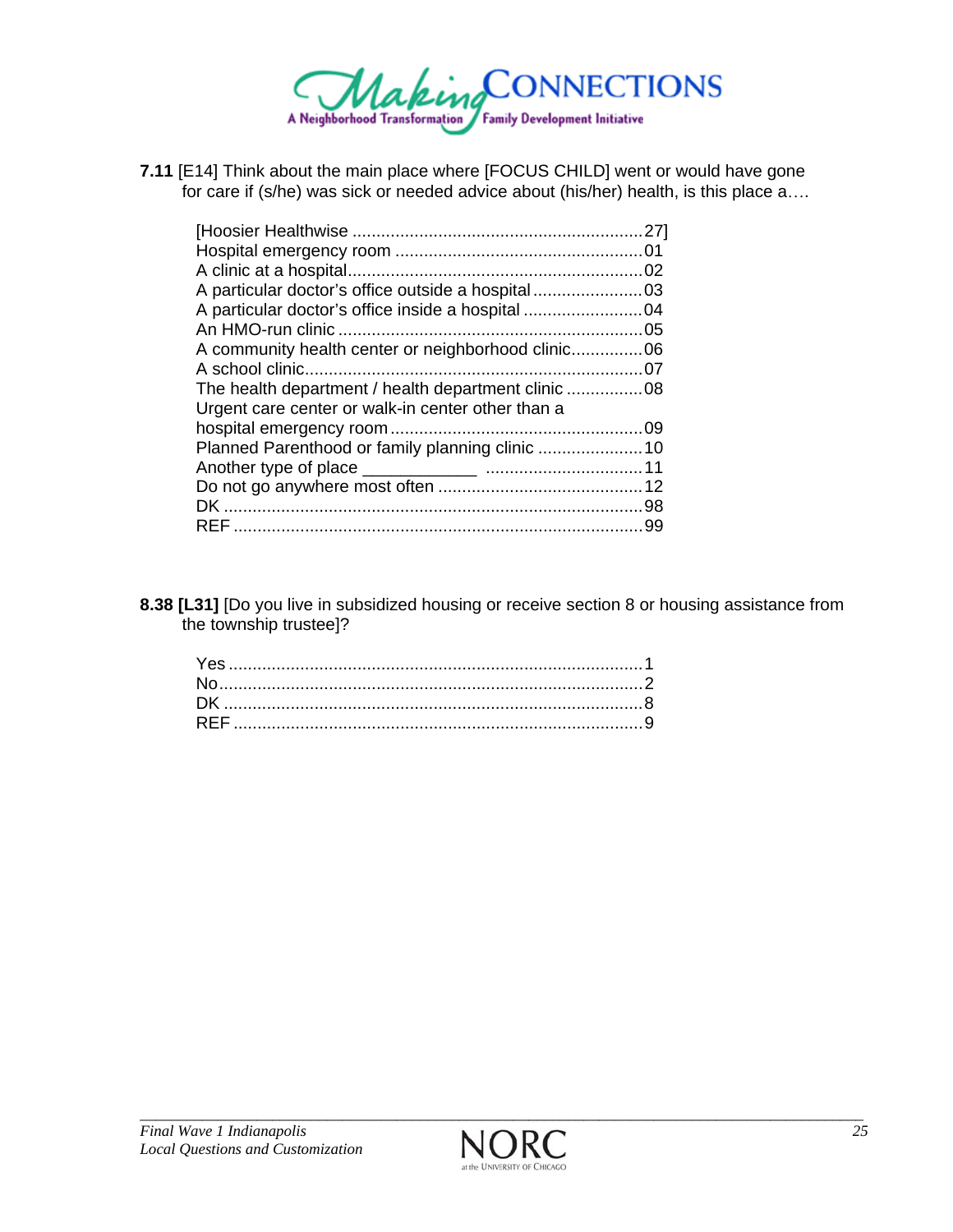

### **FINAL WAVE 1 LOUISVILLE LOCAL QUESTIONS & CUSTOMIZATIONS**

#### **I. Local Questions in Louisville Main Questionnaire**

**2.9\_1** If you needed help or advice with a personal problem, such as feelings of depression or feelings of being overwhelmed, where would you most likely go to get that help?

| Some other person or place (specify) ______________6 |  |
|------------------------------------------------------|--|
|                                                      |  |
|                                                      |  |

**5.3\_1** Do you, or anyone in your household, provide services such as transportation, errands, cooking or cleaning to an elderly relative or friend who lives outside of your household on a regular basis, that is at least once or twice a week, for most weeks out of the year?

**7.2\_1** Can you tell me roughly how many miles [FOCUS CHILD] must travel to get to (his/her) school? Would you say it is …

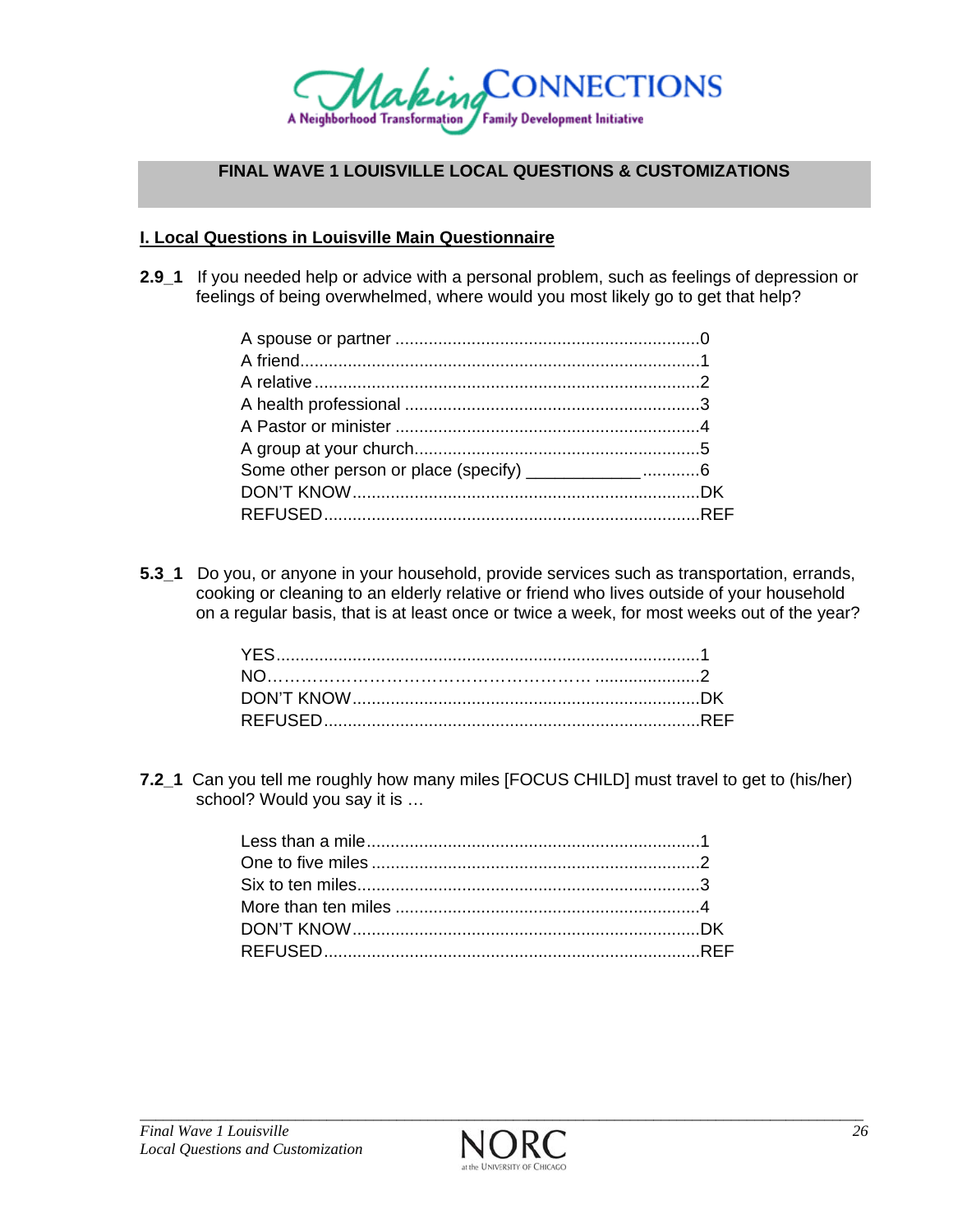

**7.2\_2** If [FOCUS CHILD] had an emergency at school, for example, (he/she) suddenly became ill or got hurt, how easy or difficult would it be for you or someone in your family to get to your child's school? Would you say it would be very difficult, somewhat difficult, or not very difficult to get to your child's school in an emergency?

**7.2\_3** Is [FOCUS CHILD] able to use all of the books, calculators or computers (he/she) needs to finish homework assignments?

### **SHOWCARD I**

Please look at Showcard I. Tell me whether you strongly agree, agree, neither agree nor disagree, disagree, or strongly disagree with each of the following statements about [FOCUS CHILD'S] school

**7.2\_4** The teachers in [FOCUS CHILD'S] school work hard to make sure that (he/she) is successful

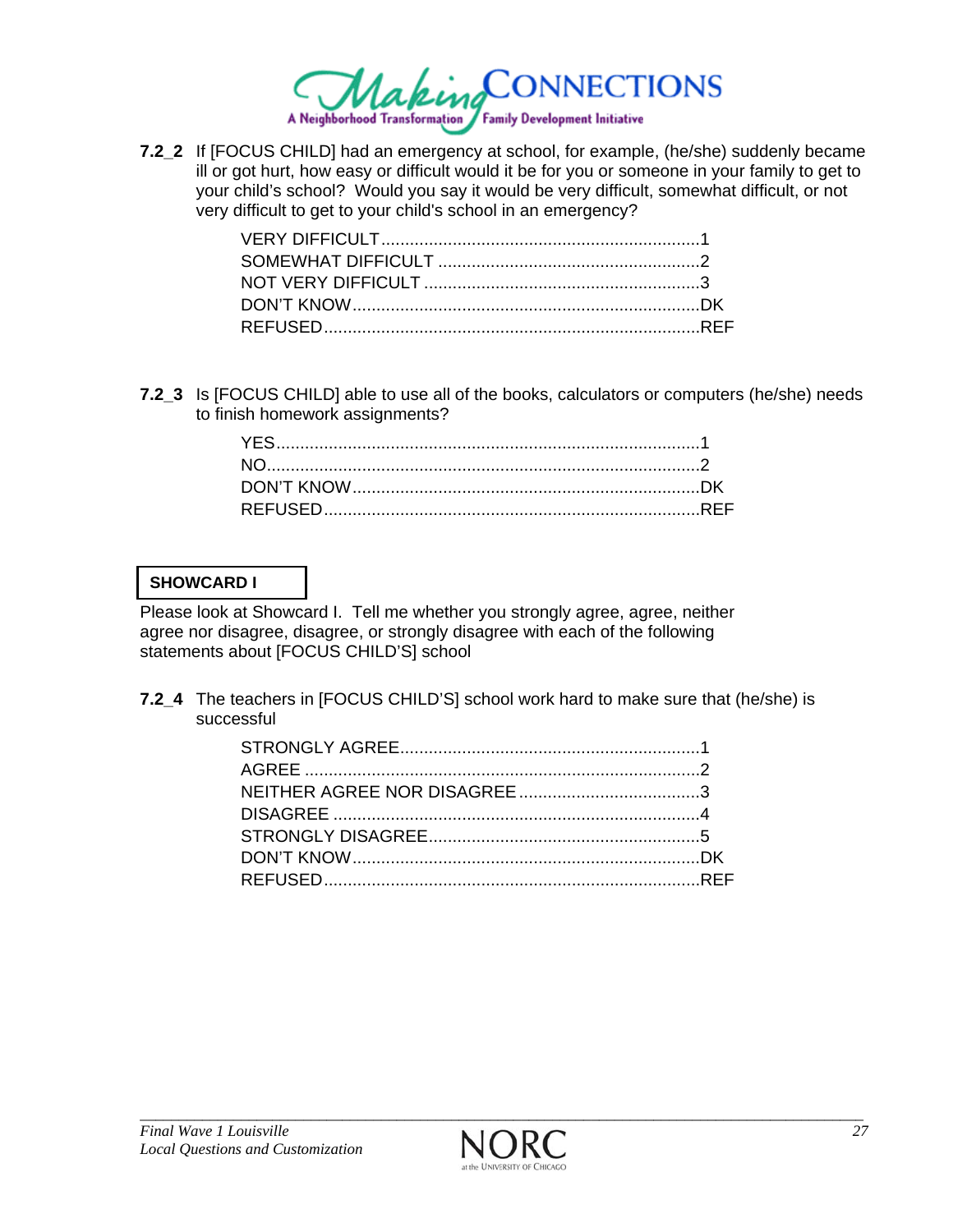

7.2\_5 I feel I could talk to [FOCUS CHILD'S] teacher if I wanted to know how (he/she) was doing in school.

7.2\_6 There is someone on the education staff at [FOCUS CHILD'S] school who I can count on to help if (he/she) has a problem

7.2\_7 I feel welcome in [FOCUS CHILD'S] school

7.3\_1 Which of the following statements do you think is most true about the way the education staff at [FOCUS CHILD'S] school view (his/her) behavior

| (He/she) is much more active than most children |  |
|-------------------------------------------------|--|
|                                                 |  |
| (He/she) is much less active than most children |  |
|                                                 |  |
|                                                 |  |
|                                                 |  |

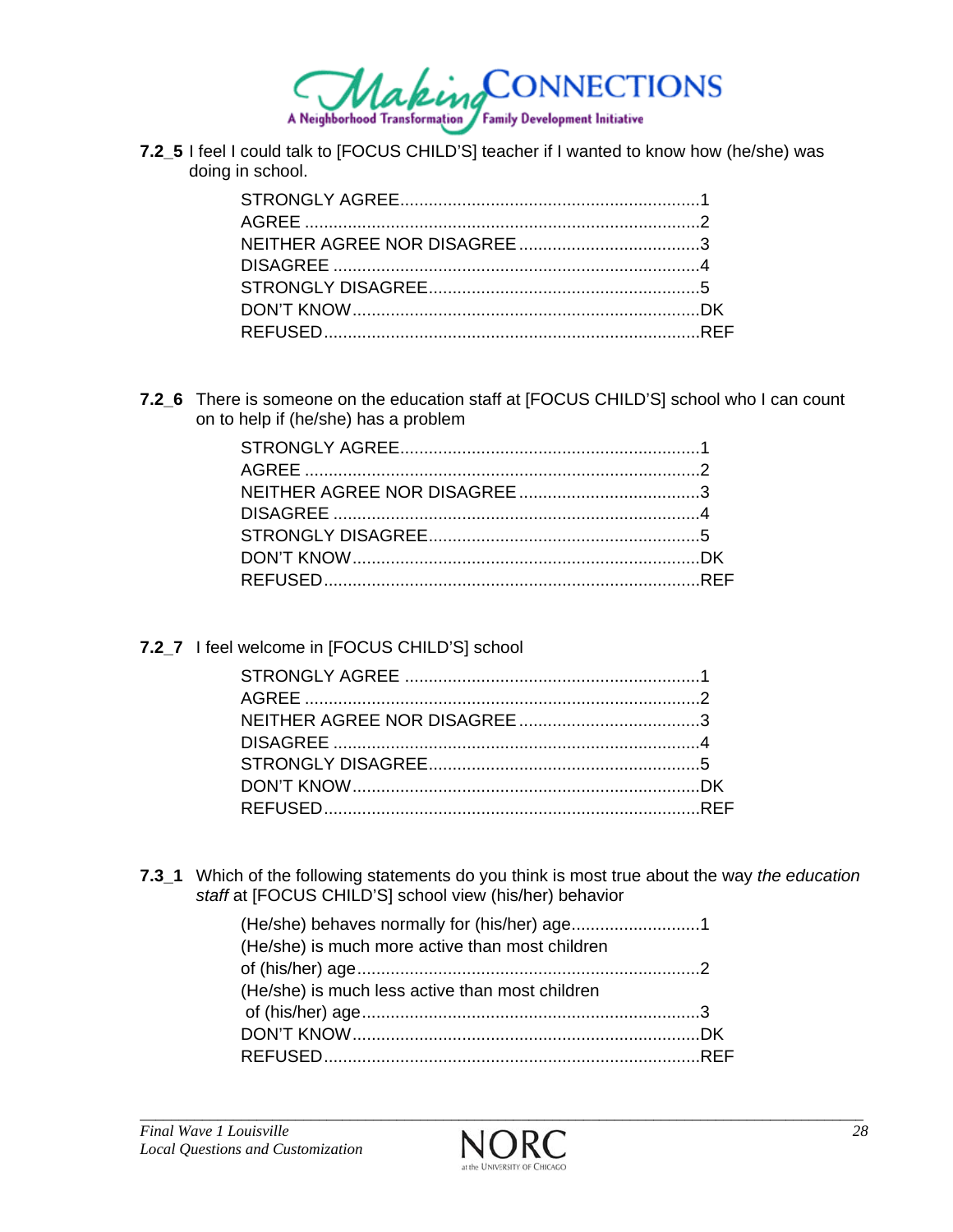

**7.3\_2** We asked you about how the education staff views [FOCUS CHILD]. Now we want to know what **you** think. Which of the following statements do you think best describes [FOCUS CHILD'S] behavior in school?

| (He/she) is much more active than most children |  |
|-------------------------------------------------|--|
|                                                 |  |
| (He/she) is much less active than most children |  |
|                                                 |  |
|                                                 |  |
|                                                 |  |

**7.3\_3** Does [FOCUS CHILD] usually come home right after school?

**7.3\_4** Where does [he/she] usually go after school?

| To a Boys and Girls Club, recreation center, or other organization |  |  |  |
|--------------------------------------------------------------------|--|--|--|
|                                                                    |  |  |  |
|                                                                    |  |  |  |
|                                                                    |  |  |  |
|                                                                    |  |  |  |
| Something else (SPECIFY) ________________________________10        |  |  |  |
|                                                                    |  |  |  |
|                                                                    |  |  |  |

**7.3\_5** Is [he/she] supervised by an adult?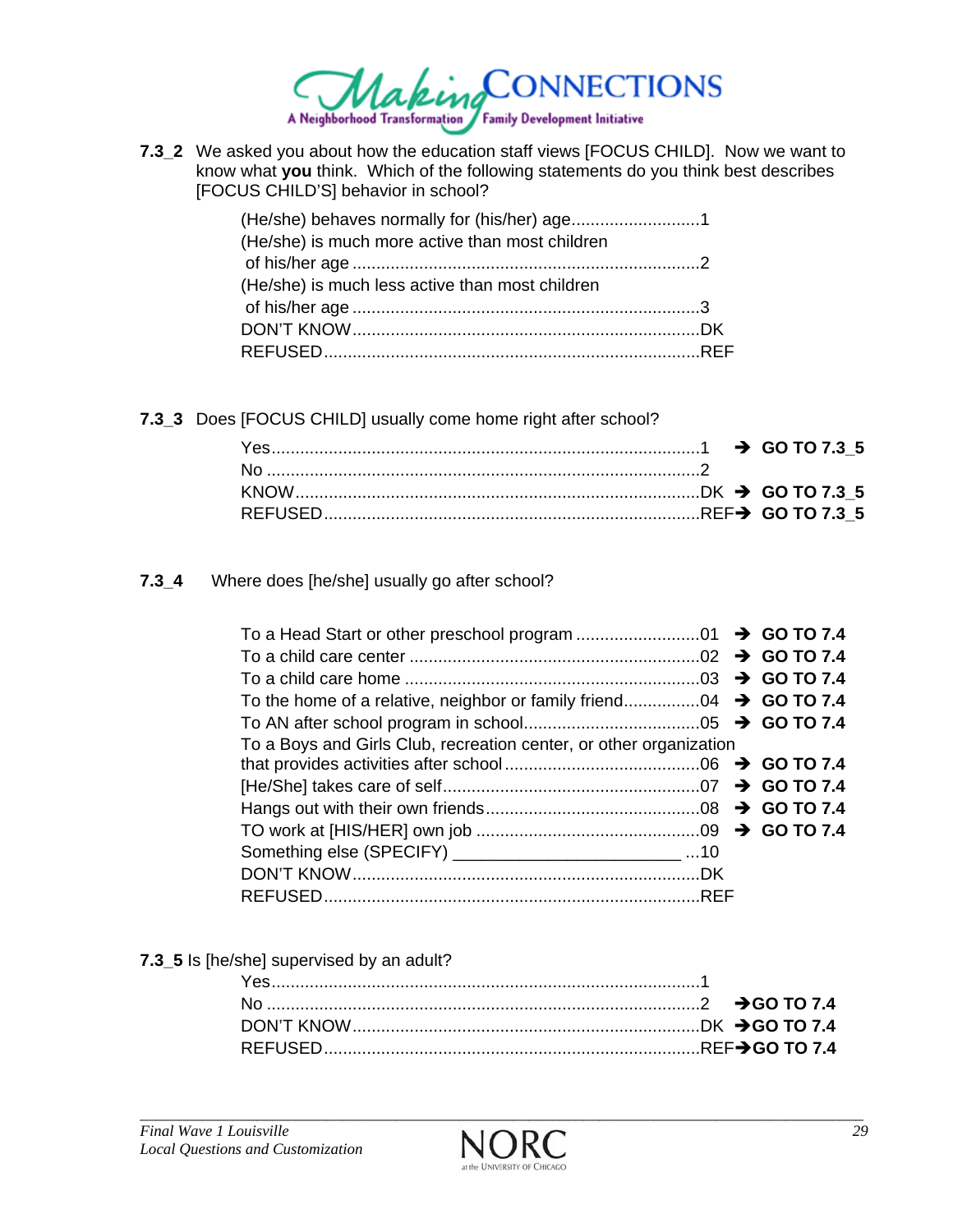

## **SHOWCARD K**

7.3\_6 Who would that be?

|  | 8.27_1 Who is the major wage earner in your household? |  |
|--|--------------------------------------------------------|--|
|  |                                                        |  |
|  |                                                        |  |
|  |                                                        |  |
|  |                                                        |  |
|  |                                                        |  |
|  | SOMEONE ELSE (PLEASE SPECIFY) ______________ 6         |  |
|  |                                                        |  |
|  |                                                        |  |

8.40\_1 Imagine that you were looking for a different house or apartment to live in. Would you want to stay in the neighborhood you live in now?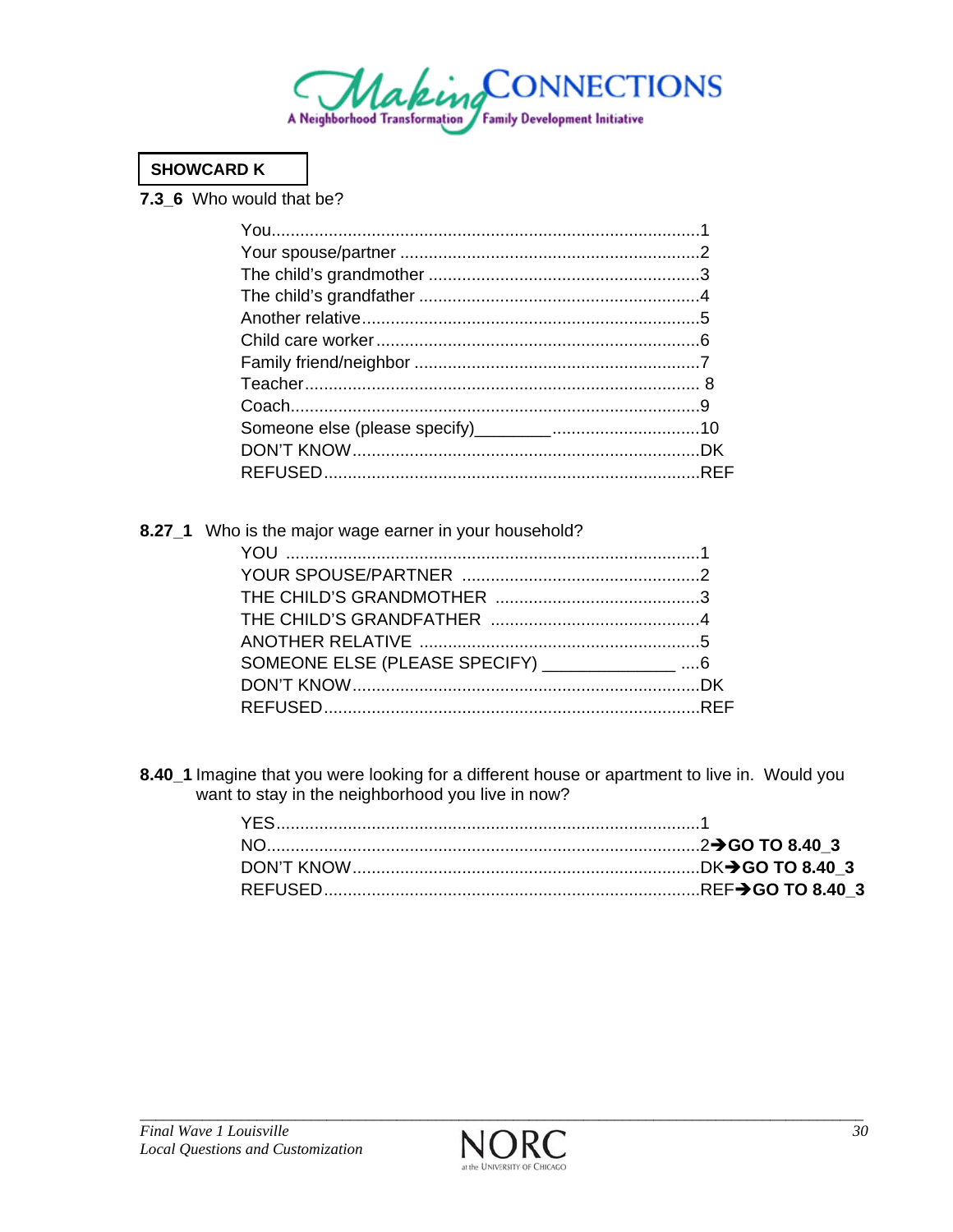

### **SHOWCARD R**

**8.40\_2** Which would you say is the most important reason you would choose to stay in this neighborhood?

| IT IS CLOSE TO MY FAMILY AND/OR FRIENDS 2   |  |
|---------------------------------------------|--|
|                                             |  |
|                                             |  |
| THE HOUSING IN THIS NEIGHBORHOOD IS         |  |
|                                             |  |
| <b>I HAVE EASY ACCESS TO GROCERY STORES</b> |  |
|                                             |  |
| I KNOW MY NEIGHBORS AND CAN DEPEND          |  |
|                                             |  |
|                                             |  |
| THERE ARE SAFE AREAS FOR CHILDREN TO PLAY9  |  |
|                                             |  |
|                                             |  |
|                                             |  |
|                                             |  |

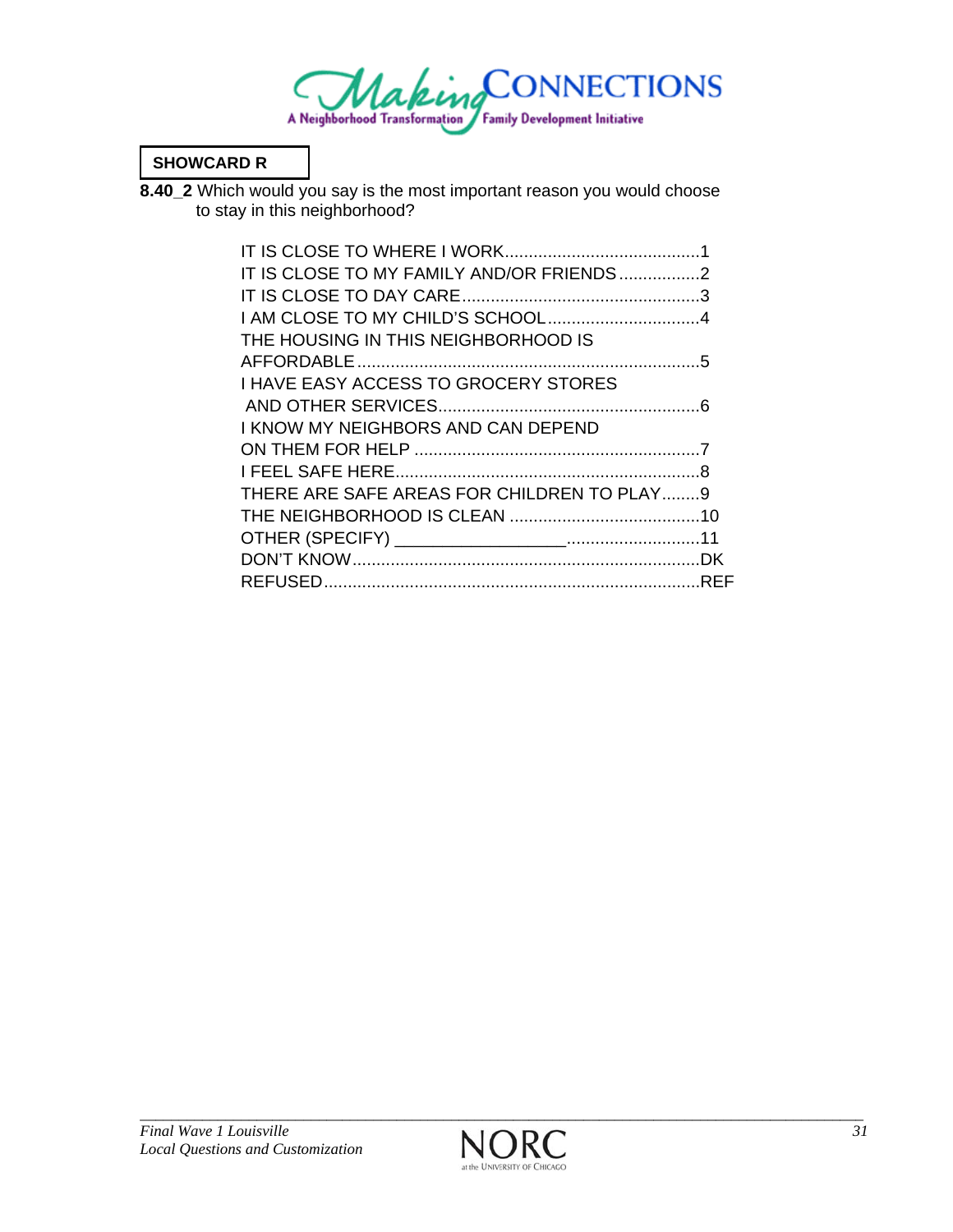

### **SHOWCARD S**

**8.40\_3** Which would you say is the most important reason you would choose to leave this neighborhood?

| IT IS TOO FAR FROM MY FAMILY MEMBERS   |  |
|----------------------------------------|--|
|                                        |  |
|                                        |  |
| IT IS TOO FAR FROM MY CHILD'S SCHOOL 4 |  |
|                                        |  |
|                                        |  |
| IT IS TOO FAR FROM GROCERY STORES      |  |
|                                        |  |
|                                        |  |
|                                        |  |
| THERE ARE NO SAFE AREAS FOR CHILDREN   |  |
|                                        |  |
| THE NEIGHBORHOOD IS UNATTRACTIVE       |  |
|                                        |  |
|                                        |  |
|                                        |  |
|                                        |  |

### **II. Customizations in Louisville Main Questionnaire\***

\* Customized text is in brackets.

| 2.1 | How long have you lived in [the Louisville area]? |  |
|-----|---------------------------------------------------|--|
|     | YEARS MONTHS                                      |  |
|     |                                                   |  |
|     |                                                   |  |

**3.1** Have you (or any member of your household) spoken with a local political official like [your District Council Member] about a neighborhood problem or improvement? YES ......................................................................................... 1 NO ........................................................................................... 2 DON'T KNOW ......................................................................... DK REFUSED ............................................................................... REF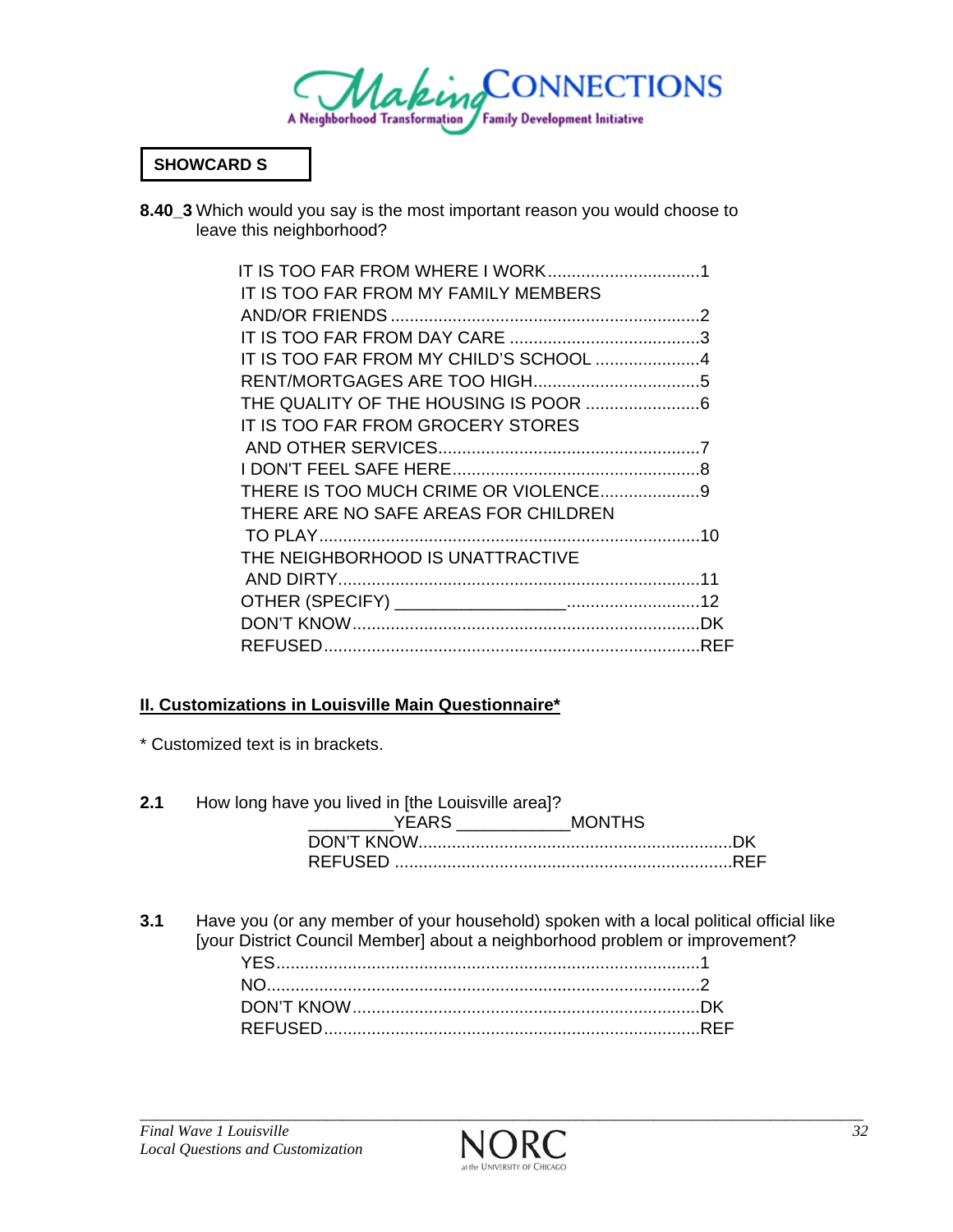

# **(Service and Amenity Series Question)**

**4.3** Have you (or any member of your household) used a place where you sign up for ["K- TAP" (Kentucky Transitional Assistance Program) or welfare] in the last 12 months?

### **SHOWCARD M**

**7.11** Please look at showcard M. Think about the **main** place where [FOCUS CHILD] went or would have gone for care if (s/he) was sick or needed advice about (his/her) health, is this place a….

| The Health Department/Health Department Clinic 08 |  |
|---------------------------------------------------|--|
| Urgent care center or walk-in center other than a |  |
|                                                   |  |
|                                                   |  |
|                                                   |  |
|                                                   |  |
|                                                   |  |
|                                                   |  |
|                                                   |  |

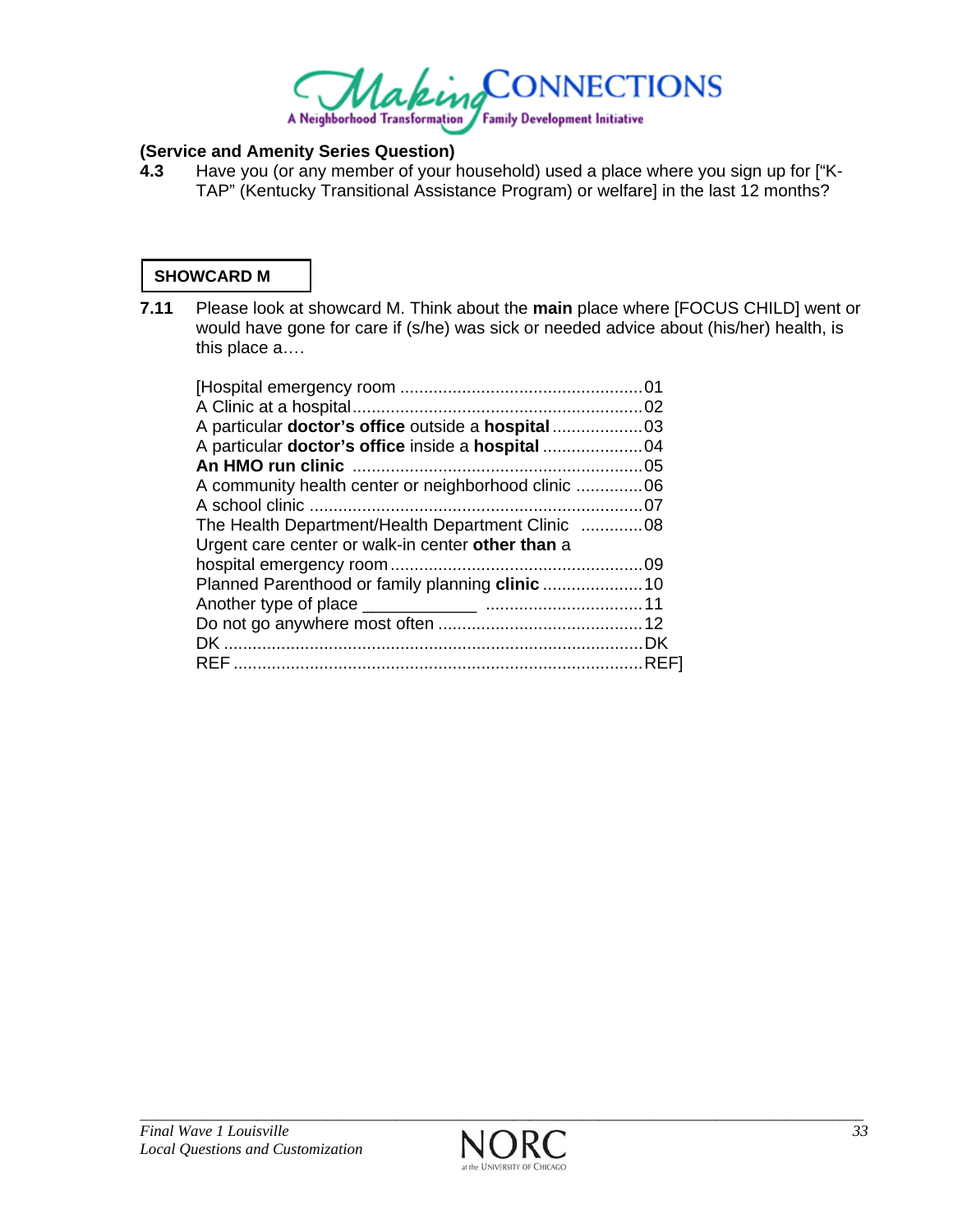

## FINAL WAVE 1 MILWAUKEE LOCAL QUESTIONS & CUSTOMIZATIONS

### I. Local Questions in Milwaukee Main Questionnaire

3.4\_1 Are you registered to vote?

3.4\_2 Did you vote in the last local election?

3.4\_3 In 2000, George W. Bush ran against AI Gore for President of the United States. Did you vote in the 2000 election for President?

### **SHOWCARD G**

4.2\_1 Where do you go to get most of your health care services?

# **CODE ALL THAT APPLY**

| MEDICAL DOCTOR, INTERNIST, OBGYN, |  |
|-----------------------------------|--|
|                                   |  |
|                                   |  |
|                                   |  |
|                                   |  |
|                                   |  |
|                                   |  |
|                                   |  |
|                                   |  |
|                                   |  |

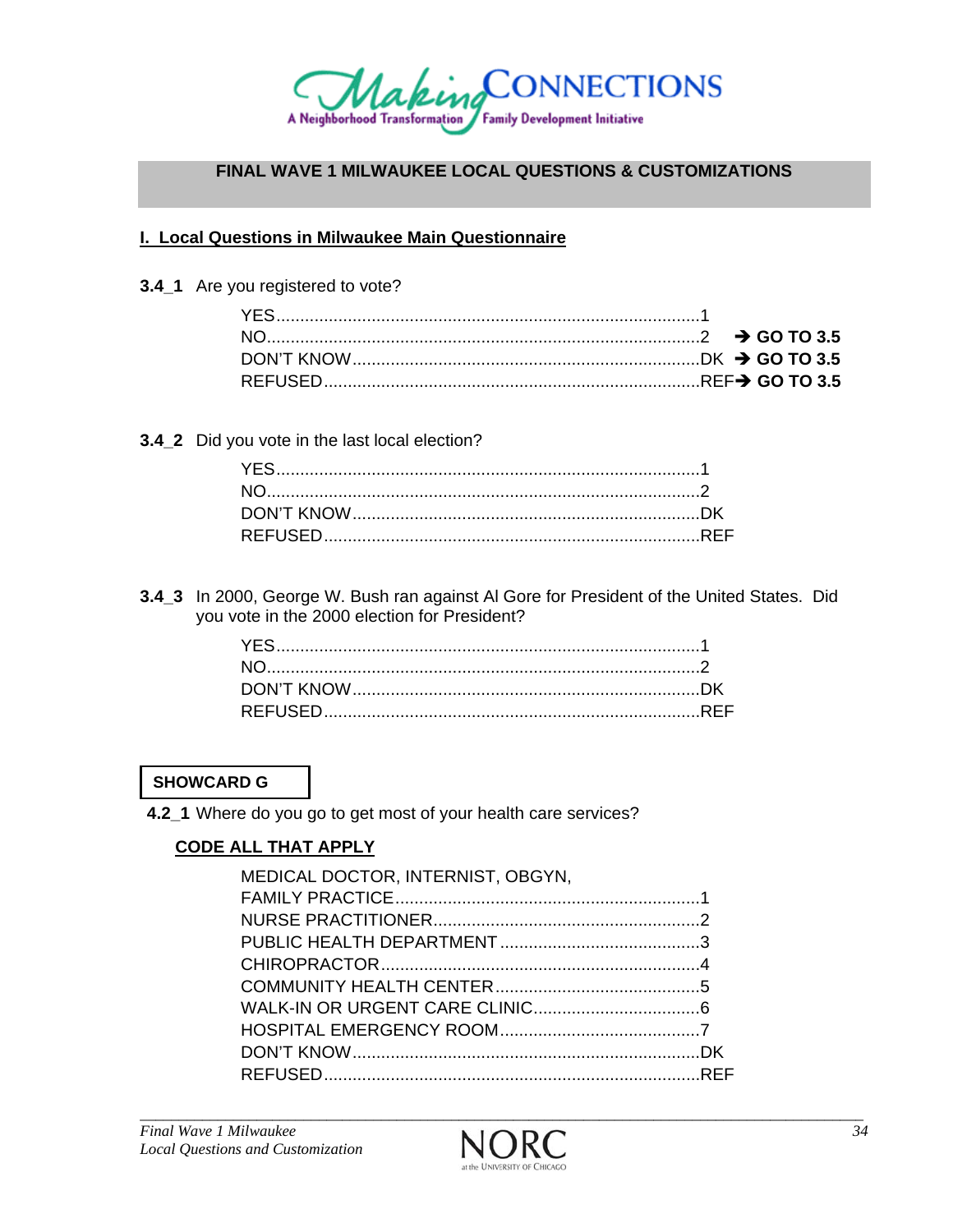

**4.2\_2** A routine check-up is a general physical exam, not an exam for a specific injury, illness or condition. About how long has it been since you last received a routine check-up?

**4.2\_3** In the past 12 months, has any adult or teen in your household not been able to get the required shot **or** medical exam in order to get **or** keep a job?

**6.2\_1** Was it your rent or mortgage, or your utilities (that is heat, water, electric), or both [THAT YOU WERE NOT ABLE TO PAY?]?

**7.4\_1** How would you rate the quality of the communication you have with the principal or assistant principal of your child's school? Would you say that you have very good communication, good communication, poor communication, very poor communication, or no communication at all?

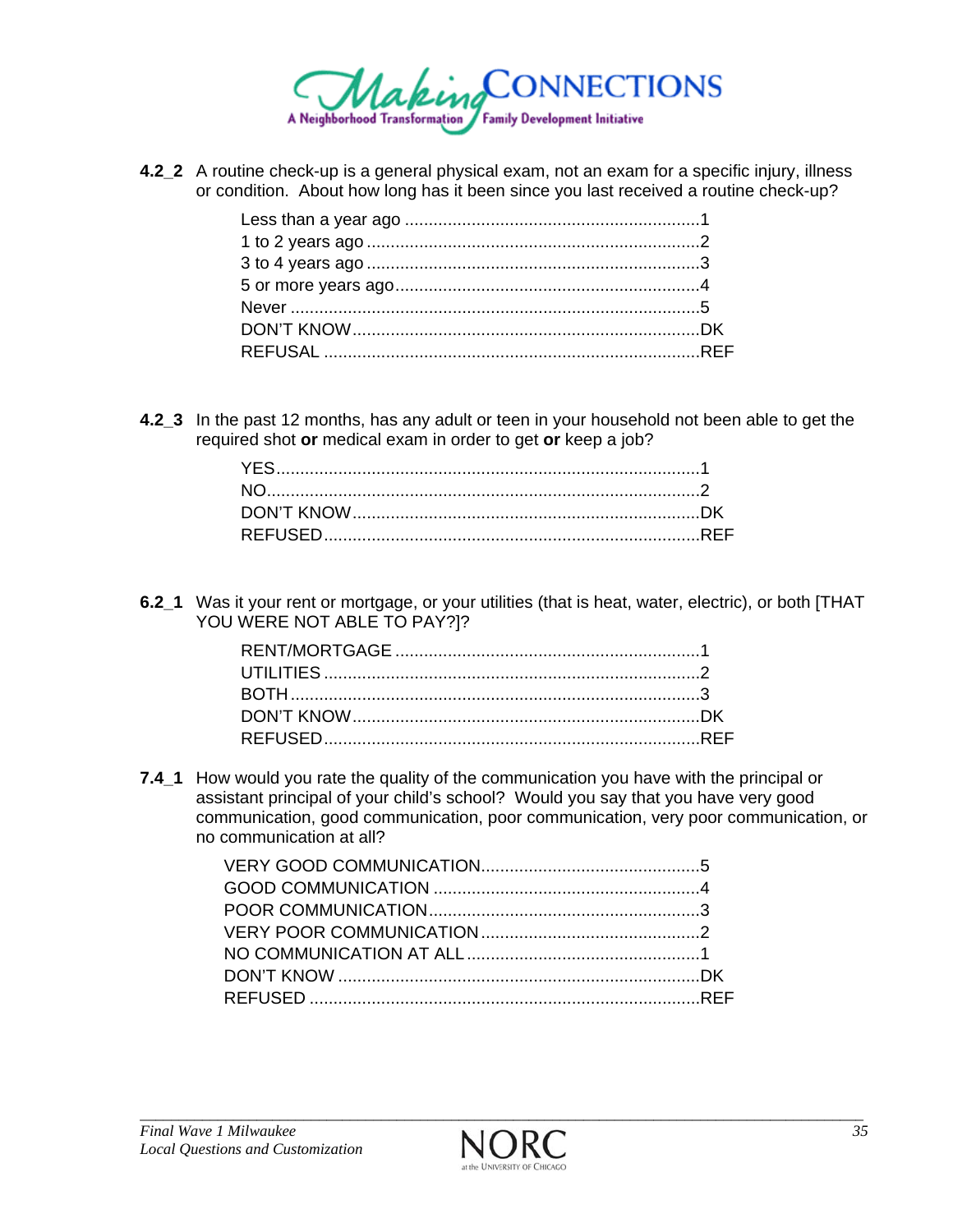

#### **SKIP: IF FOCUS CHILD IS UNDER 6 YEARS OLD, CONTINUE IF FOCUS CHILD IS 6 YEARS OLD - 11 YEARS OLD GO TO 7.7\_2 IF FOCUS CHILD IS 12 YEARS OLD - 17 YEARS OLD GO TO 7.7\_3**

**SHOWCARD K 7.7\_1** Where does your child spend most of (his/her) time when (he/she) is not with you (or other parent/caretaker)? with you (or other parent/caretaker)?

# **FI INFO: R CAN CHOOSE ONLY ONE**

| IN A HEAD START OR OTHER PRESCHOOL PROGRAM1   |  |
|-----------------------------------------------|--|
|                                               |  |
|                                               |  |
| BEING CARED FOR BY ANOTHER RELATIVE           |  |
|                                               |  |
| BEING CARED FOR BY ANOTHER RELATIVE OR FRIEND |  |
|                                               |  |
|                                               |  |
|                                               |  |
|                                               |  |
|                                               |  |

### **SKIP: GO TO 7.8**

**SHOWCARD L** 

**7.7\_2** Where does your child spend most of (his/her) time when (he/she) is not with you (or other parent/caretaker) or not in school?

### **FI INFO: R CAN CHOOSE ONLY ONE**

| BEING CARED FOR BY A RELATIVE OR A FRIEND      |    |
|------------------------------------------------|----|
|                                                |    |
| BEING CARED FOR BY A RELATIVE OR FRIEND WHO    |    |
|                                                |    |
| AT AFTER SCHOOL PROGRAMS IN THEIR SCHOOL 5     |    |
| AT A BOYS AND GIRLS CLUB, RECREATION CENTER,   |    |
| OR OTHER ORGANIZATION THAT PROVIDES ACTIVITIES |    |
|                                                |    |
|                                                |    |
| AT HOME OR AT A RELATIVE'S HOUSE TAKING        |    |
|                                                | Я  |
|                                                |    |
|                                                | 10 |
|                                                |    |
|                                                |    |

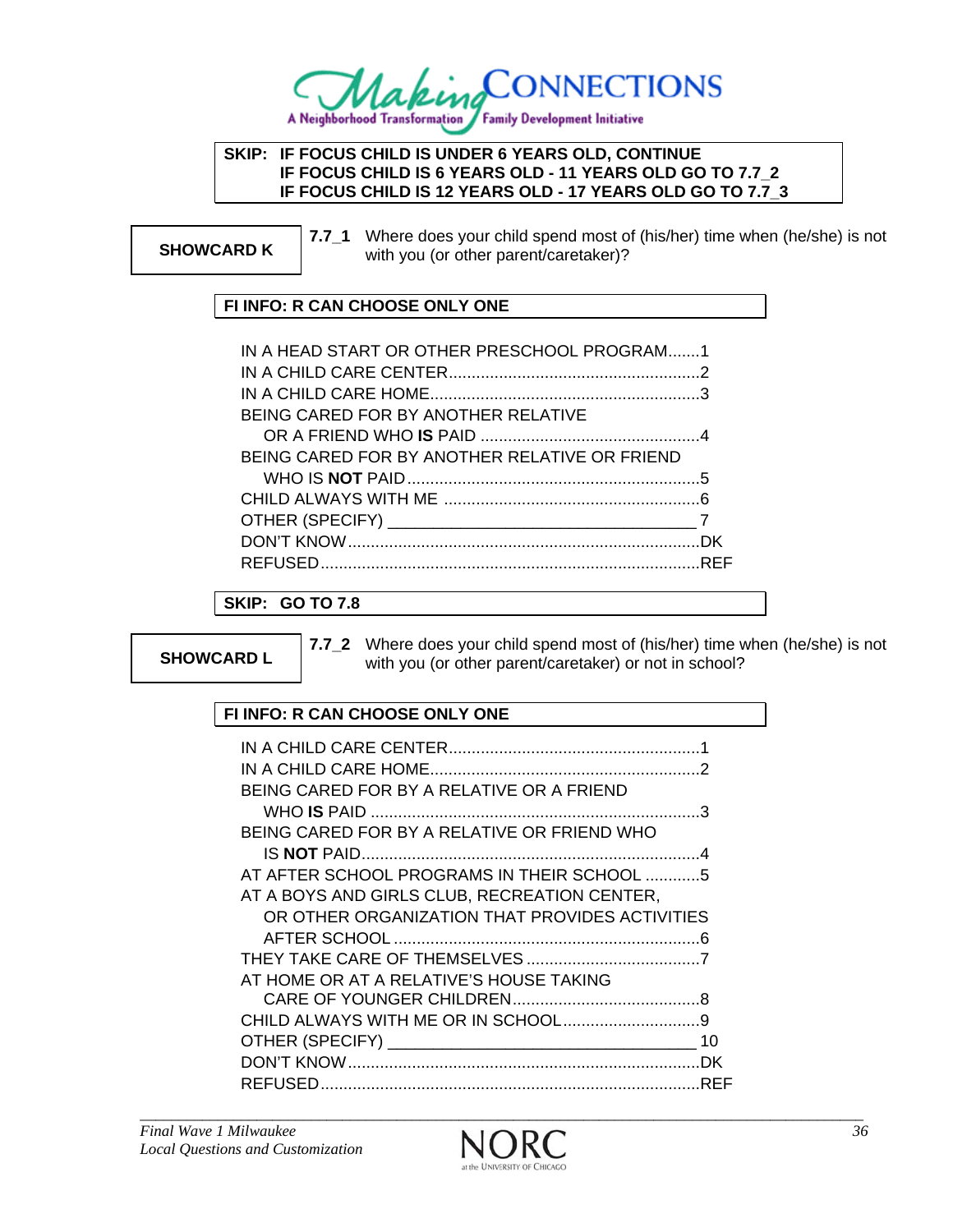

**SKIP: GO TO 7.8** 

**SHOWCARD M** 

**7.7\_3** Where does your child spend most of (his/her) time when (he/she) is not with you (or other parent/caretaker) or not in school?

### **FI INFO: R CAN CHOOSE ONLY ONE**

| AT AFTER SCHOOL PROGRAMS IN THEIR SCHOOL 1     |   |
|------------------------------------------------|---|
| AT A BOYS AND GIRLS CLUB, RECREATION CENTER,   |   |
| OR OTHER ORGANIZATION THAT PROVIDES ACTIVITIES |   |
|                                                |   |
| AT THE HOME OF A RELATIVE, NEIGHBOR OR         |   |
|                                                |   |
|                                                |   |
|                                                |   |
| AT HOME OR AT A RELATIVE'S HOUSE TAKING        |   |
|                                                |   |
|                                                |   |
|                                                |   |
|                                                | 9 |
|                                                |   |
|                                                |   |

# **SHOWCARD Q**

**8.19\_1** What do you feel is the primary reason you are not working at this time?

| I STAY HOME TO TAKE CARE OF MY (CHILD/CHILDREN)1<br>A CHILD OR OTHER PERSON WITH A HEALTH CONDITION |
|-----------------------------------------------------------------------------------------------------|
|                                                                                                     |
| <b>I HAVE A HEALTH CONDITION THAT MAKES IT DIFFICULT</b>                                            |
|                                                                                                     |
| <b>I HAVE A FELONY RECORD THAT MAKES</b>                                                            |
|                                                                                                     |
| I LACK THE SKILLS, TRAINING OR EDUCATION THAT QUALIFY                                               |
|                                                                                                     |
| <b>I HAVE DIFFICULTY GETTING TRANSPORTATION</b>                                                     |
|                                                                                                     |
|                                                                                                     |
|                                                                                                     |
|                                                                                                     |
|                                                                                                     |
|                                                                                                     |
|                                                                                                     |
|                                                                                                     |

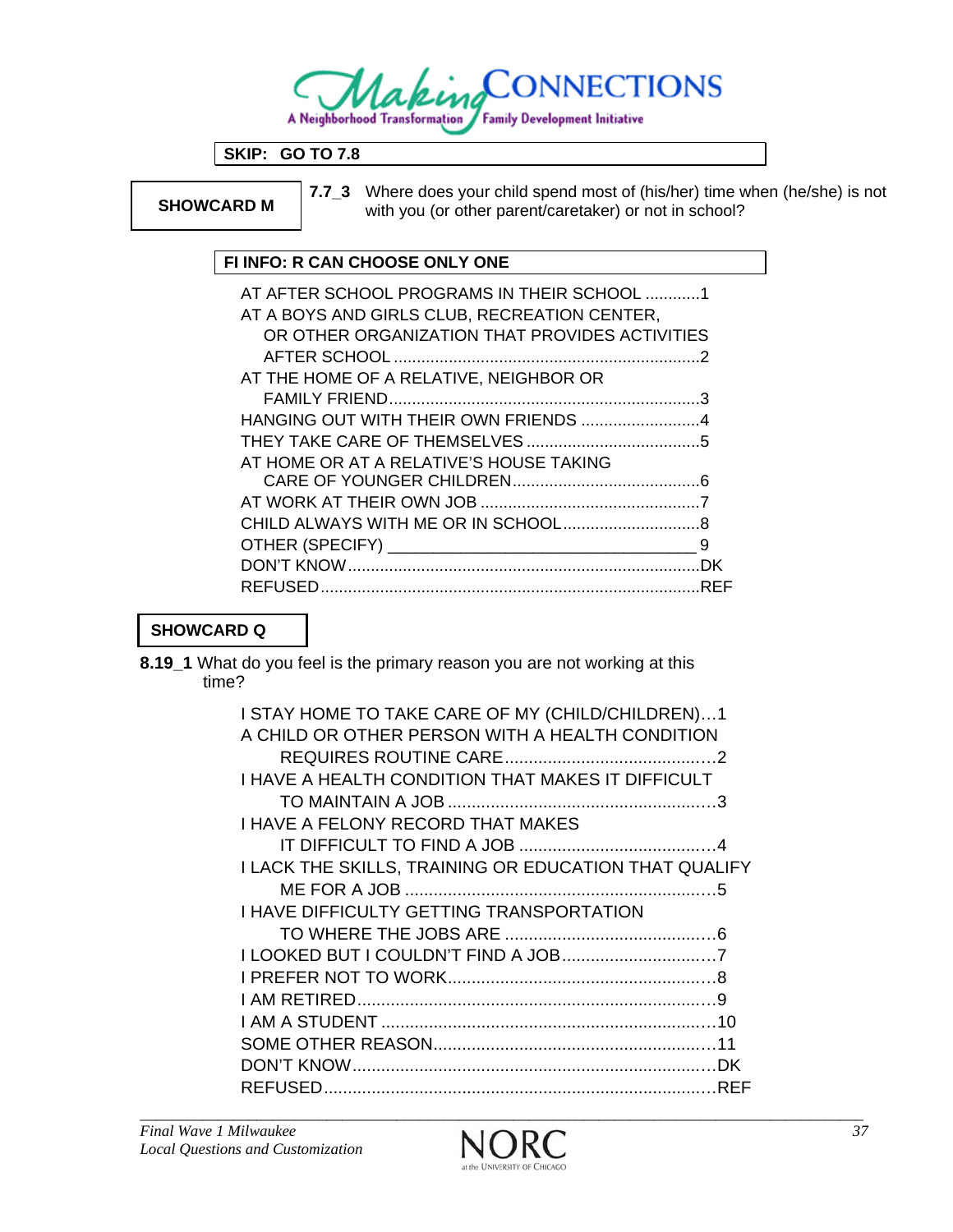

8.21\_1 Did your training lead to advancement in your job?

8.37\_1 In the last three years, how much have you spent on improvements to your house or property?

8.44\_1 Are you currently paying on an appliance or item of furniture that you got from a rent-toown business, such as "Rent-A-Center" or "Get It Now"?

### II. Customizations in Milwaukee Main Questionnaire\*

\* Customized text is in brackets.

| 2.1 | How long have you lived in [Milwaukee]? |               |  |
|-----|-----------------------------------------|---------------|--|
|     | <b>YEARS</b>                            | <b>MONTHS</b> |  |
|     |                                         |               |  |
|     |                                         |               |  |
|     |                                         |               |  |

 $3.1$ Have you (or any member or your household) spoken with a [city alderperson or county Supervisor] about a neighborhood problem or improvement?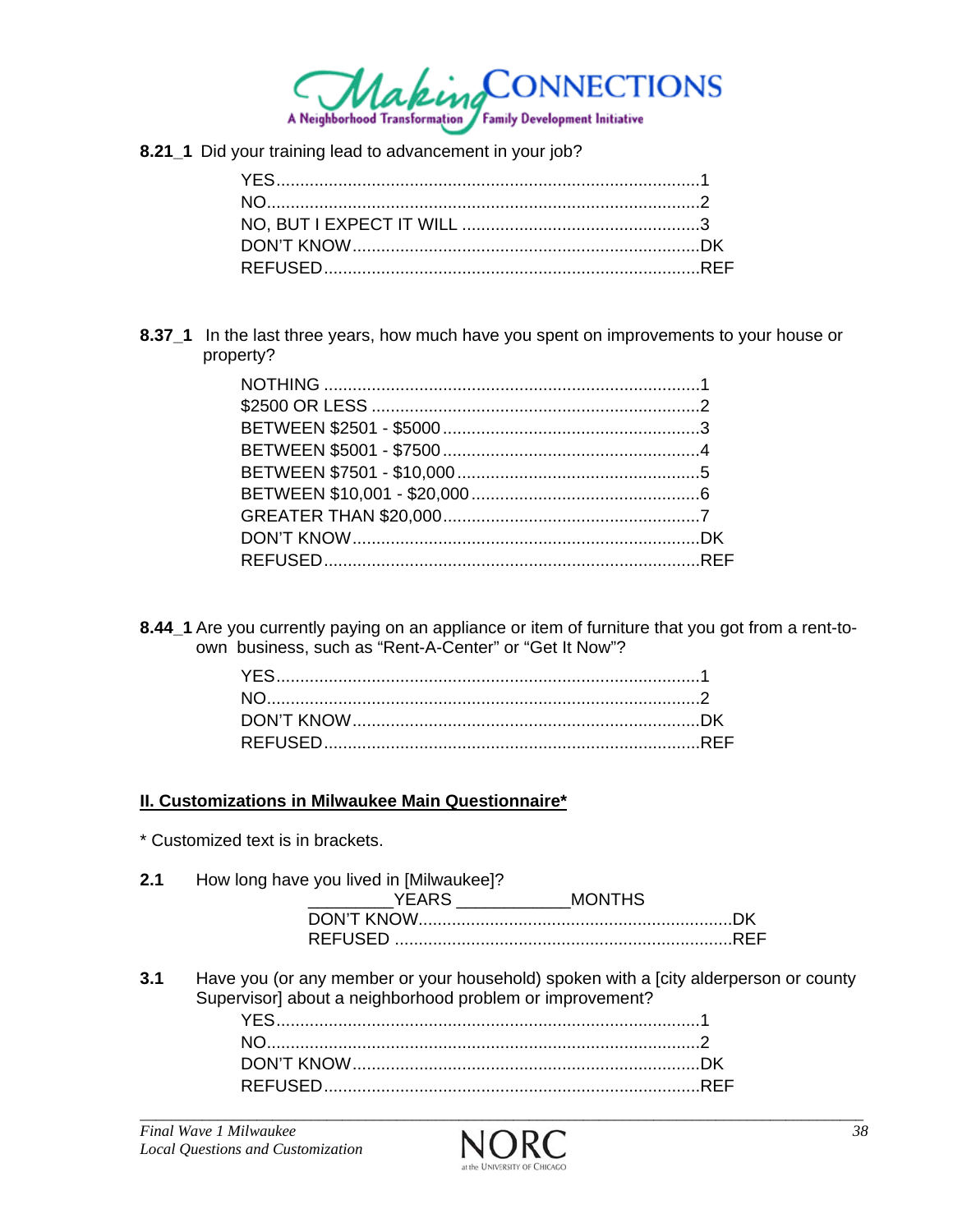

**3.5e** During [Halloween season], most of the children go trick-or-treating in this neighborhood.

|  | 1 2 3 4 5 6 7 |  |  |  |
|--|---------------|--|--|--|
|  |               |  |  |  |
|  |               |  |  |  |

### **(Service & Amenity series question)**

**4.3** Have you (or any member of your household) used a [W2 or welfare office] in the last 12 months?

**7.10** Does [CHILD] have any health insurance plan, including [Badger Care, GAMP (General Assistance Medical Program), Title 19 or Medicaid,] or is (s/he) uninsured right now? By health insurance, I mean any plan, including Medicaid, that would pay for or has paid for some or all of [CHILD]'s health and medical care expenses.

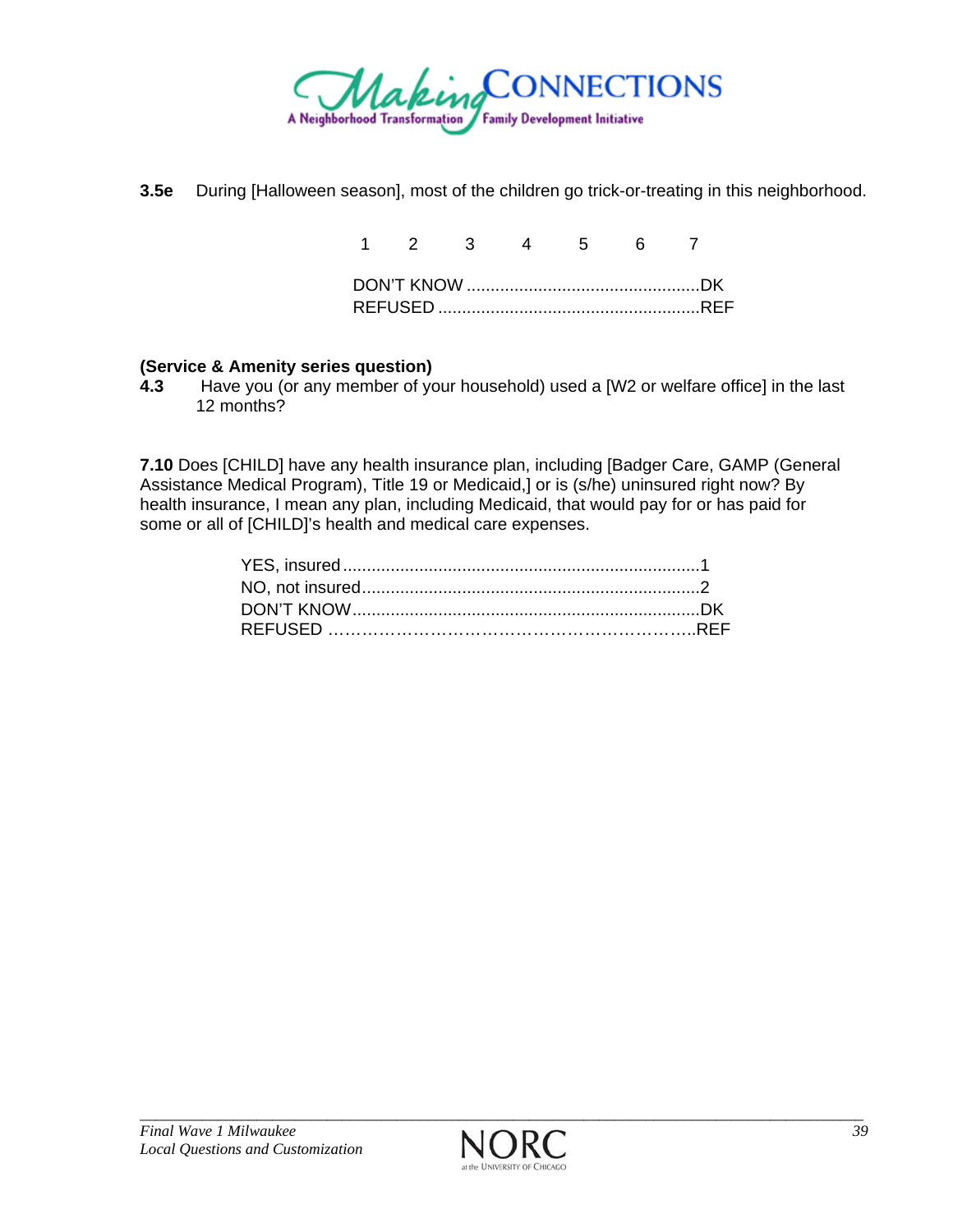

### **FINAL WAVE 1 OAKLAND LOCAL QUESTIONS & CUSTOMIZATIONS**

#### **I. Local Questions in Oakland Main Questionnaire**

**4.2\_1** Which of the following **best** describes your thoughts about an increased police presence in your community?

| I think increasing the number of police officers on patrol in my community will |  |
|---------------------------------------------------------------------------------|--|
|                                                                                 |  |
| I think increasing the number of police officers                                |  |
| on patrol in my community will have little or                                   |  |
|                                                                                 |  |
| I think increasing the number of police officers                                |  |
| on patrol in my community will increase                                         |  |
|                                                                                 |  |
|                                                                                 |  |
|                                                                                 |  |
|                                                                                 |  |

**4.2\_2** Which of the following **best** describes how familiar you are with the police officers who regularly patrol your neighborhood.

| I don't know if any police officers regularly |  |
|-----------------------------------------------|--|
|                                               |  |
| I don't know the police officer who patrols   |  |
|                                               |  |
| I recognize him/her when I see them3          |  |
|                                               |  |
| I stop and talk when I see him/her about what |  |
|                                               |  |
|                                               |  |
|                                               |  |

**5.1\_1** In the past year, have you volunteered to help plan or present at an artistic or cultural activity or event?

*\_\_\_\_\_\_\_\_\_\_\_\_\_\_\_\_\_\_\_\_\_\_\_\_\_\_\_\_\_\_\_\_\_\_\_\_\_\_\_\_\_\_\_\_\_\_\_\_\_\_\_\_\_\_\_\_\_\_\_\_\_\_\_\_\_\_\_\_\_\_\_\_\_\_\_\_\_\_\_\_\_\_\_\_\_\_\_\_\_\_\_\_\_*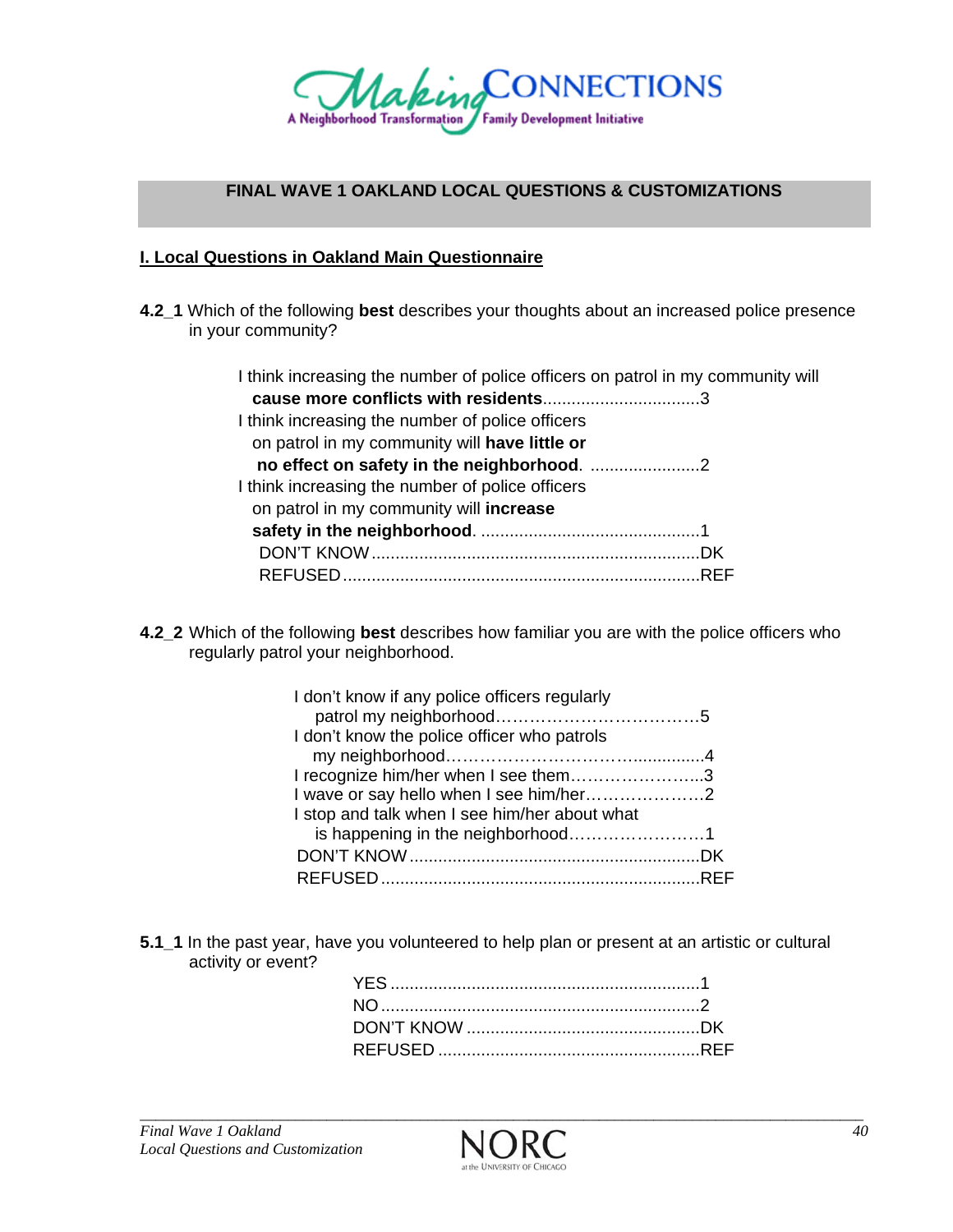

**5.4\_1** In the past year, have you attended a cultural event (play, concert, dance, celebration) presented by an ethnic or cultural group other than your own?

**5.4\_2** Do you have an artistic or cultural hobby such as dance, playing an instrument, painting, writing poetry, acting or helping out in a play, etc?

### **SHOWCARD I**

**5.5\_2** In what election did you last vote?

| NOVEMBER 5, 2002 (FOR CONGRESS, STATE OFFICES,          |  |
|---------------------------------------------------------|--|
|                                                         |  |
| MARCH 5, 2002 (PRIMARIES FOR STATE OFFICERS,            |  |
| SCHOOL BOARD, CITY COUNCIL, LIVING WAGE MEASURE)2       |  |
| NOVEMBER 5, 2001 (VARIOUS MEASURES, INCLUDING           |  |
| OAKLAND SCHOOLS PARCEL TAX; NO OFFICES FOR OAKLAND) 3   |  |
| APRIL 17, 2001 (CITY COUNCIL MEMBER, DISTRICT 6)4       |  |
| NOVEMBER 7, 2000 (PRESIDENTIAL ELECTION - BUSH/GORE)  5 |  |
|                                                         |  |
|                                                         |  |
|                                                         |  |

**5.5\_1** Are you registered to vote?

**5.5\_3** During the last four years did you go to any political meetings, rallies, fund raising events or things like that?

| YE. |  |
|-----|--|
| NI. |  |

*\_\_\_\_\_\_\_\_\_\_\_\_\_\_\_\_\_\_\_\_\_\_\_\_\_\_\_\_\_\_\_\_\_\_\_\_\_\_\_\_\_\_\_\_\_\_\_\_\_\_\_\_\_\_\_\_\_\_\_\_\_\_\_\_\_\_\_\_\_\_\_\_\_\_\_\_\_\_\_\_\_\_\_\_\_\_\_\_\_\_\_\_\_*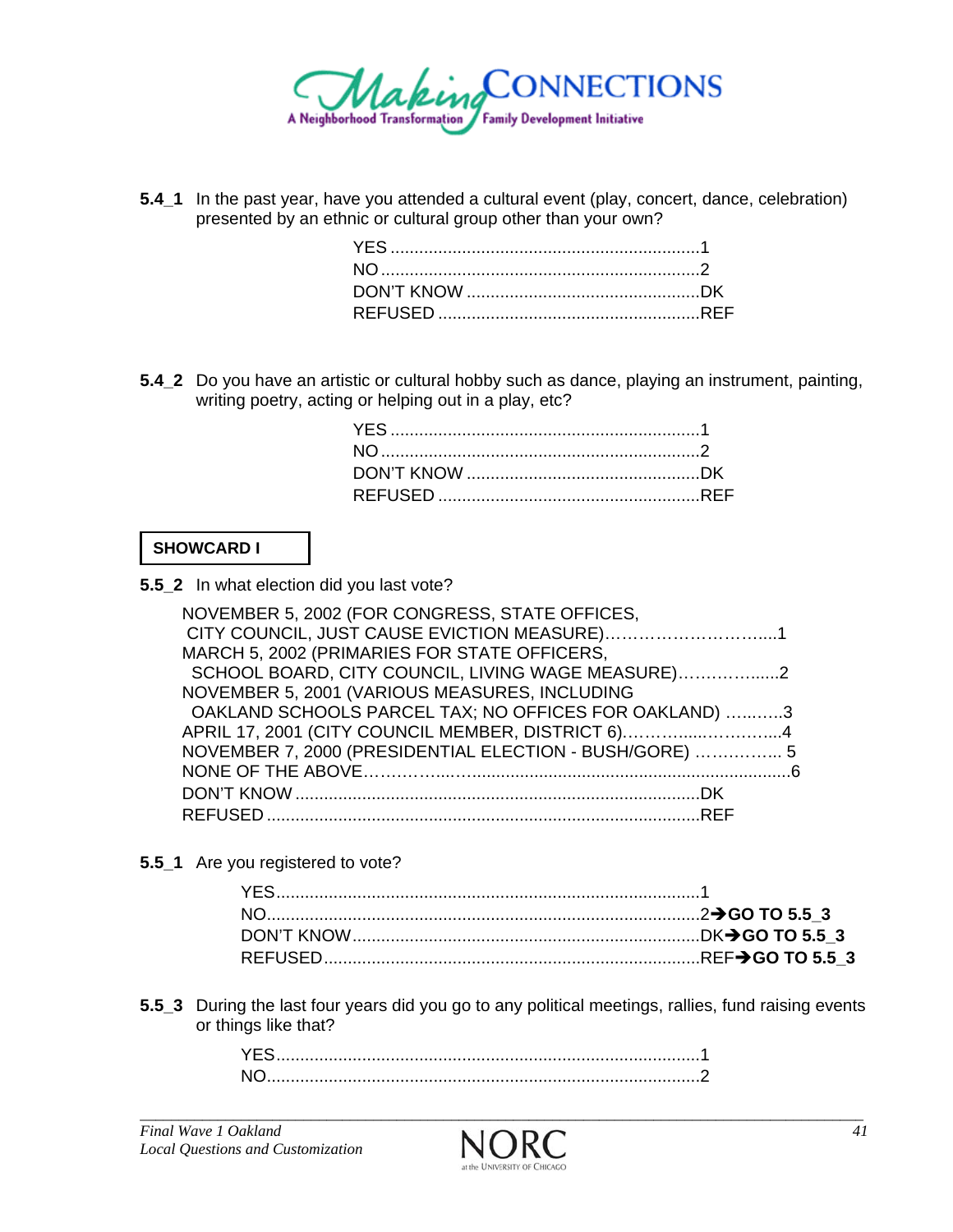

| <b>REFUSED</b> |  |
|----------------|--|

**7.3\_1** How many times did you visit your child's school for a parent group meeting (EBAYC Parent Action Committee, PTA, Bilingual Advisory Committee, Title I Parent Advisory Committee, or School Site Council) during the last school year?

**7.4\_1** Do you think that your child is currently performing as well as (he/she) could in school work?

**7.4\_2** Has there been improvement in your child's school performance during the last school year?

#### **7.4\_3** How far in school do you expect your child to go?

| <b>VOCATIONAL TRADE OR BUSINESS SCHOOL</b> |  |
|--------------------------------------------|--|
|                                            |  |
|                                            |  |
|                                            |  |
|                                            |  |
|                                            |  |
|                                            |  |
|                                            |  |
|                                            |  |

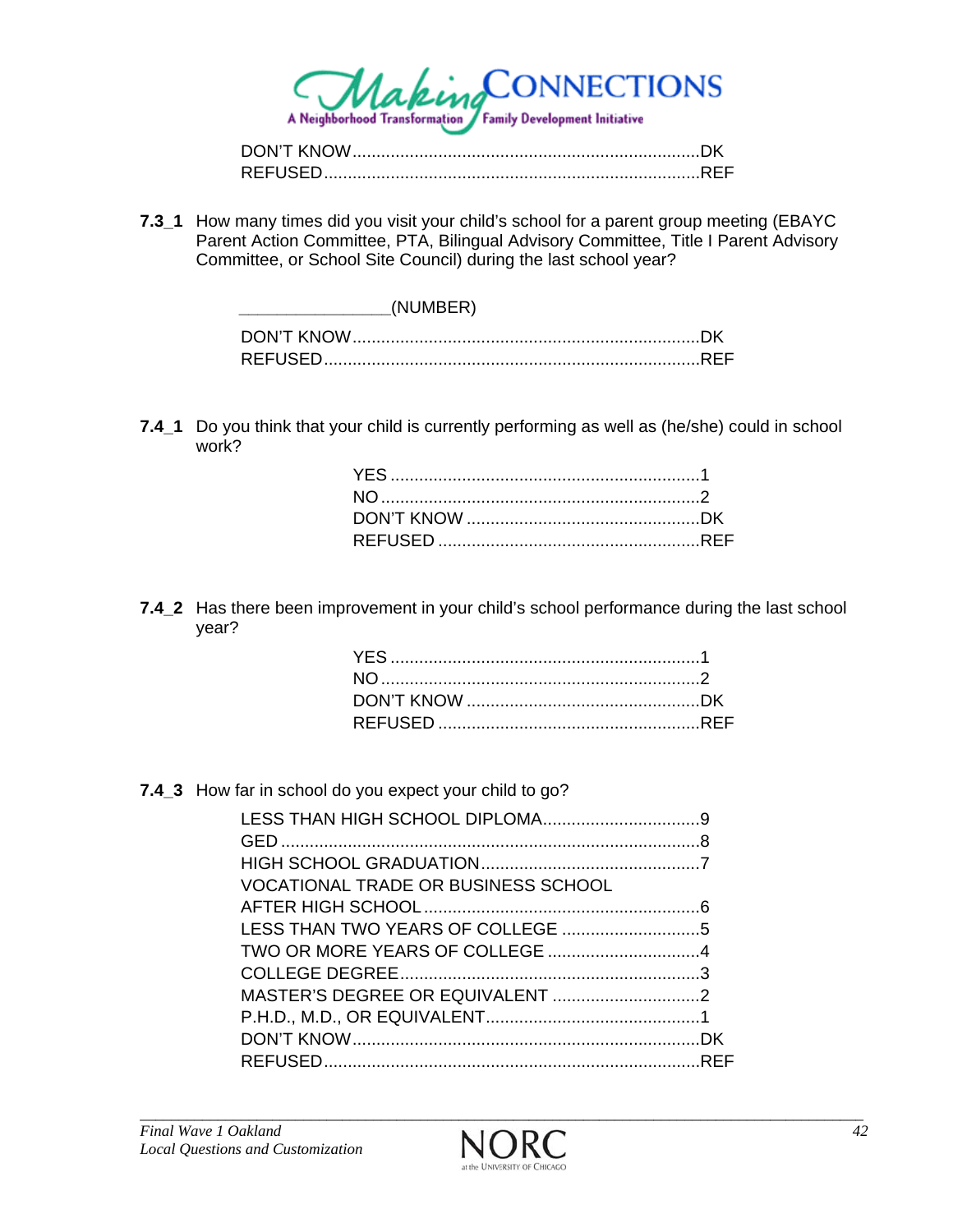

**8.42\_1** Do you have health insurance?

**8.42\_2** Are you able to obtain health care from a provider whose staff speaks your language?

**8.48** 1 Some people feel that they have enough information about personal financial matters but others feel that they could use more information on such things as budgeting or saving their money. What about you? Do you think you have enough information about personal financial matters or do you think you could use more information or education in this area?

### **II. Customizations in Oakland Main Questionnaire**

\* Customized text is in brackets.

**2.1** How long have you lived in [Oakland]?

| VFAR-    | <b>MONTHS</b> |
|----------|---------------|
|          |               |
| REFUSED. |               |

**3.1** Have you (or any member of your household) spoken with a local political official like [the mayor, City Council Member or Board of Supervisor] about a neighborhood problem or improvement?

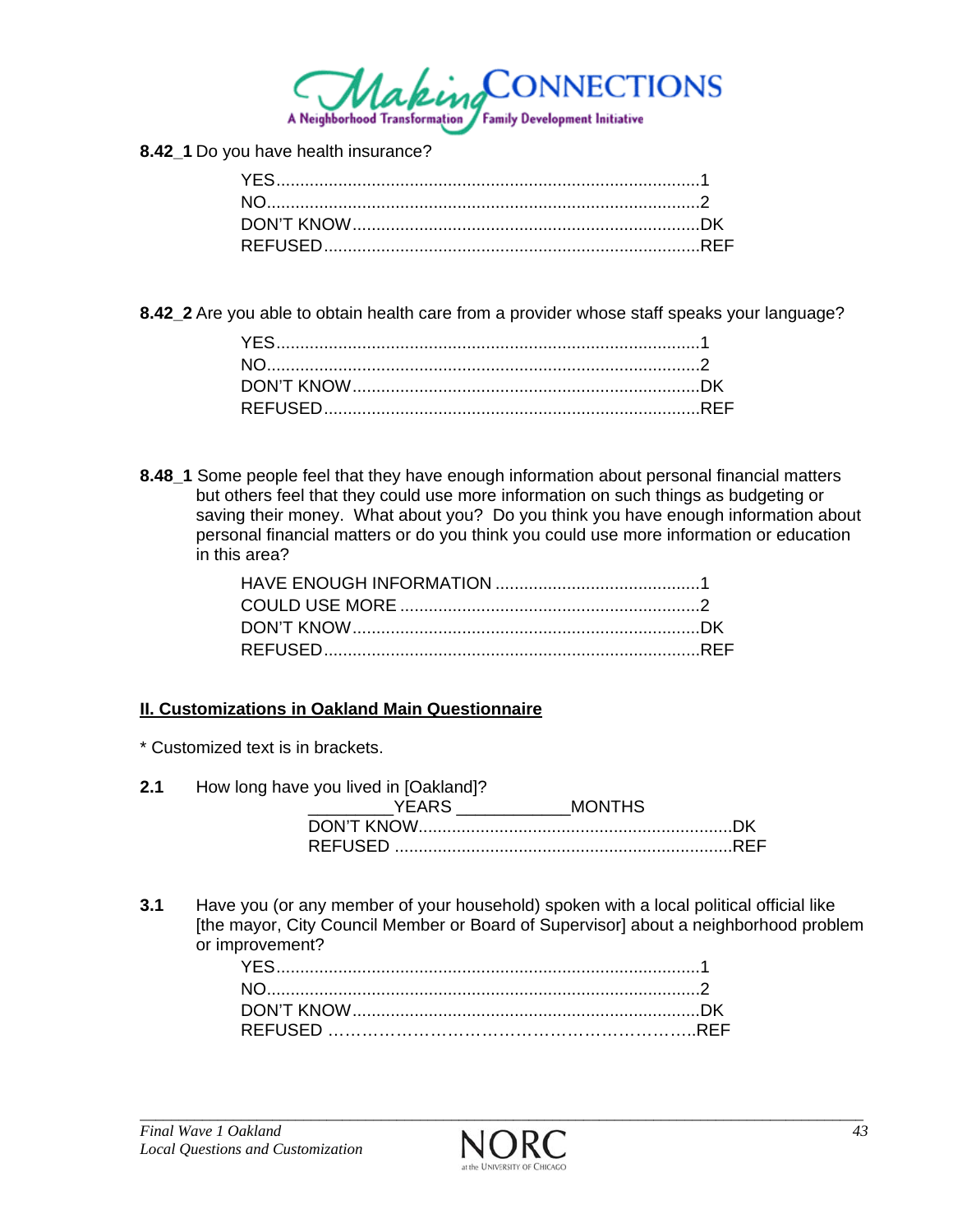

#### **(Service & Amenity series questions)**

- **4.3** Have you (or any member of your household) used a place where you sign up for [TANF, CalWORKs, or general assistance] in the last 12 months?
- **7.10** Does [FOCUS CHILD] have any health insurance plan, [such as MediCal for Families, Children's Health Insurance Program (CHIPs), Healthy Families or Healthy Kids] or is (s/he) uninsured right now? By health insurance, I mean any plan, including [Medical], that would pay for or has paid for some or all of [FOCUS CHILD]'s health and medical care expenses.

| 8.12 How do you usually get to work? CODE ALL THAT APPLY |  |
|----------------------------------------------------------|--|
|                                                          |  |
|                                                          |  |
| Bus, Train, [BART (Bay Area Rapid Transit)]3             |  |
|                                                          |  |
|                                                          |  |
|                                                          |  |
|                                                          |  |
|                                                          |  |
|                                                          |  |

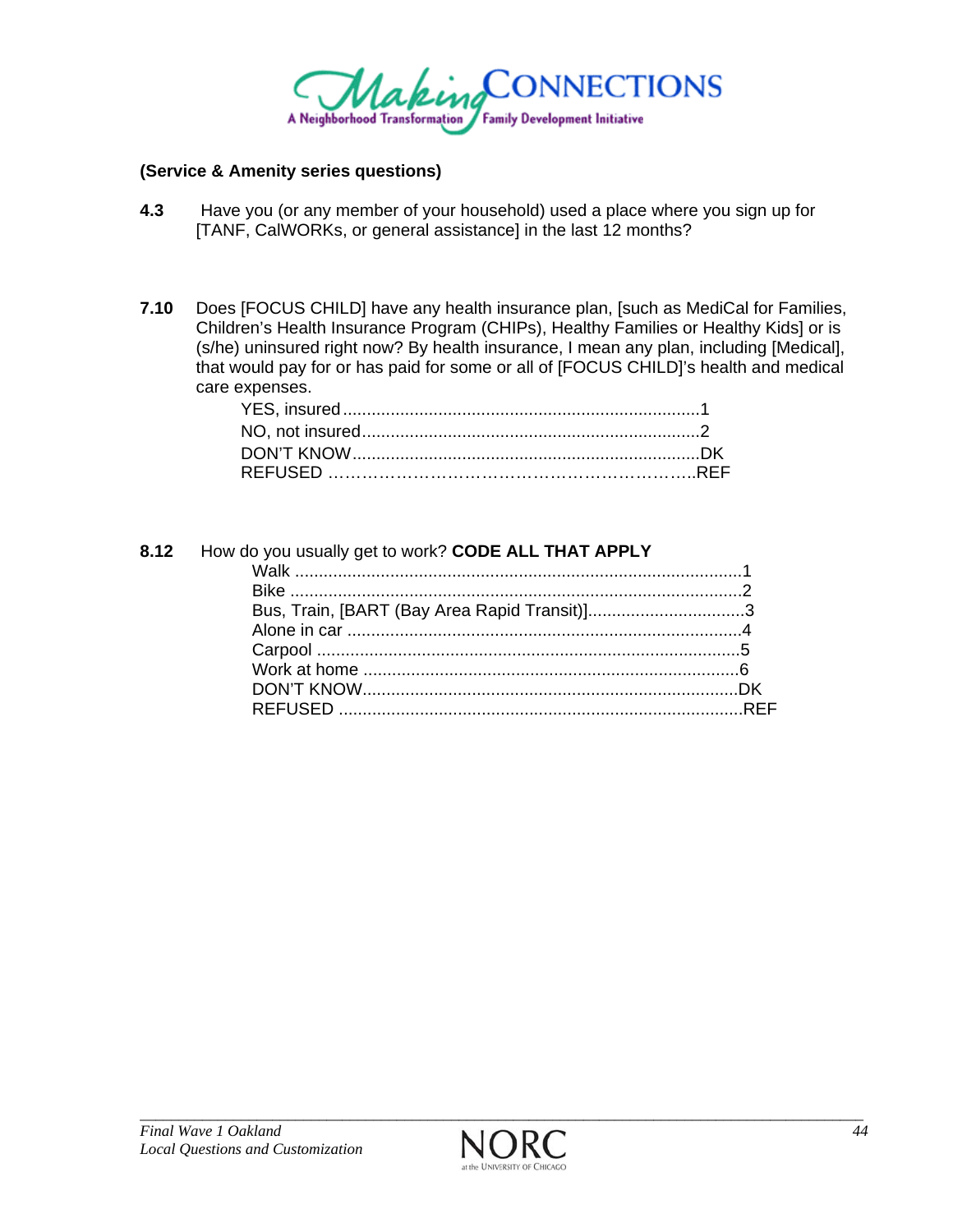

# **FINAL WAVE 1 PROVIDENCE LOCAL QUESTIONS & CUSTOMIZATIONS**

### **I. Local Questions in Providence Main Questionnaire**

2.7f<sub>1</sub> I am proud to live in this neighborhood.

| NEITHER AGREE NOR DISAGREE 3 |  |
|------------------------------|--|
|                              |  |
|                              |  |
|                              |  |
|                              |  |
|                              |  |

#### **FI INFO:** READ RESPONSE CATEGORIES IF NECESSARY

**2.7f\_2** I have good relationships with the teenagers in my neighborhood.

| NEITHER AGREE NOR DISAGREE 3 |  |
|------------------------------|--|
|                              |  |
|                              |  |
|                              |  |
|                              |  |
|                              |  |

### **SHOWCARD E**

**3.7** For each statement, tell me whether you strongly agree, agree, neither agree nor disagree, disagree, or strongly disagree.

 **3.7a** I feel that I am a positive role model in my community.

| NEITHER AGREE NOR DISAGREE 3 |  |
|------------------------------|--|
|                              |  |
|                              |  |
|                              |  |
|                              |  |
|                              |  |

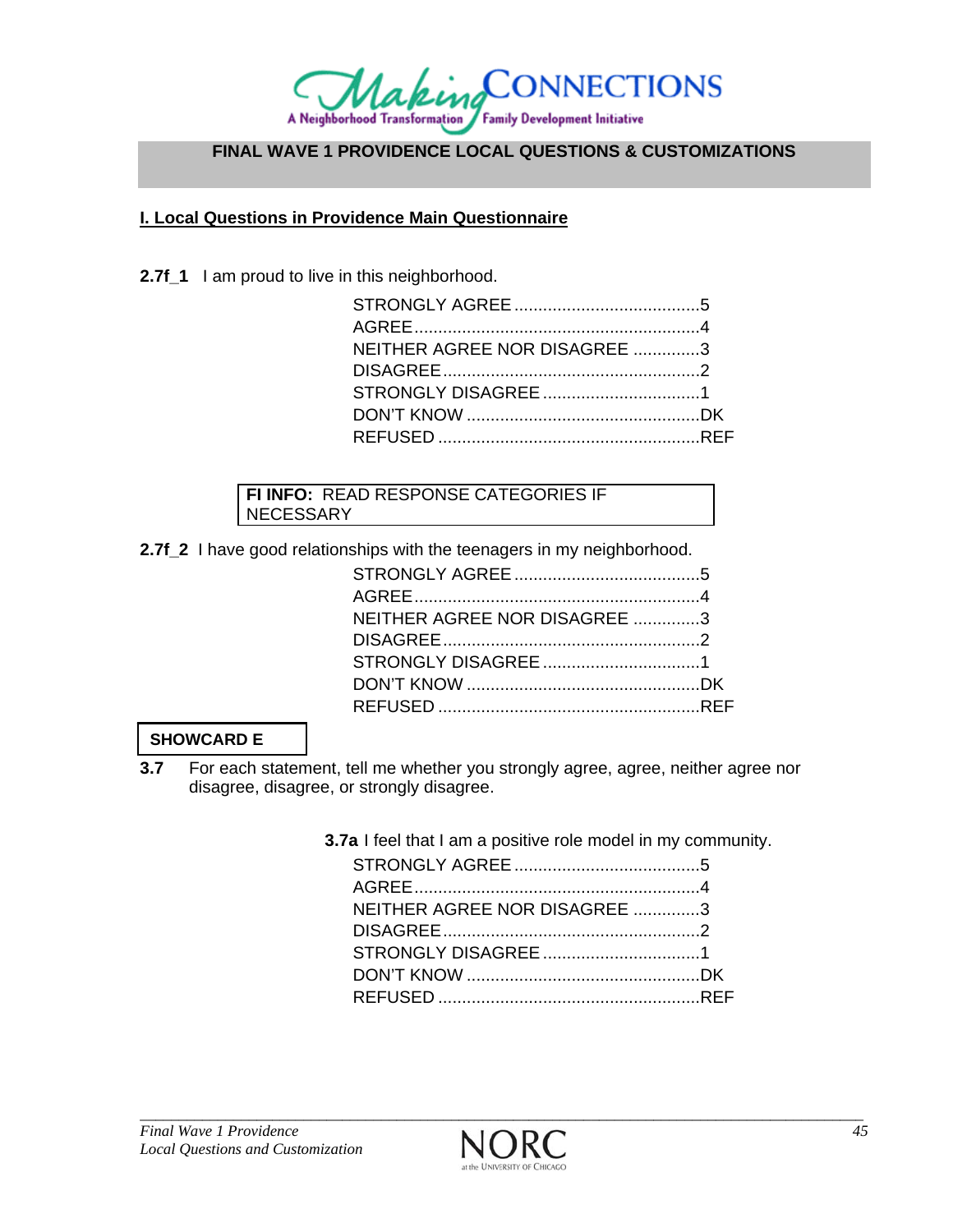

**3.7b** I know who to call when there is a problem in my neighborhood, such as drug activity, potholes, or abandoned buildings.

| NEITHER AGREE NOR DISAGREE 3 |  |
|------------------------------|--|
|                              |  |
|                              |  |
|                              |  |
|                              |  |
|                              |  |

**3.8** How much of a problem is violence in your community? Would you say it's a big problem, somewhat of a problem, a minor problem, or not a problem at all?

**3.9** Have there been any organized efforts to reduce violence in your community, for example after school youth programs or community rallies?

**3.9a** Have you participated in any of these activities?

**4.2\_1** During the past year, have you had to wait for services or assistance because you didn't speak enough English and there was no one to translate for you?

*\_\_\_\_\_\_\_\_\_\_\_\_\_\_\_\_\_\_\_\_\_\_\_\_\_\_\_\_\_\_\_\_\_\_\_\_\_\_\_\_\_\_\_\_\_\_\_\_\_\_\_\_\_\_\_\_\_\_\_\_\_\_\_\_\_\_\_\_\_\_\_\_\_\_\_\_\_\_\_\_\_\_\_\_\_\_\_\_\_\_\_\_\_*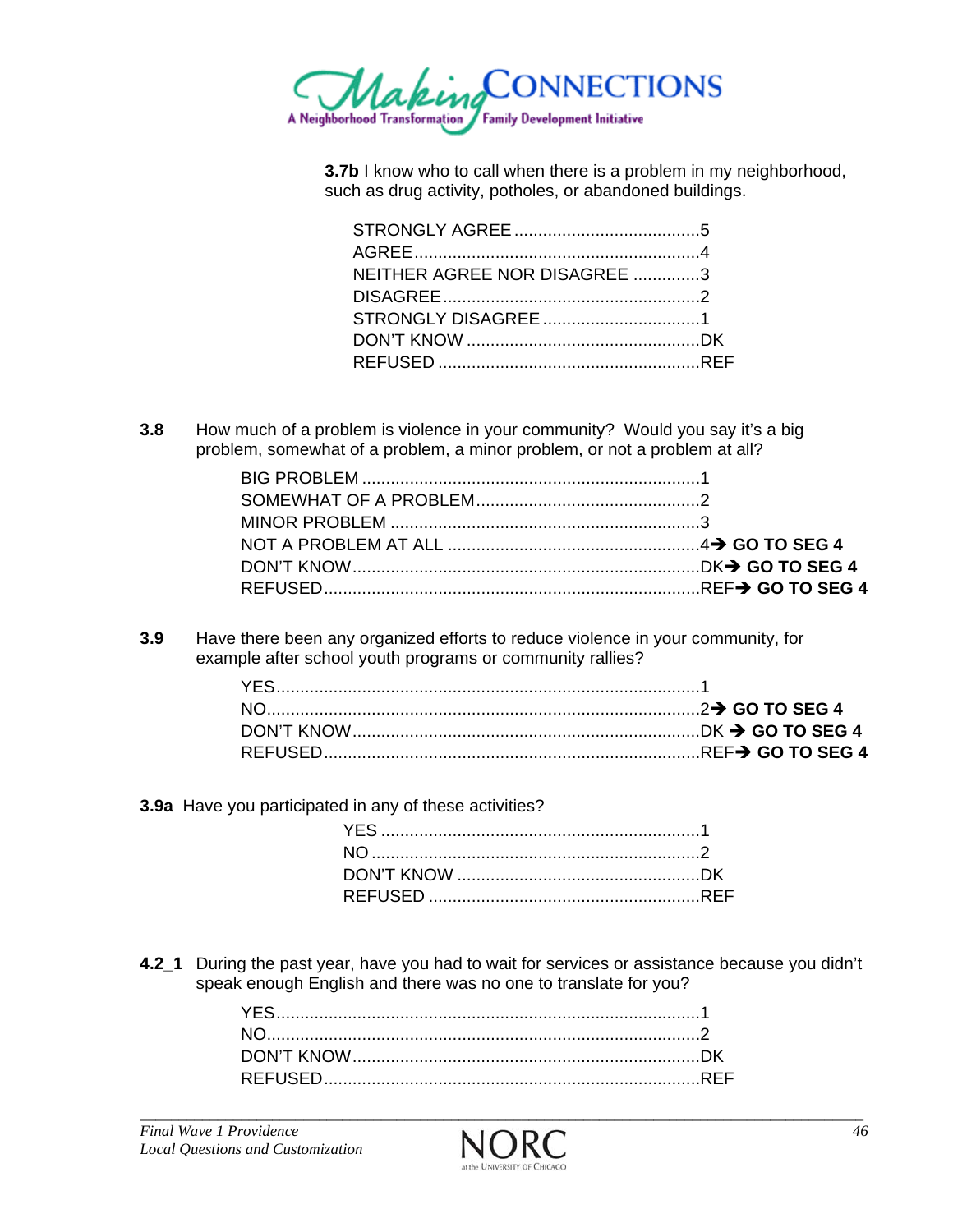

**5.5\_1** Have you ever participated in a leadership training program?

**5.5\_2** Have you ever attended community organization or leadership organization meetings in your neighborhood?

- **5.5\_3** Have you served in a leadership role for a neighborhood organization in the last year? YES ............................................................................................ 1 NO .............................................................................................. 2Î**GO TO SEG 6**  DON'T KNOW ............................................................................ DKÎ**GO TO SEG 6** REFUSED .................................................................................. REFÎ**GO TO SEG 6**
- **5.5\_4** List the neighborhood organizations where you served in a leadership role in the last year.

| DON'T KNOW     |  |
|----------------|--|
| <b>REFUSED</b> |  |

**7.3\_1** How involved do you think your child's school is in your neighborhood? Would you say very involved, somewhat involved, or not involved at all?

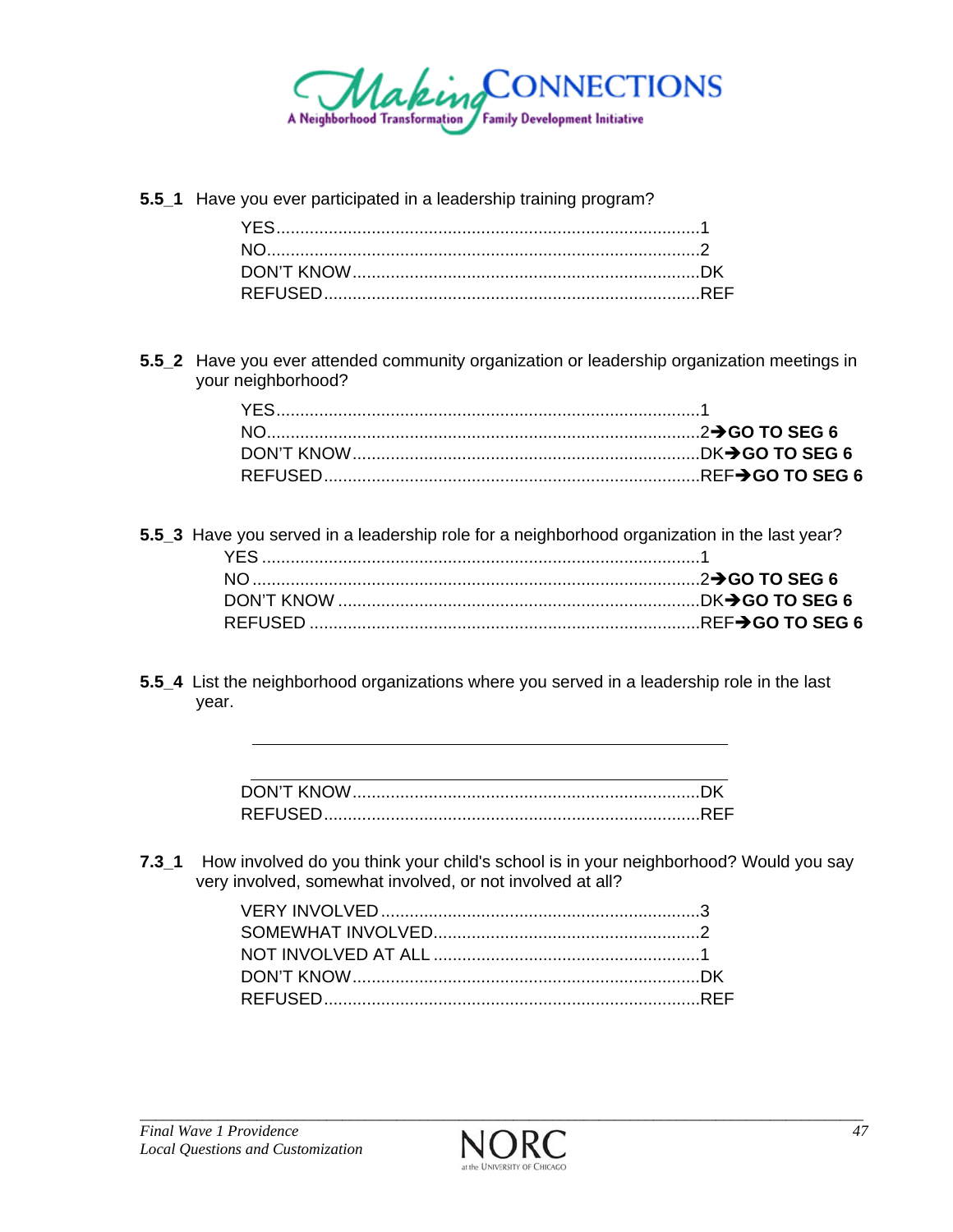

7.3\_2 Have you ever participated in an event sponsored by your child's school?

8.10\_1 How often do you get paid? On a daily basis, once a week, every two weeks, twice a month, or once a month?

8.10\_2 How much is your typical paycheck after taxes?

8.40\_1 Have you ever taken a home buyer education class?

### **II. Customizations in Providence Main Questionnaire**

\* Customized text appears within brackets.

 $2.1$ How long have you lived in [Providence]?

| YFARS | MONTHS |
|-------|--------|
|       |        |
|       |        |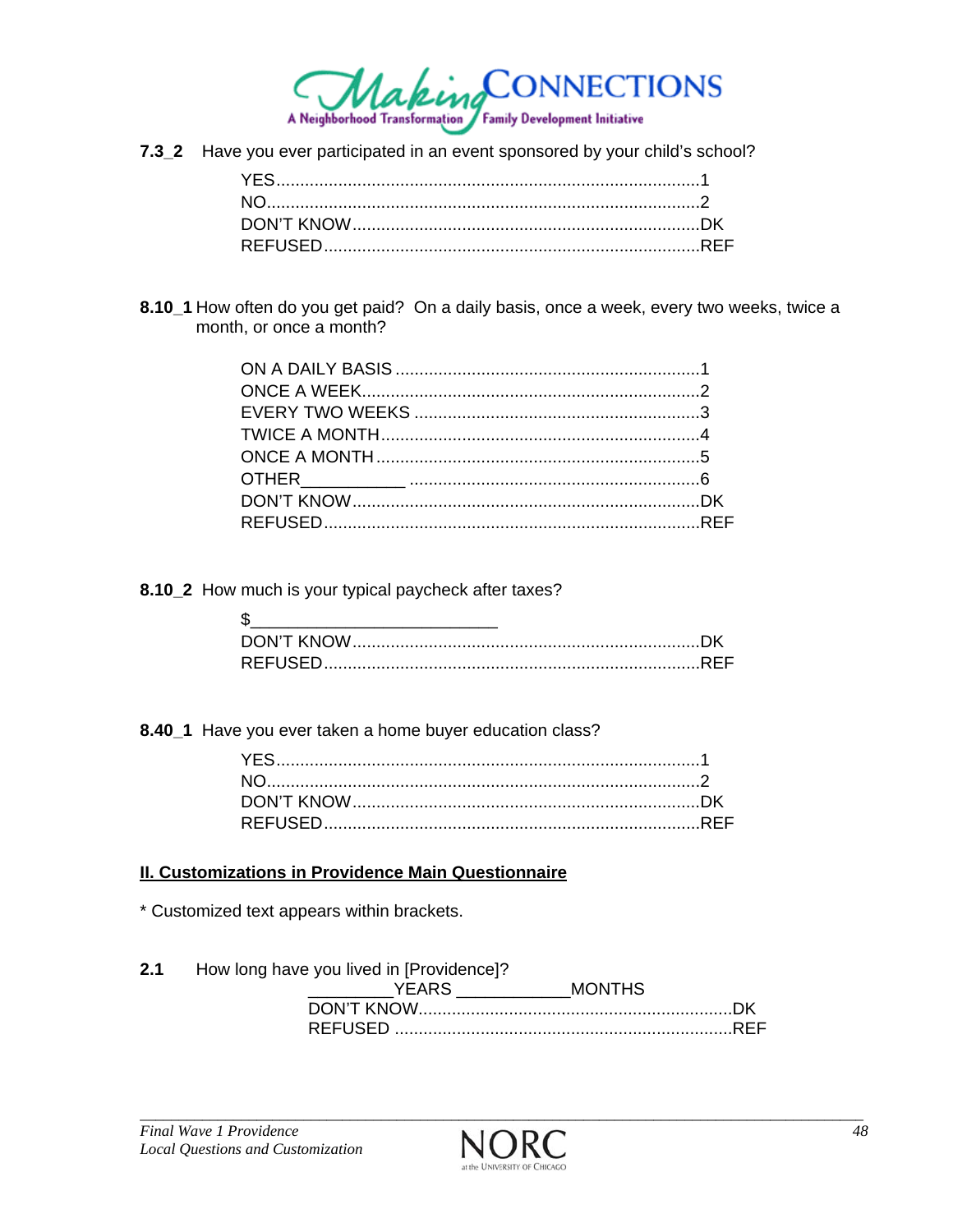

**3.1** Have you (or any member of your household) spoken with a local political official like [your city councilperson or the mayor's office] about a neighborhood problem or improvement?

#### **(Service and Amenity Series Question)**

**4.3** Have you (or any member of your household) used a place where you sign up for [FIP (Family Independence Program) or welfare] in the last 12 months?

# **SHOWCARD K**

**7.11** Think about the **main** place where [FOCUS CHILD] went or would have gone for care if (s/he) was sick or needed advice about (his/her) health, is this place a….

| Other Community Health Center or neighborhood clinic 36 |  |
|---------------------------------------------------------|--|
|                                                         |  |
|                                                         |  |
|                                                         |  |
| Urgent care center or walk-in center other than a       |  |
|                                                         |  |
| Planned Parenthood or family planning clinic  10        |  |
|                                                         |  |
|                                                         |  |
|                                                         |  |
| RFF                                                     |  |
|                                                         |  |



*\_\_\_\_\_\_\_\_\_\_\_\_\_\_\_\_\_\_\_\_\_\_\_\_\_\_\_\_\_\_\_\_\_\_\_\_\_\_\_\_\_\_\_\_\_\_\_\_\_\_\_\_\_\_\_\_\_\_\_\_\_\_\_\_\_\_\_\_\_\_\_\_\_\_\_\_\_\_\_\_\_\_\_\_\_\_\_\_\_\_\_\_\_*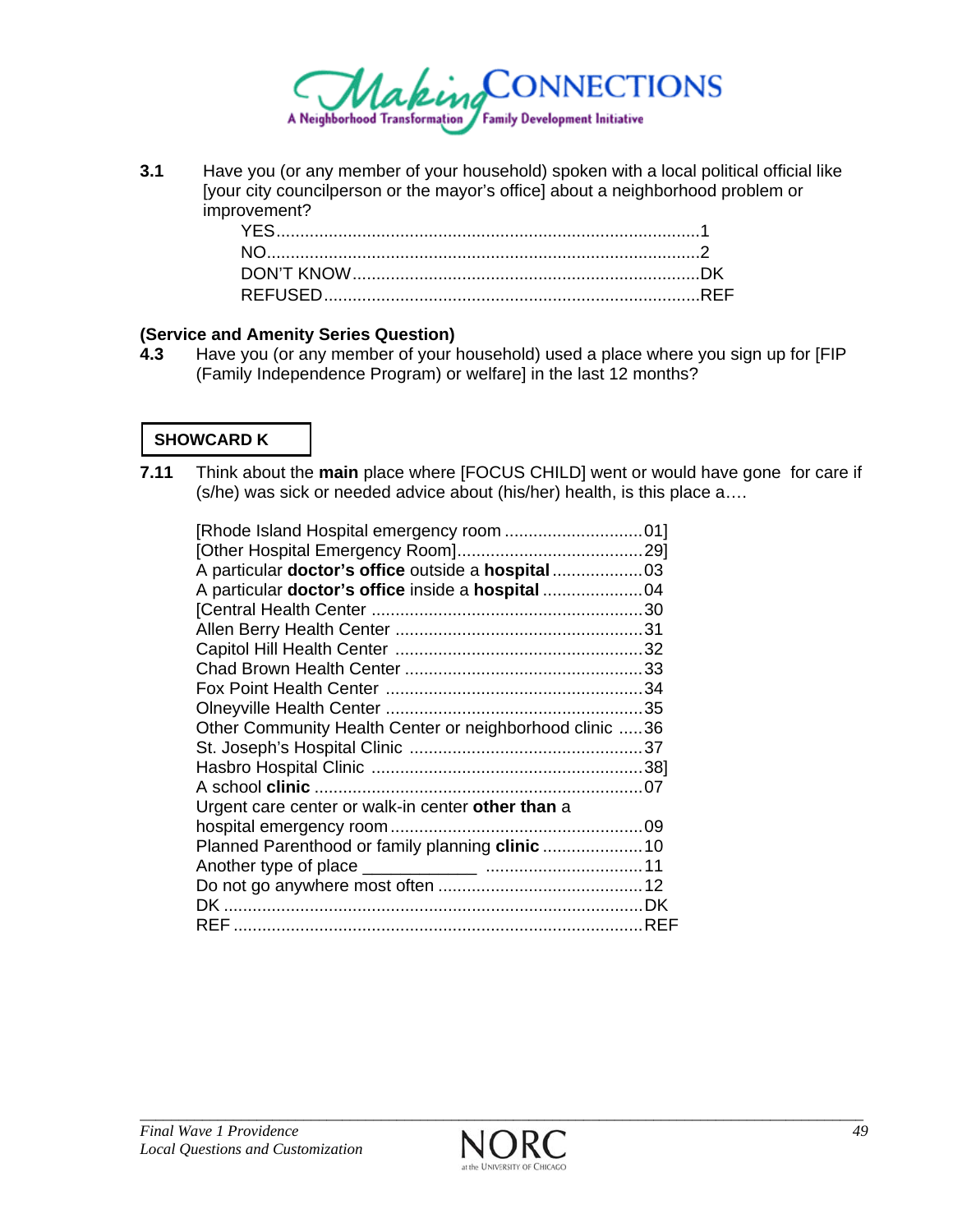

### **FINAL WAVE 1 SAN ANTONIO LOCAL QUESTIONS & CUSTOMIZATIONS**

### **I. Local Questions in San Antonio Main Questionnaire**

|          | Do you (or does anyone in your household) use<br>the Internet on a regular basis for any of the<br>following purposes? By "regular" I mean once a<br>week or more. | <b>Yes</b> | <b>No</b>      | <b>DON'T</b><br><b>KNOW</b> | <b>REFUSE</b><br>D |
|----------|--------------------------------------------------------------------------------------------------------------------------------------------------------------------|------------|----------------|-----------------------------|--------------------|
|          | 8.8 1 for email                                                                                                                                                    |            | 2              | <b>DK</b>                   | <b>REF</b>         |
|          | 8.8 2 to take educational courses                                                                                                                                  |            | 2              | <b>DK</b>                   | <b>REF</b>         |
|          | 8.8 <sub>_3</sub> to check news, weather, or sports                                                                                                                |            | 2              | <b>DK</b>                   | <b>REF</b>         |
|          | 8.8_4 for making phone calls                                                                                                                                       |            | $\overline{2}$ | <b>DK</b>                   | <b>REF</b>         |
|          | 8.8 5 to search for government, business,<br>health, or educational information                                                                                    |            | 2              | <b>DK</b>                   | <b>REF</b>         |
|          | 8.8 6 to search for jobs                                                                                                                                           |            | $\mathcal{P}$  | DK.                         | <b>REF</b>         |
| $8.8\_7$ | to do job-related tasks                                                                                                                                            |            | 2              | <b>DK</b>                   | <b>REF</b>         |
| 8.8 8    | to shop, pay bills, or other commercial<br>activities                                                                                                              |            | 2              | DK                          | <b>REF</b>         |

**8.8\_9** Is anyone in the household an employee of the City of San Antonio?

**8.21\_1** Did your training lead to employment advancement?

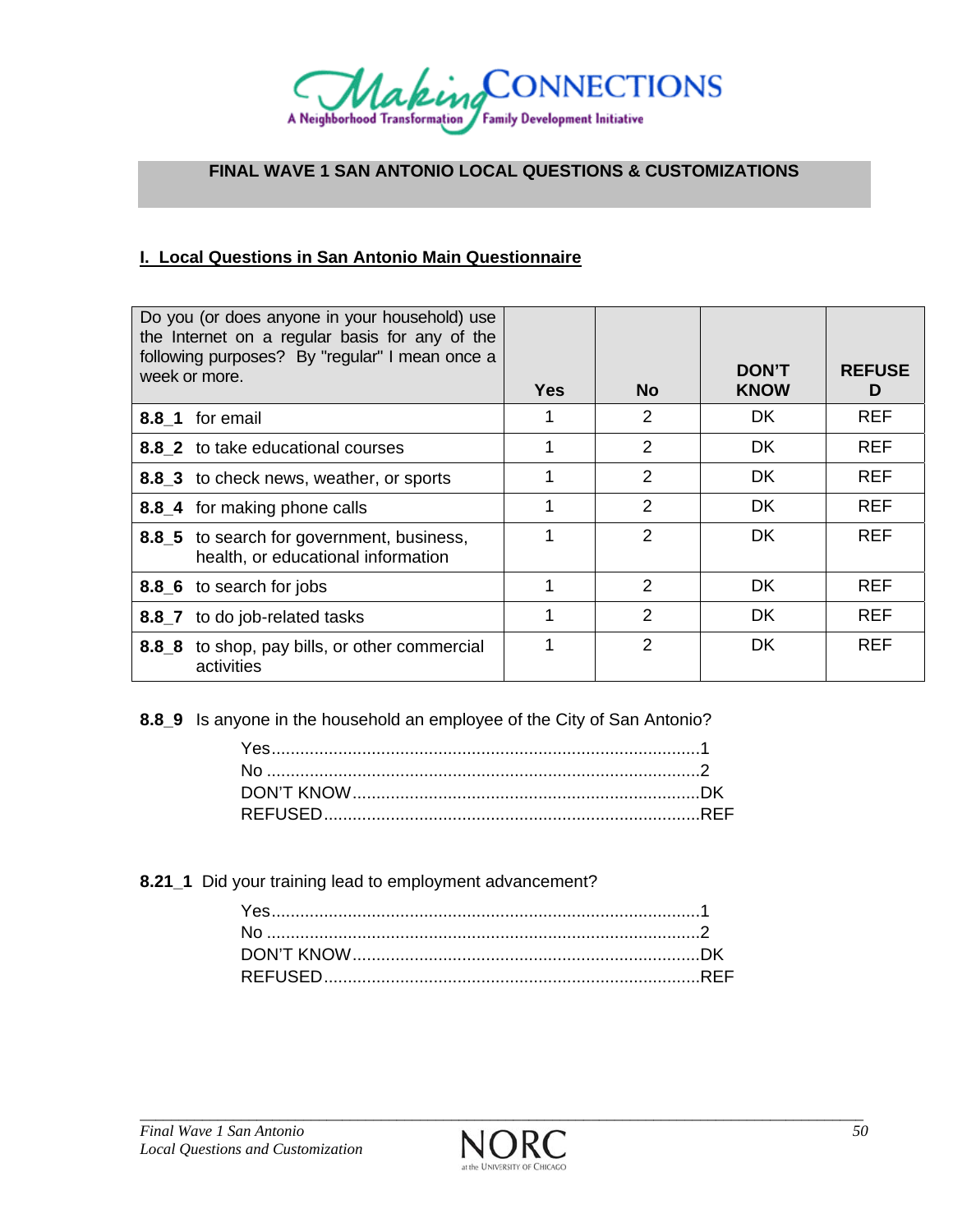

8.30\_1 When was the last time you used a rapid-tax service?

| More than 6 months ago, but less than 12 months ago2 |  |
|------------------------------------------------------|--|
|                                                      |  |
|                                                      |  |
|                                                      |  |
|                                                      |  |

8.44\_1 When was the last time you borrowed money against your paycheck?

8.44\_2 When was the last time you pawned something you owned at a pawn shop?

### **II. Customizations in San Antonio Main Questionnaire\***

\* Customized text appears within brackets.

| 2.1 [N1] How long have you lived in [San Antonio]? |               |  |
|----------------------------------------------------|---------------|--|
| YEARS.                                             | <b>MONTHS</b> |  |
| DK.                                                |               |  |
| <b>RFF</b>                                         |               |  |

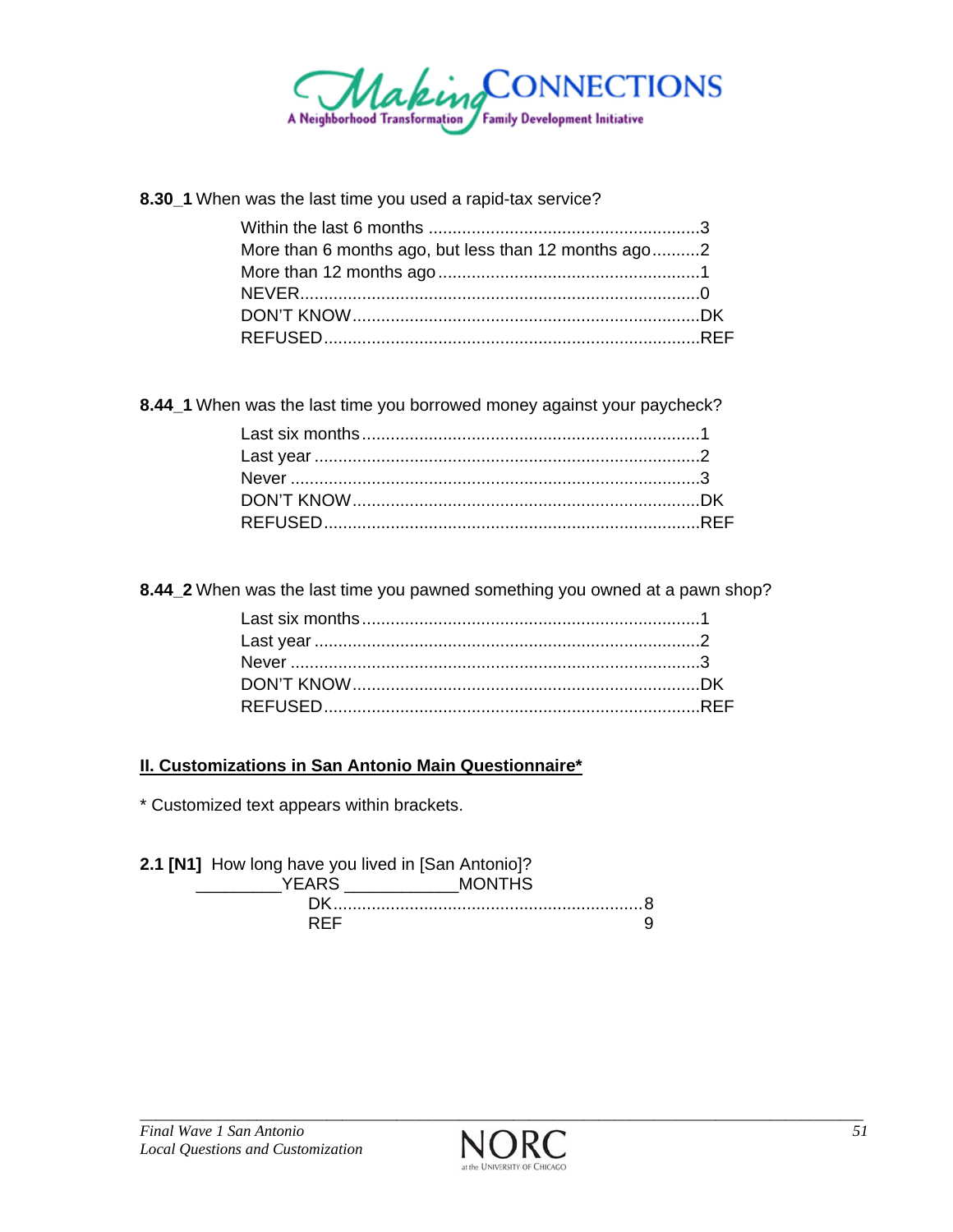

#### **Insert locally relevant examples**

**3.1 [NA1]** Have you (or any member of your household) spoken with a local political official like [a school board member or city council person] about a neighborhood problem or improvement?

#### **Replace snow removal with brush collection**

**4.1d [SA1c]** [Brush collection]?

#### **Add CHIP after including in first sentence.**

**7.10 [E13]** Does [FOCUS CHILD] have any health insurance plan, including [CHIP or] Medicaid, or is (s/he) uninsured right now? By health insurance, I mean any plan, including Medicaid, that would pay for or has paid for some or all of [FOCUS CHILD]'s health and medical care expenses.

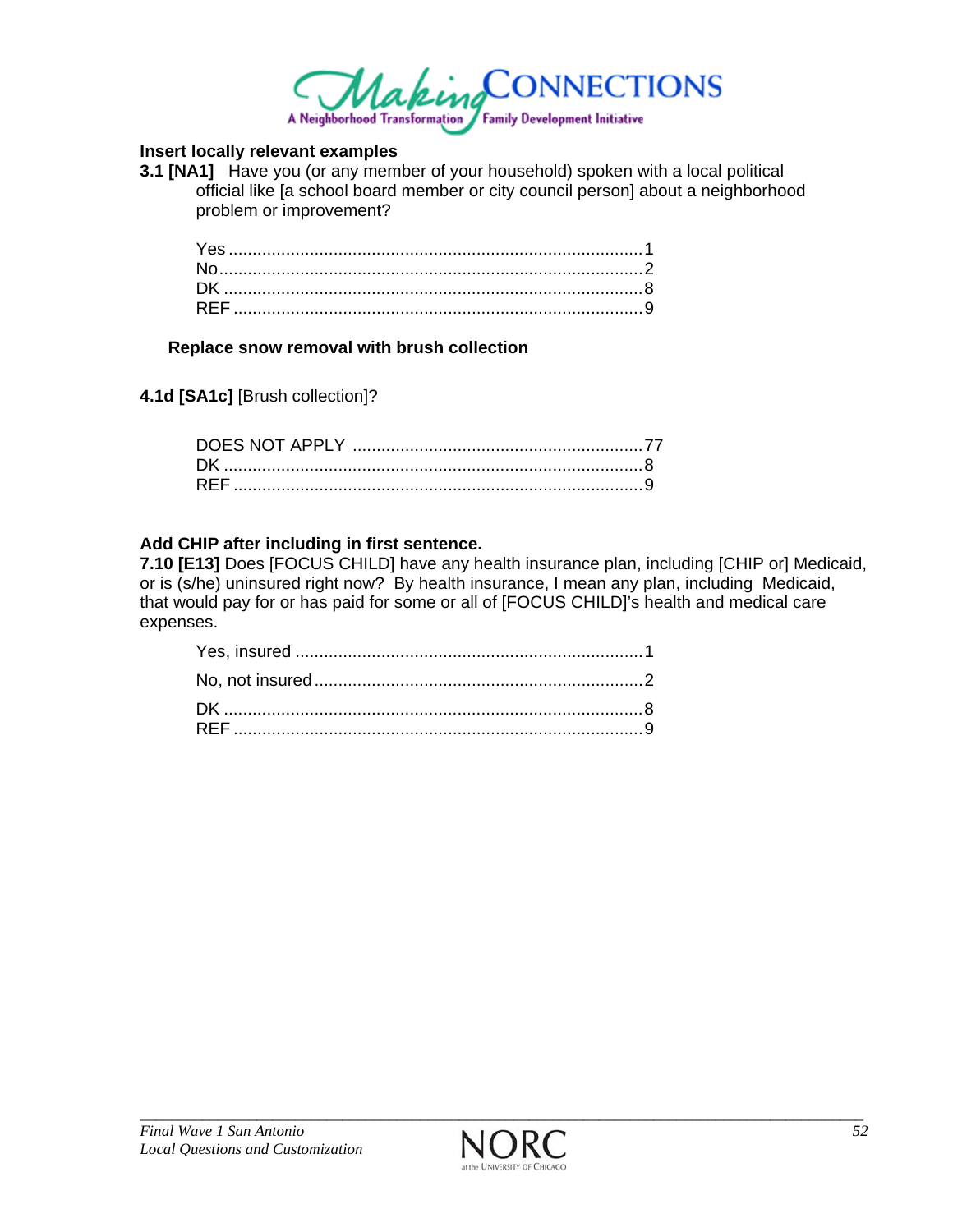

### **Add folk healer**

**7.11 [E14]** Think about the **main** place where [FOCUS CHILD] went or would have gone for care if (s/he) was sick or needed advice about (his/her) health, is this place a….

| A community health center or neighborhood clinic  06       |     |
|------------------------------------------------------------|-----|
|                                                            |     |
| The health department / health department <b>clinic</b> 08 |     |
| Urgent care center or walk-in center other than a          |     |
|                                                            |     |
|                                                            |     |
|                                                            |     |
|                                                            |     |
|                                                            |     |
| RFF                                                        | .99 |
|                                                            |     |

### **Add TANF and Lone Star as examples**

**8.26g [L20g]** Public assistance or welfare payments, such as TANF [or Lone Star], from the state or local welfare office

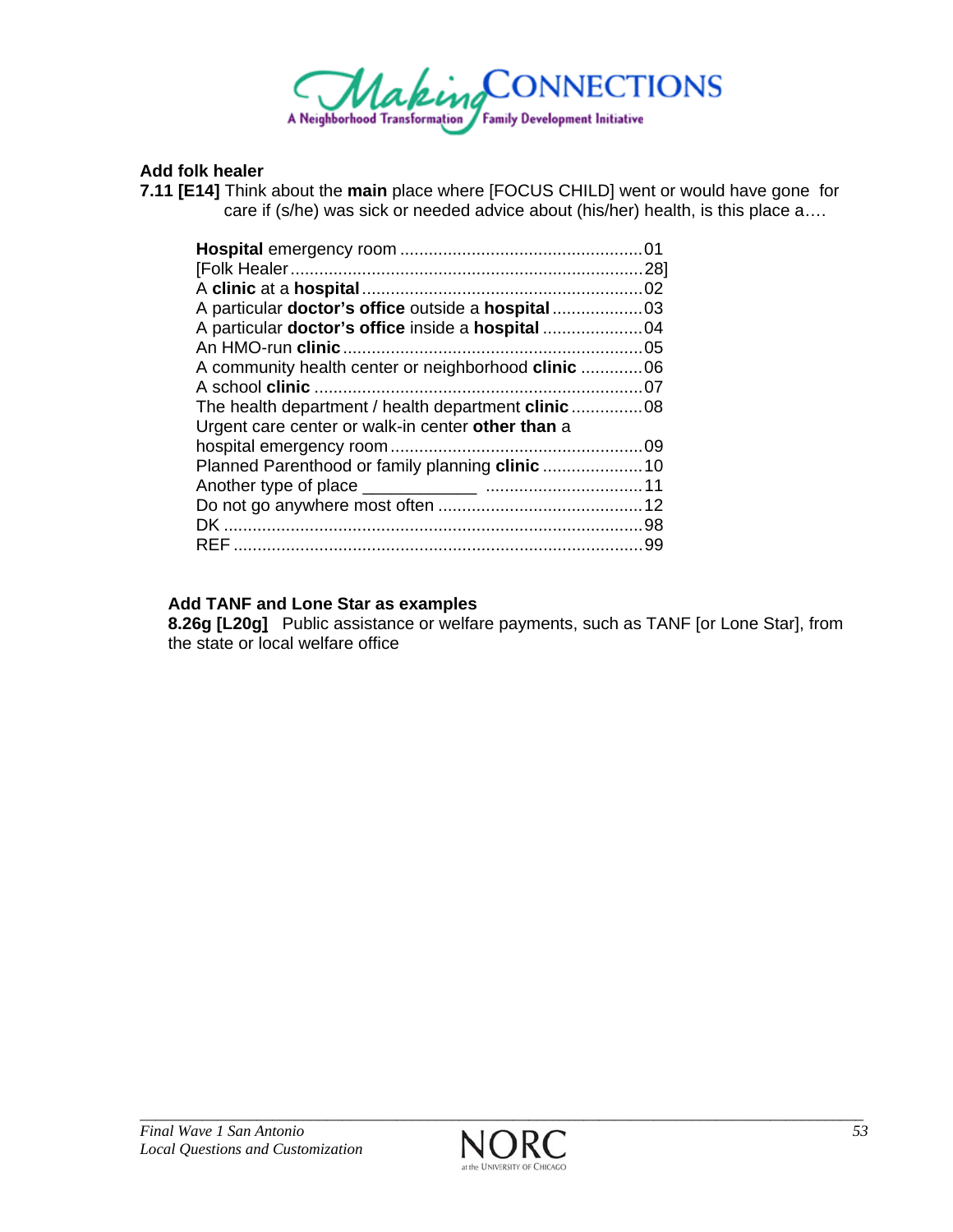

# **FINAL WAVE 1 WHITE CENTER (SEATTLE) LOCAL QUESTIONS & CUSTOMIZATIONS**

### **I. Local Questions in White Center (Seattle) Main Questionnaire**

**2.9\_1** Most neighborhoods have people who come with different backgrounds and from different cultures. How would you rate the relationships of people with different backgrounds and from different cultures in your community? Would you say there is…

**2.11\_1** Name three characteristics that you think make a great neighborhood?

| <b>FI INFO:</b>                  |
|----------------------------------|
| PROMPT FOR THREE CHARACTERISTICS |

| DK. |
|-----|
|     |

**3.6\_1** When you are in downtown (White Center/Boulevard Park), how safe do you usually feel? Would you say….

| <b>I DON'T KNOW BECAUSE I DON'T GO THERE 5</b> |  |
|------------------------------------------------|--|
|                                                |  |
|                                                |  |

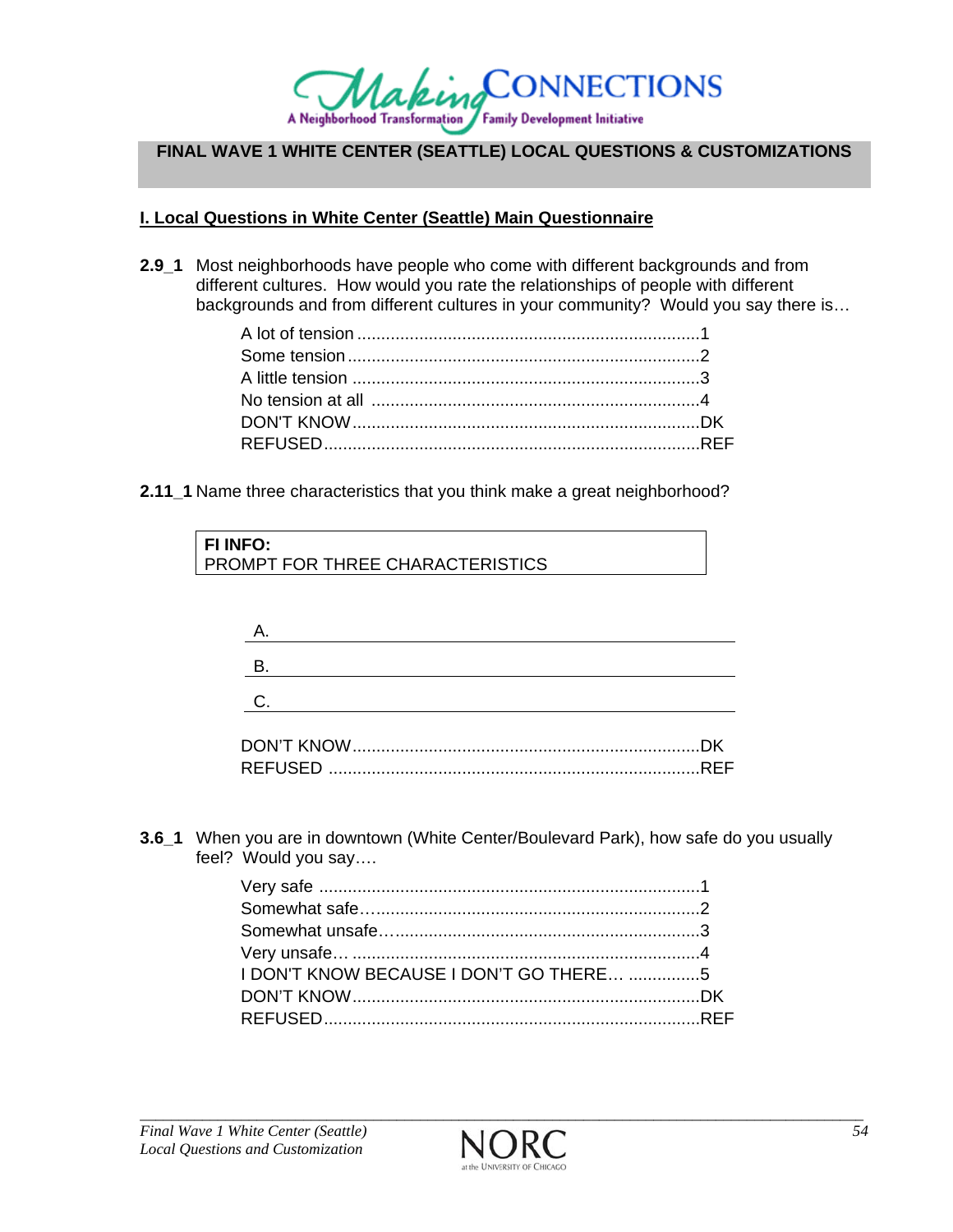

| <b>SHOWCARD G</b>          |                                                                                                                                                                                                                                                                                                                  |            |                |                             |                |
|----------------------------|------------------------------------------------------------------------------------------------------------------------------------------------------------------------------------------------------------------------------------------------------------------------------------------------------------------|------------|----------------|-----------------------------|----------------|
|                            | 4.2_1 Downtown White Center has a large number of ethnic<br>grocery stores, ethnic restaurants and automotive services.<br>Please look at the options on Showcard G and tell me what other<br>types of businesses would bring you to downtown White Center<br>for shopping, dining and entertainment? What about | <b>Yes</b> | <b>No</b>      | <b>DON'T</b><br><b>KNOW</b> | <b>REFUSED</b> |
| 4.2_1a Coffee shops        |                                                                                                                                                                                                                                                                                                                  | 1          | $\overline{2}$ | <b>DK</b>                   | <b>REF</b>     |
| 4.2_1b Night clubs/lounges |                                                                                                                                                                                                                                                                                                                  | 1          | $\overline{2}$ | <b>DK</b>                   | <b>REF</b>     |
| 4.2_1c Theaters            |                                                                                                                                                                                                                                                                                                                  | 1          | 2              | <b>DK</b>                   | <b>REF</b>     |
| 4.2_1d Book stores         |                                                                                                                                                                                                                                                                                                                  | 1          | $\overline{2}$ | <b>DK</b>                   | <b>REF</b>     |
| 4.2_1e Retail clothing     |                                                                                                                                                                                                                                                                                                                  | 1          | $\overline{2}$ | <b>DK</b>                   | <b>REF</b>     |
| 4.2 1f Music stores        |                                                                                                                                                                                                                                                                                                                  | 1          | $\overline{2}$ | <b>DK</b>                   | <b>REF</b>     |
| 4.2_1g Furniture sales     |                                                                                                                                                                                                                                                                                                                  | 1          | 2              | <b>DK</b>                   | <b>REF</b>     |
|                            | 4.2_1h Stores that sell or repair appliances                                                                                                                                                                                                                                                                     | 1          | $\overline{2}$ | <b>DK</b>                   | <b>REF</b>     |
| 4.2_1i Art galleries       |                                                                                                                                                                                                                                                                                                                  | 1          | $\overline{2}$ | <b>DK</b>                   | <b>REF</b>     |
| $4.2$ _1j Other            |                                                                                                                                                                                                                                                                                                                  | 1          | 2              | <b>DK</b>                   | <b>REF</b>     |
|                            |                                                                                                                                                                                                                                                                                                                  |            |                |                             |                |

**4.2\_2** How much opportunity do you have to share artistic or cultural interests in your community? Would you say you have…

| NOT APPLICABLE. DON'T WANT |  |
|----------------------------|--|
|                            |  |
|                            |  |
|                            |  |

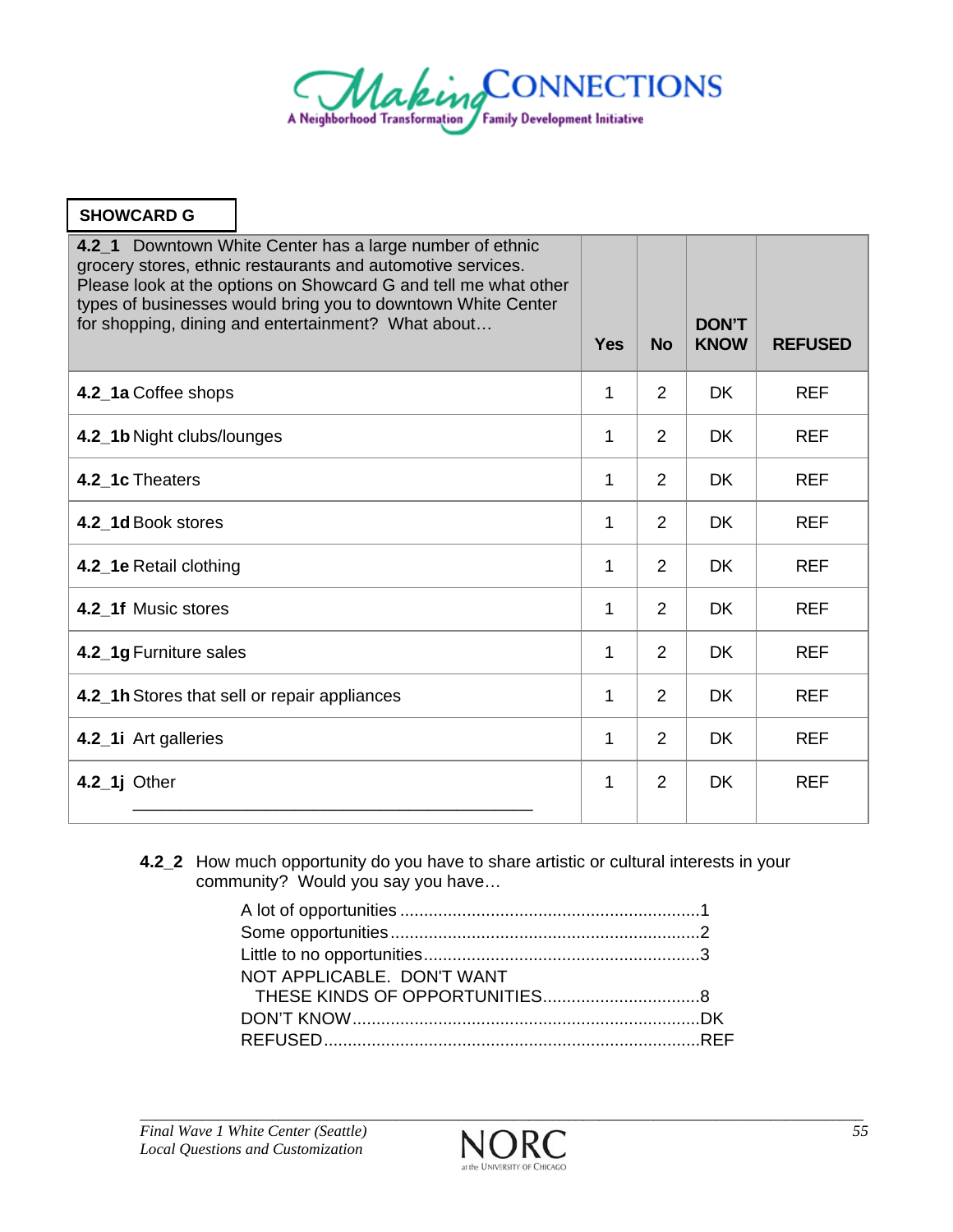

**5.4\_1** How much do you feel that you are a part of your community? Would you say that you feel that you are very much a part of your community, somewhat a part of your community, or not at all a part of your community?

| NOT AT ALL A PART OF MY COMMUNITY3 |  |
|------------------------------------|--|
|                                    |  |
|                                    |  |

# **SHOWCARD J**

**5.5\_1** Please look at the methods of communication on Showcard J and tell me which way is the *best* way to get information to you about what's happening in the community? For example, a community event or meeting?

| <b>FI INFO:</b>        |  |
|------------------------|--|
| R CAN CHOOSE ONLY ONE. |  |

| <b>BULLETIN BOARDS IN COMMUNITY CENTERS</b> |  |
|---------------------------------------------|--|
|                                             |  |
|                                             |  |
|                                             |  |
|                                             |  |
|                                             |  |
|                                             |  |
|                                             |  |
|                                             |  |

**7.3\_1** What would you say you liked best about your neighborhood school?

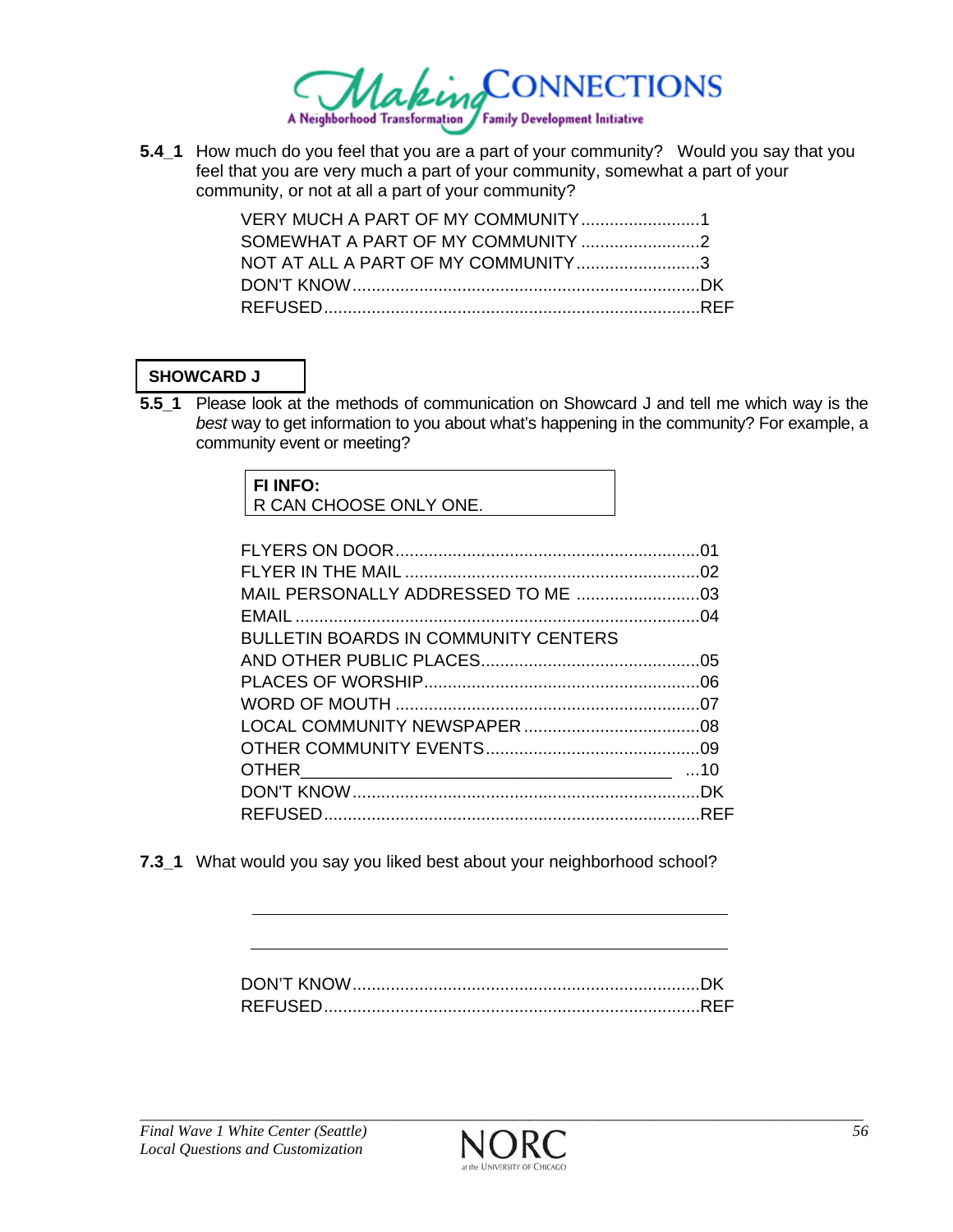

**7.4\_1** If your child were expelled from the school that he or she now attends, where would you send your child. Would it be to a…

| Alternative school, re-entry school or alternative |  |
|----------------------------------------------------|--|
|                                                    |  |
|                                                    |  |
|                                                    |  |
|                                                    |  |
|                                                    |  |

**7.5\_1** Did you go to any school-related activities or events over the past school year?

**7.5\_2** About how many school-related activities or events did you go to over the past school year?

| (NUMBER) |  |
|----------|--|
|          |  |
|          |  |

**8.33\_1** How satisfied are you with this situation? Would you say that you were